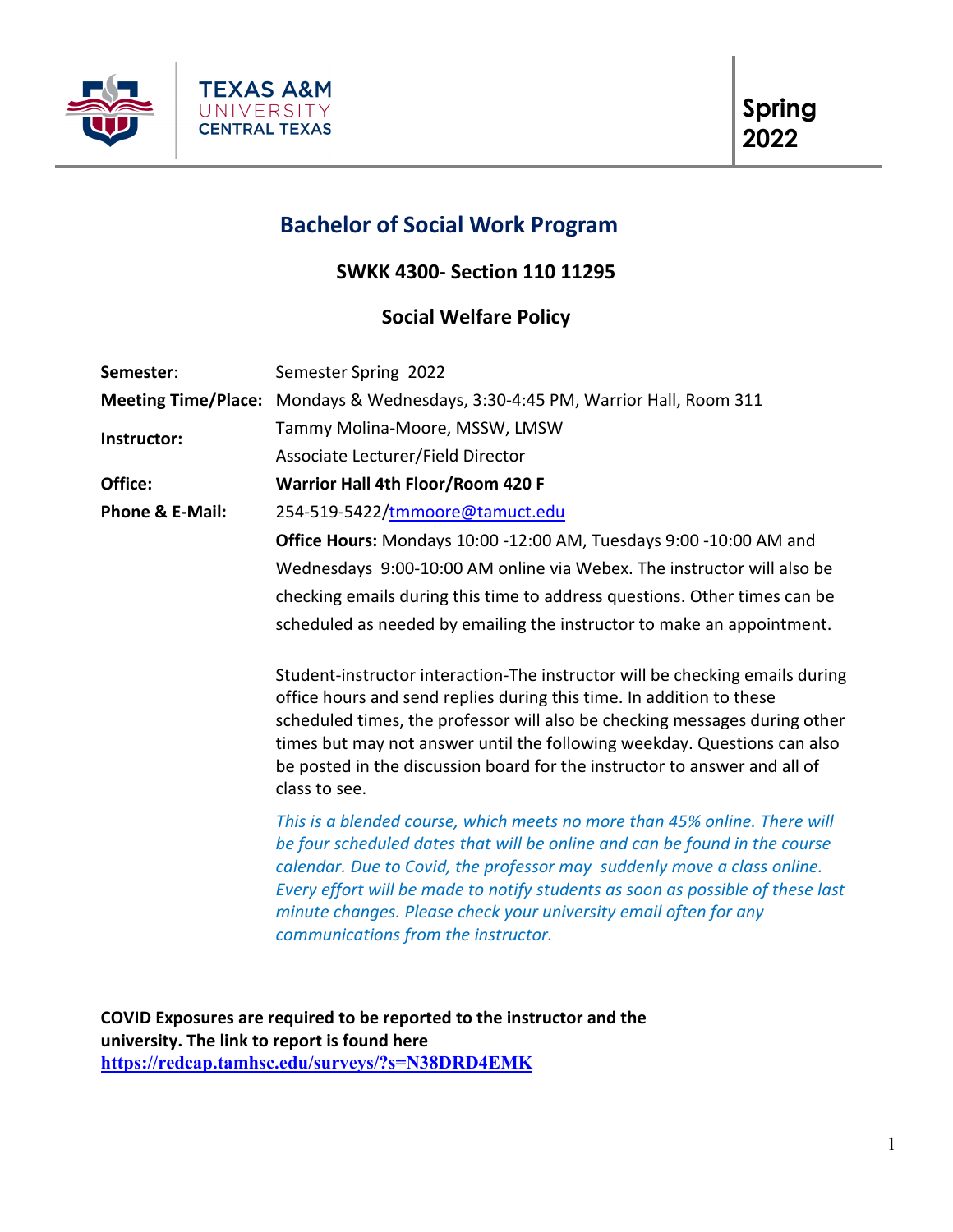

Emergency Warning System for Texas A&M University-Central Texas **SAFEZONE.** SafeZone provides a public safety application that gives you the ability to call for help with the push of a button. It also provides Texas A&M University-Central Texas the ability to communicate emergency information quickly via push notifications, email, and text messages. All students automatically receive email and text messages via their myCT accounts.

Downloading SafeZone allows access to push notifications and enables you to connect directly for help through the app.

You can download SafeZone from the app store and use your myCT credentials to log in. If you would like more information, you can visit the [SafeZone](http://www.safezoneapp.com/) website [www.safezoneapp.com].

To register SafeZone on your phone, please follow these 3 easy steps*:*

- 1. Download the SafeZone App from your phone store using the link below:
	- o [iPhone/iPad:](https://apps.apple.com/app/safezone/id533054756)
		- [https://apps.apple.com/app/safezone/id533054756]
	- o [Android Phone / Tablet](https://play.google.com/store/apps/details?id=com.criticalarc.safezoneapp) [https://play.google.com/store/apps/details?id=com.critical arc.safezoneapp]
- 2. Launch the app and enter your myCT email address (e.g. {name}@tamuct.edu)
- 3. Complete your profile and accept the terms of service

The following course has infused curriculum that prepares students with the necessary casework skills required by 45CFR1356.60 Title IV-E Training Program.

This is a Writing Instructive (WI) course so writing will be an integral part of my instruction and our interactions. Writing will also be a fundamental way that I measure student mastery of course content. WI means that you will have several opportunities to work on improving your writing skills. The final goal will be a 25-45 policy paper that enhances the knowledge of the student's abilities to research, advocacy, and critical thinking skills. In addition, the student will present information in both oral and written modalities. This paper will be completed in four sections with feedback from the professor on each section.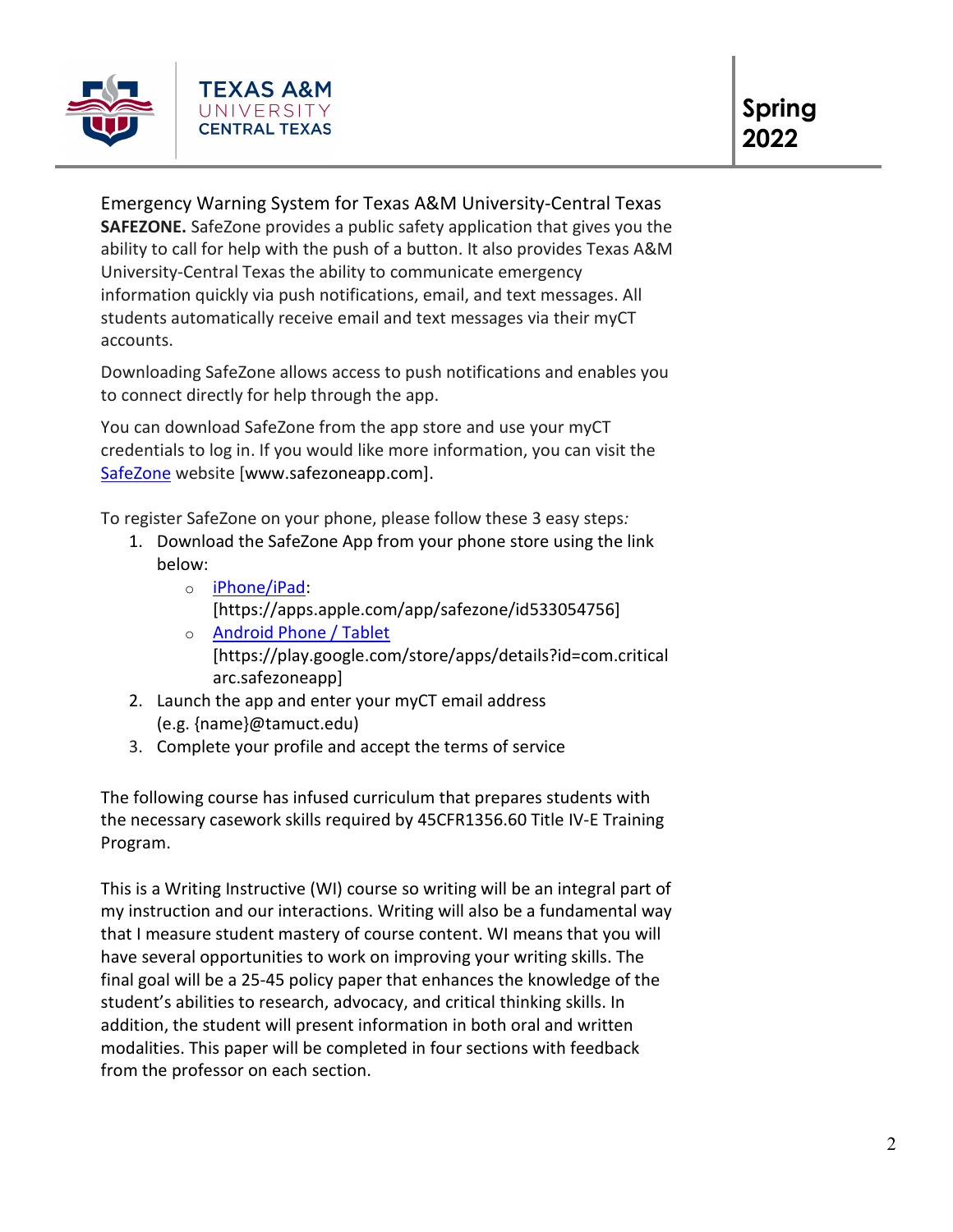

*Generalist Social Work Practice*: Work with individuals, families, groups, communities and organizations in a variety of social work and host settings. Generalist practitioners view clients and client systems from a strength's perspective in order to recognize, support, and build upon the innate capabilities of all human beings. They use a professional problem solving process to engage, assess, broker services, advocate, counsel, educate, and organize with and on behalf of clients and client systems. In addition, generalist practitioners engage in community and organizational development. Finally, generalist practitioners evaluate service outcomes in order to continually improve the provision and quality of services most appropriate to client needs.

Generalist social work practice is guided by the NASW Code of Ethics and is committed to improving the wellbeing of individuals, families, groups, communities and organizations and furthering the goals of social justice.

# **TECHNOLOGY REQUIREMENTS AND SUPPORT**

*You need to include information about Technology Requirements and Support. In addition, include a statement on the technology requirements for the successful completion of the course and when applicable, information on how to access these resources (for example, how to obtain a certain software through University site license).* 

#### **Technology Requirements**

This course will use the A&M-Central Texas Instructure Canvas learning management system. **We strongly recommend the latest versions of Chrome or Firefox browsers. Canvas no longer supports any version of Internet Explorer.**

Logon to A&M-Central Texas Canvas [https://tamuct.instructure.com/] or access Canvas through the TAMUCT Online link in myCT [https://tamuct.onecampus.com/]. You will log in through our Microsoft portal.

Username: Your MyCT email address. Password: Your MyCT password

# **Canvas Support**

Use the Canvas Help link, located at the bottom of the left-hand menu, for issues with Canvas. You can select "Chat with Canvas Support," submit a support request through "Report a Problem," or call the Canvas support line: 1-844-757-0953.

For issues related to course content and requirements, contact your instructor.

# **Online Proctored Testing**

A&M-Central Texas uses Proctorio for online identity verification and proctored testing. This service is provided at no direct cost to students. If the course requires identity verification or proctored testing, the technology requirements are: Any computer meeting the minimum computing requirements, plus web camera, speaker, and microphone (or headset). Proctorio also requires the Chrome web browser with their custom plug in.

# **Other Technology Support**

For log-in problems, students should contact Help Desk Central, 24 hours a day, 7 days a week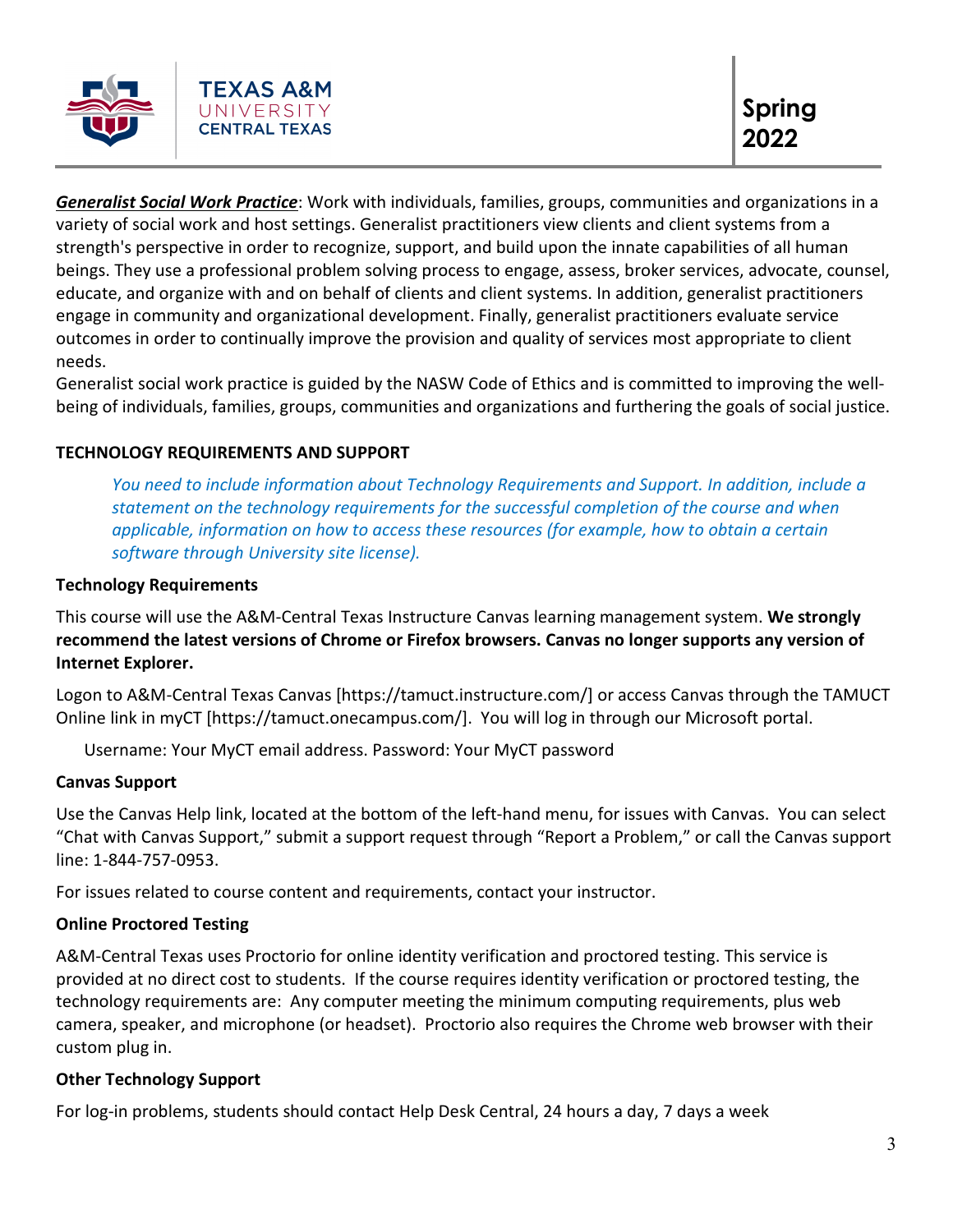

Email: [helpdesk@tamu.edu](mailto:helpdesk@tamu.edu) Phone: (254) 519-5466 [Web Chat:](http://hdc.tamu.edu/) [http://hdc.tamu.edu] *Please let the support technician know you are an A&M-Central Texas student.*

# **UNIVERSITY RESOURCES, PROCEDURES, AND GUIDELINES**

# **Drop Policy**

If you discover that you need to drop this class, you must complete the [Drop Request](https://dynamicforms.ngwebsolutions.com/casAuthentication.ashx?InstID=eaed95b9-f2be-45f3-a37d-46928168bc10&targetUrl=https%3A%2F%2Fdynamicforms.ngwebsolutions.com%2FSubmit%2FForm%2FStart%2F53b8369e-0502-4f36-be43-f02a4202f612) Dynamic Form through Warrior Web.

[https://dynamicforms.ngwebsolutions.com/casAuthentication.ashx?InstID=eaed95b9-f2be-45f3-a37d-46928168bc10&targetUrl=https%3A%2F%2Fdynamicforms.ngwebsolutions.com%2FSubmit%2FForm%2FSta rt%2F53b8369e-0502-4f36-be43-f02a4202f612].

Faculty cannot drop students; this is always the responsibility of the student. The Registrar's Office will provide a deadline on the Academic Calendar for which the form must be completed. Once you submit the completed form to the Registrar's Office, you must go into Warrior Web and confirm that you are no longer enrolled. If you still show as enrolled, FOLLOW-UP with the Registrar's Office immediately. You are to attend class until the procedure is complete to avoid penalty for absence. Should you miss the drop deadline or fail to follow the procedure, you will receive an F in the course, which may affect your financial aid and/or VA educational benefits.

# **Academic Integrity**

Texas A&M University-Central Texas values the integrity of the academic enterprise and strives for the highest standards of academic conduct. A&M-Central Texas expects its students, faculty, and staff to support the adherence to high standards of personal and scholarly conduct to preserve the honor and integrity of the creative community. Any deviation by students from this expectation may result in a failing grade for the assignment and potentially a failing grade for the course. All academic misconduct concerns will be referred to the Office of Student Conduct. When in doubt on collaboration, citation, or any issue, please contact your instructor before taking a course of action.

For more [information](https://nam04.safelinks.protection.outlook.com/?url=https%3A%2F%2Fwww.tamuct.edu%2Fstudent-affairs%2Fstudent-conduct.html&data=04%7C01%7Clisa.bunkowski%40tamuct.edu%7Ccfb6e486f24745f53e1a08d910055cb2%7C9eed4e3000f744849ff193ad8005acec%7C0%7C0%7C637558437485252160%7CUnknown%7CTWFpbGZsb3d8eyJWIjoiMC4wLjAwMDAiLCJQIjoiV2luMzIiLCJBTiI6Ik1haWwiLCJXVCI6Mn0%3D%7C1000&sdata=yjftDEVHvLX%2FhM%2FcFU0B99krV1RgEWR%2BJ%2BhvtoR6TYk%3D&reserved=0) regarding the Student Conduct process, [https://www.tamuct.edu/studentaffairs/student-conduct.html].

If you know of potential honor violations by other students, you may [submit](https://nam04.safelinks.protection.outlook.com/?url=https%3A%2F%2Fcm.maxient.com%2Freportingform.php%3FTAMUCentralTexas%26layout_id%3D0&data=04%7C01%7Clisa.bunkowski%40tamuct.edu%7Ccfb6e486f24745f53e1a08d910055cb2%7C9eed4e3000f744849ff193ad8005acec%7C0%7C0%7C637558437485262157%7CUnknown%7CTWFpbGZsb3d8eyJWIjoiMC4wLjAwMDAiLCJQIjoiV2luMzIiLCJBTiI6Ik1haWwiLCJXVCI6Mn0%3D%7C1000&sdata=CXGkOa6uPDPX1IMZ87z3aZDq2n91xfHKu4MMS43Ejjk%3D&reserved=0) a report, [https://cm.maxient.com/reportingform.php?TAMUCentralTexas&layout\_id=0].

# **Academic Accommodations**

At Texas A&M University-Central Texas, we value an inclusive learning environment where every student has an equal chance to succeed and has the right to a barrier-free education. The Warrior Center for Student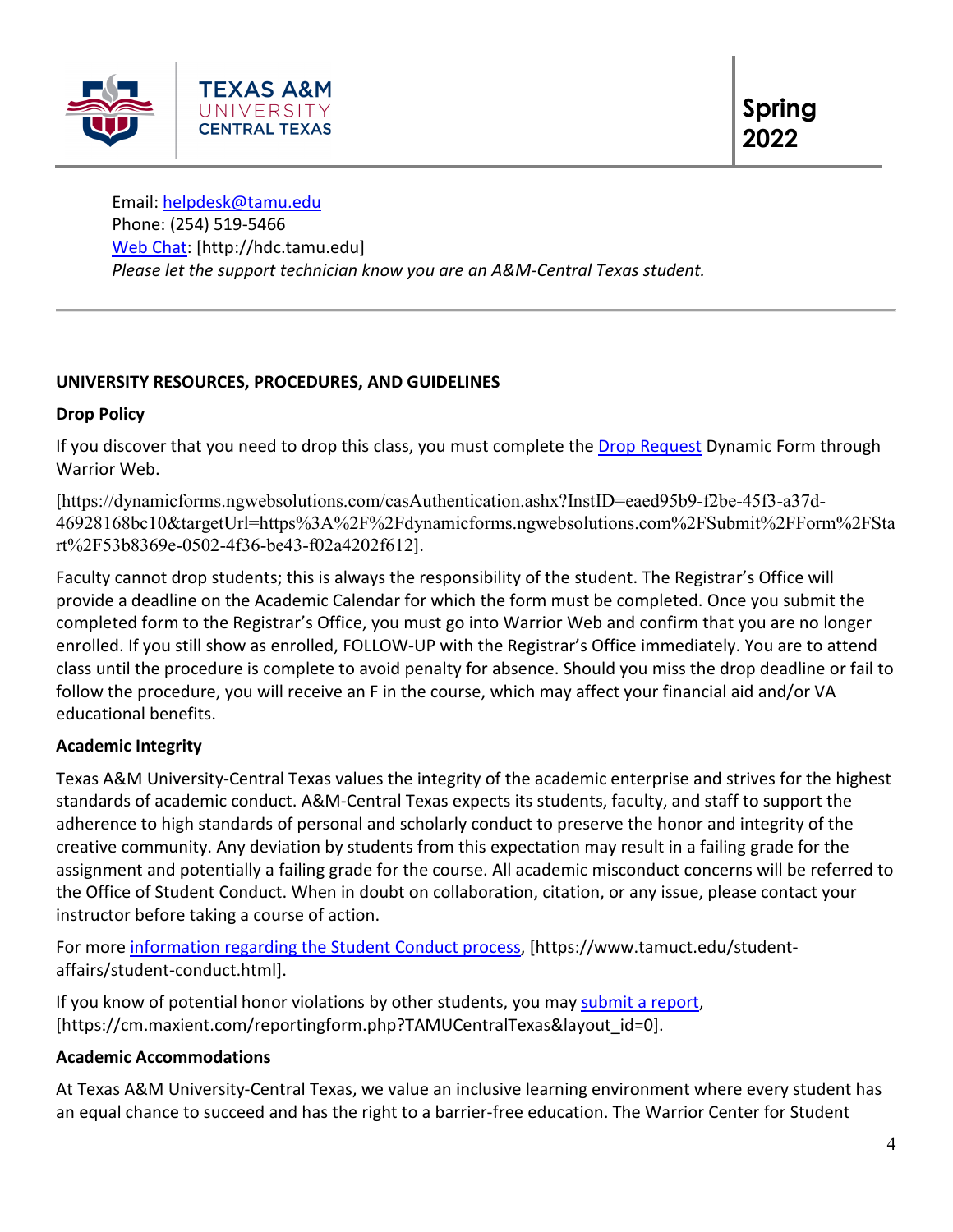

Success, Equity and Inclusion is responsible for ensuring that students with a disability receive equal access to the university's programs, services and activities. If you believe you have a disability requiring reasonable accommodations, please contact the Office of Access and Inclusion, WH-212; or call (254) 501-5836. Any information you provide is private and confidential and will be treated as such.

For more information, please visit our [Access & Inclusion](https://tamuct.instructure.com/courses/717) Canvas page (log-in required) [https://tamuct.instructure.com/courses/717]

# **Important information for Pregnant and/or Parenting Students**

Texas A&M University-Central Texas supports students who are pregnant and/or parenting. In accordance with requirements of Title IX and related guidance from US Department of Education's Office of Civil Rights, the Dean of Student Affairs' Office can assist students who are pregnant and/or parenting in seeking accommodations related to pregnancy and/or parenting. Students should seek out assistance as early in the pregnancy as possible. For more information, please visit [Student Affairs](https://www.tamuct.edu/student-affairs/pregnant-and-parenting-students.html) [https://www.tamuct.edu/studentaffairs/pregnant-and-parenting-students.html]. Students may also contact the institution's Title IX Coordinator. If you would like to read more about these [requirements and guidelines](http://www2.ed.gov/about/offices/list/ocr/docs/pregnancy.pdf) online, please visit the website [http://www2.ed.gov/about/offices/list/ocr/docs/pregnancy.pdf].

Title IX of the Education Amendments Act of 1972 prohibits discrimination on the basis of sex and gender– including pregnancy, parenting, and all related conditions. A&M-Central Texas is able to provide flexible and individualized reasonable accommodation to pregnant and parenting students. All pregnant and parenting students should contact the Associate Dean in the Division of Student Affairs at (254) 501-5909 to seek out assistance. Students may also contact the University's Title IX Coordinator.

# **Tutoring**

Tutoring is available to all A&M-Central Texas students, both virtually and in-person. Student success coaching is available online upon request.

If you have a question, are interested in becoming a tutor, or in need of success coaching contact the Warrior Center for Student Success, Equity and Inclusion at (254) 501-5836, visit the Warrior Center at 212 Warrior Hall, or by emailing [WarriorCenter@tamuct.edu.](mailto:WarriorCenter@tamuct.edu)

To schedule tutoring sessions and view tutor availability, please visit Tutor [Matching](https://tutormatchingservice.com/TAMUCT) [Services](https://tutormatchingservice.com/TAMUCT) [https://tutormatchingservice.com/TAMUCT] or visit the Tutoring Center in 111 Warrior Hall.

Chat live with a remote tutor 24/7 for almost any subject from on your computer! Tutor.com is an online tutoring platform that enables A&M-Central Texas students to log in and receive online tutoring support at no additional cost. This tool provides tutoring in over 40 subject areas except writing support. Access Tutor.com through Canvas.

# **University Writing Center**

University Writing Center: Located in Warrior Hall 416, the University Writing Center (UWC) at Texas A&M University–Central Texas (A&M–Central Texas) is a free service open to all A&M–Central Texas students. For the Spring 2022 semester, the hours of operation are from 10:00 a.m.-5:00 p.m. Monday thru Thursday in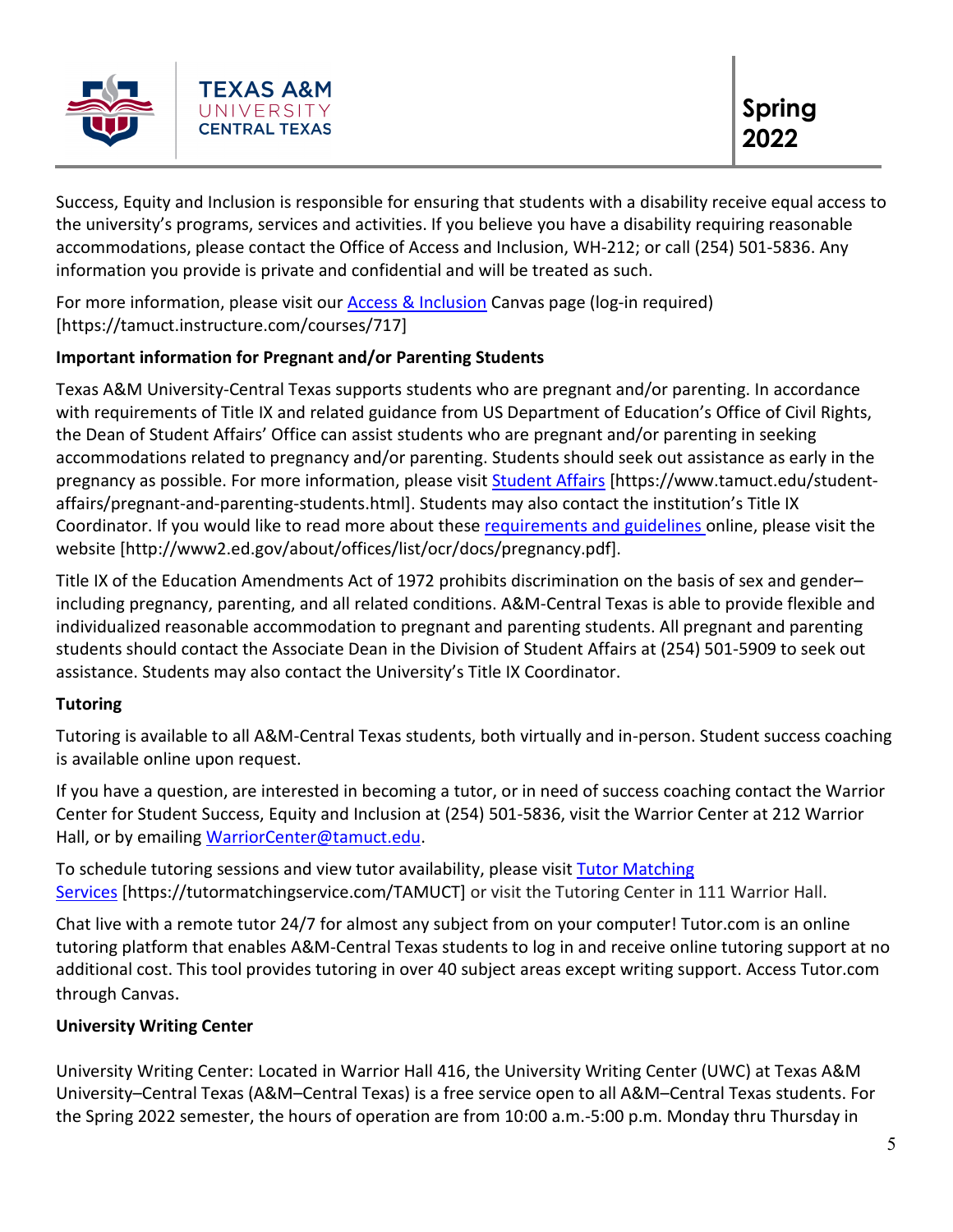

Warrior Hall 416 (with online tutoring available every hour as well) with satellite hours available online only Monday thru Thursday from 6:00-9:00 p.m. and Saturday 12:00-3:00 p.m.

Tutors are prepared to help writers of all levels and abilities at any stage of the writing process. While tutors will not write, edit, or grade papers, they will assist students in developing more effective composing practices. By providing a practice audience for students' ideas and writing, our tutors highlight the ways in which they read and interpret students' texts, offering guidance and support throughout the various stages of the writing process. In addition, students may work independently in the UWC by checking out a laptop that runs the Microsoft Office suite and connects to WIFI, or by consulting our resources on writing, including all of the relevant style guides. Whether you need help brainstorming ideas, organizing an essay, proofreading, understanding proper citation practices, or just want a quiet place to work, the UWC is here to help!

Students may arrange a one-to-one session with a trained and experienced writing tutor by making an appointment via [WCOnline](https://tamuct.mywconline.com/) [https://tamuct.mywconline.com/]. In addition, you can email Dr. Bruce Bowles Jr. at bruce.bowles@tamuct.edu if you have any questions about the UWC, need any assistance with scheduling, or would like to schedule a recurring appointment with your favorite tutor by making an appointment via [WCOnline](https://tamuct.mywconline.com/) [https://tamuct.mywconline.com/]. In addition, you can email Dr. Bruce Bowles Jr. at bruce.bowles@tamuct.edu if you have any questions about the UWC, need any assistance with scheduling, or would like to schedule a recurring appointment with your favorite tutor.

# **University Library**

The University Library provides many services in support of research across campus and at a distance. We offer over 200 electronic databases containing approximately 400,000 eBooks and 82,000 journals, in addition to the 96,000 items in our print collection, which can be mailed to students who live more than 50 miles from campus. Research guides for each subject taught at A&M-Central Texas are available through our website to help students navigate these resources. On campus, the library offers technology including cameras, laptops, microphones, webcams, and digital sound recorders.

Research assistance from a librarian is also available 24 hours a day through our online chat service, and at the reference desk when the library is open. Research sessions can be scheduled for more comprehensive assistance, and may take place virtually through WebEx, Microsoft Teams or in-person at the library. [Schedule](https://nam04.safelinks.protection.outlook.com/?url=https%3A%2F%2Ftamuct.libcal.com%2Fappointments%2F%3Fg%3D6956&data=04%7C01%7Clisa.bunkowski%40tamuct.edu%7Cde2c07d9f5804f09518008d9ab7ba6ff%7C9eed4e3000f744849ff193ad8005acec%7C0%7C0%7C637729369835011558%7CUnknown%7CTWFpbGZsb3d8eyJWIjoiMC4wLjAwMDAiLCJQIjoiV2luMzIiLCJBTiI6Ik1haWwiLCJXVCI6Mn0%3D%7C3000&sdata=KhtjgRSAw9aq%2FoBsB6wyu8b7PSuGN5EGPypzr3Ty2No%3D&reserved=0) an [appointment](https://nam04.safelinks.protection.outlook.com/?url=https%3A%2F%2Ftamuct.libcal.com%2Fappointments%2F%3Fg%3D6956&data=04%7C01%7Clisa.bunkowski%40tamuct.edu%7Cde2c07d9f5804f09518008d9ab7ba6ff%7C9eed4e3000f744849ff193ad8005acec%7C0%7C0%7C637729369835011558%7CUnknown%7CTWFpbGZsb3d8eyJWIjoiMC4wLjAwMDAiLCJQIjoiV2luMzIiLCJBTiI6Ik1haWwiLCJXVCI6Mn0%3D%7C3000&sdata=KhtjgRSAw9aq%2FoBsB6wyu8b7PSuGN5EGPypzr3Ty2No%3D&reserved=0) here [https://tamuct.libcal.com/appointments/?g=6956]. Assistance may cover many topics, including how to find articles in peer-reviewed journals, how to cite resources, and how to piece together research for written assignments.

Our 27,000-square-foot facility on the A&M-Central Texas main campus includes student lounges, private study rooms, group work spaces, computer labs, family areas suitable for all ages, and many other features. Services such as interlibrary loan, TexShare, binding, and laminating are available. The library frequently offers workshops, tours, readings, and other events. For more information, please visit our Library [website](https://nam04.safelinks.protection.outlook.com/?url=https%3A%2F%2Ftamuct.libguides.com%2Findex&data=04%7C01%7Clisa.bunkowski%40tamuct.edu%7C7d8489e8839a4915335f08d916f067f2%7C9eed4e3000f744849ff193ad8005acec%7C0%7C0%7C637566044056484222%7CUnknown%7CTWFpbGZsb3d8eyJWIjoiMC4wLjAwMDAiLCJQIjoiV2luMzIiLCJBTiI6Ik1haWwiLCJXVCI6Mn0%3D%7C1000&sdata=2R755V6rcIyedGrd4Os5rkgn1PvhHKU3kUV1vBKiHFo%3D&reserved=0) [http://tamuct.libguides.com/index].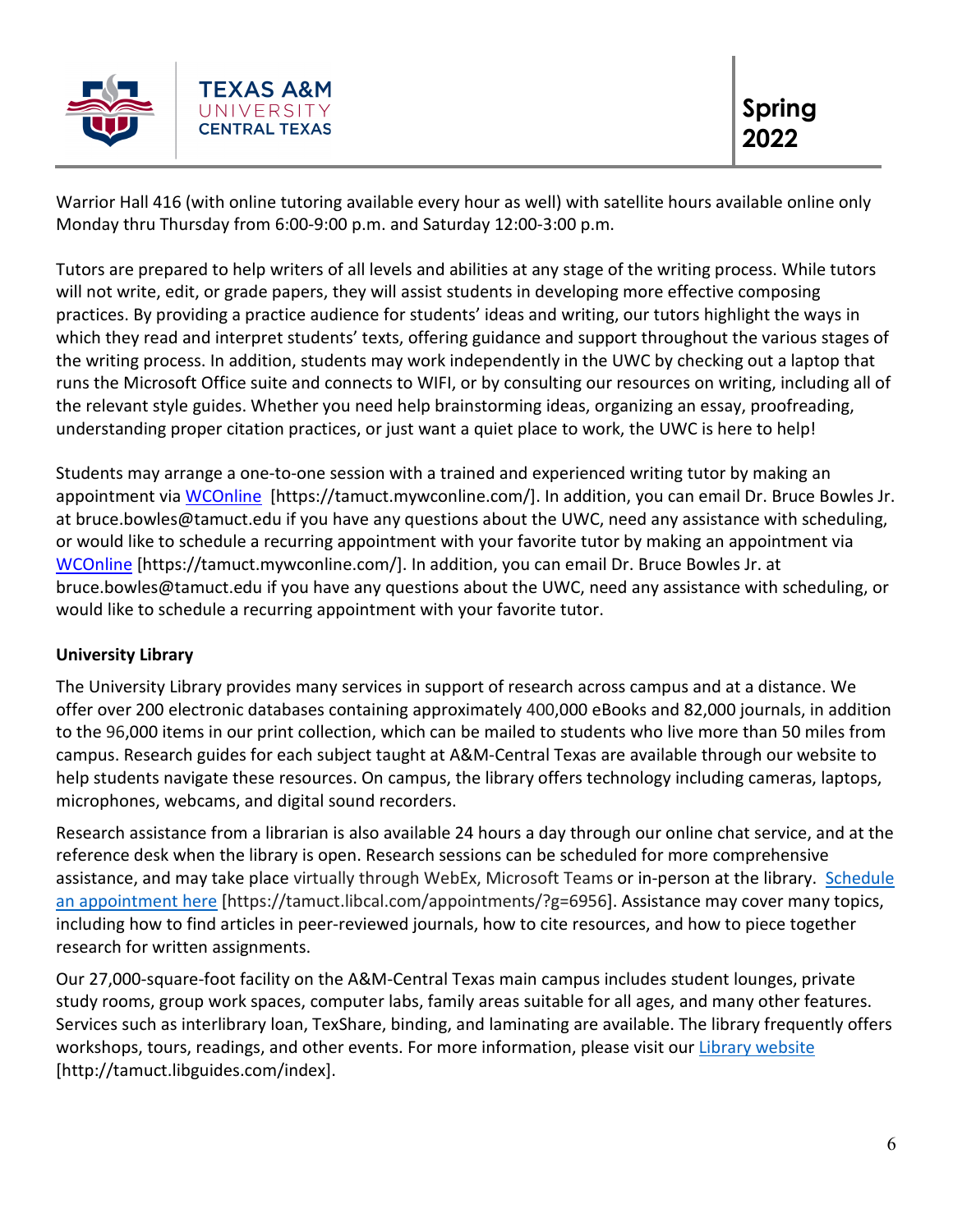

# **Canvas Support**

Use the Canvas Help link, located at the bottom of the left-hand menu, for issues with Canvas. You can select "Chat with Canvas Support," submit a support request through "Report a Problem," or call the Canvas support line: 1-844-757-0953.

For issues related to course content and requirements, contact your instructor.

# **Other Technology Support**

For log-in problems, students should contact Help Desk Central.

24 hours a day, 7 days a week:

Email: [helpdesk@tamu.edu](mailto:helpdesk@tamu.edu) Phone: (254) 519-5466 [Web Chat:](http://hdc.tamu.edu/) [http://hdc.tamu.edu] *Please let the support technician know you are an A&M-Central Texas student.*

# **Drop Policy.**

If you discover that you need to drop this class, you must complete a [Drop Request Form](https://www.tamuct.edu/registrar/docs/Drop_Request_Form.pdf) [https://www.tamuct.edu/registrar/docs/Drop\_Request\_Form.pdf].

Professors cannot drop students; this is always the responsibility of the student. The Registrar's Office will provide a deadline on the Academic Calendar for which the form must be completed, signed and returned. Once you return the signed form to the Registrar's Office, you must go into Warrior Web and confirm that you are no longer enrolled. If you still show as enrolled, FOLLOW-UP with the Registrar's Office immediately. You are to attend class until the procedure is complete to avoid penalty for absence. Should you miss the drop deadline or fail to follow the procedure, you will receive an F in the course, which may affect your financial aid and/or VA educational benefits.

# **Academic Integrity.**

Texas A&M University -Central Texas values the integrity of the academic enterprise and strives for the highest standards of academic conduct. A&M-Central Texas expects its students, faculty, and staff to support the adherence to high standards of personal and scholarly conduct to preserve the honor and integrity of the creative community. Academic integrity is defined as a commitment to honesty, trust, fairness, respect, and responsibility. Any deviation by students from this expectation may result in a failing grade for the assignment and potentially a failing grade for the course. Academic misconduct is any act that improperly affects a true and honest evaluation of a student's academic performance and includes, but is not limited to, cheating on an examination or other academic work, plagiarism and improper citation of sources, using another student's work, collusion, and the abuse of resource materials. All academic misconduct concerns will be reported to the university's Office of Student Conduct. Ignorance of the university's standards and expectations is never an excuse to act with a lack of integrity. When in doubt on collaboration, citation, or any issue, please contact your instructor before taking a course of action.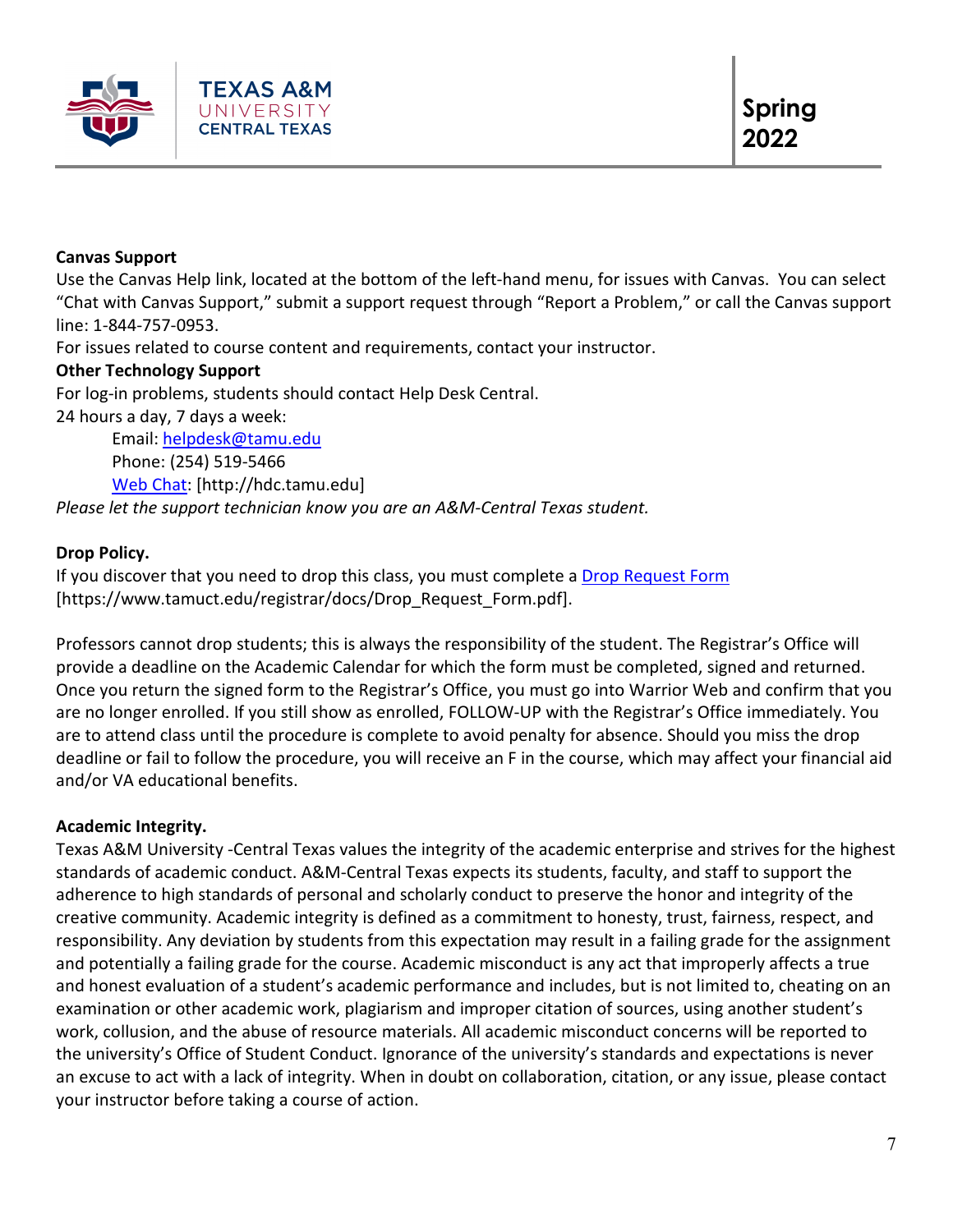

# **Academic Accommodations.**

At Texas A&M University-Central Texas, we value an inclusive learning environment where every student has an equal chance to succeed and has the right to a barrier free education. The Department of Access and Inclusion is responsible for ensuring that students with a disability receive equal access to the University's programs, services and activities. If you believe you have a disability requiring reasonable accommodations please contact the Department of Access and Inclusion at (254) 501-5831. Any information you provide is private and confidential and will be treated as such.

For more information please visit our [Access & Inclusion](https://www.tamuct.edu/student-affairs/access-inclusion.html) webpage [https://www.tamuct.edu/studentaffairs/access-inclusion.html].

Texas A&M University-Central Texas supports students who are pregnant and/or parenting. In accordance with requirements of Title IX and guidance from US Department of Education's Office of Civil Rights, the Dean of Student Affairs' Office can assist students who are pregnant and/or parenting in seeking accommodations related to pregnancy and/or parenting. For more information, please visit https://www.tamuct.departments/index.php. Students may also contact the institution's Title IX Coordinator. If you would like to read more about thes[e requirements and guidelines](http://www2.ed.gov/about/offices/list/ocr/docs/pregnancy.pdf) online, please visit the website [http://www2.ed.gov/about/offices/list/ocr/docs/pregnancy.pdf].

Title IX of the Education Amendments Act of 1972 prohibits discrimination on the basis of sex and gender – including pregnancy, parenting, and all related conditions. A&M-Central Texas is able to provide flexible and individualized reasonable accommodation to pregnant and parenting students. All pregnant and parenting students should contact the Division of Student Affairs at 254-501-5909 to seek out assistance. Students may also contact the University's Title IX Coordinator.

# **Tutoring.**

Tutoring is available to all A&M-Central Texas students, both on-campus and online. On-campus subjects tutored include Accounting, Advanced Math, Biology, Finance, Statistics, Mathematics, and Study Skills. Tutors are available at the Tutoring Center in Warrior Hall, Suite 111.

If you have a question regarding tutor schedules, need to schedule a tutoring session, are interested in becoming a tutor, or any other question, contact Academic Support Programs at 254-519-5796, or by emailing Dr. DeEadra Albert-Green at [deeadra.albertgreen@tamuct.edu.](mailto:deeadra.albertgreen@tamuct.edu)

Chat live with a tutor 24/7 for almost any subject on your computer! Tutor.com is an online tutoring platform that enables A&M-Central Texas students to log-in and receive FREE online tutoring and writing support. This tool provides tutoring in over forty subject areas. Access Tutor.com through Canvas.

**University Writing Center:** Located in 416 Warrior Hall, the University Writing Center (UWC) at Texas A&M University-Central Texas is a free workspace open to all TAMUCT students from 10am-5pm Monday-Thursday with satellite hours in the University Library Monday-Thursday from 6:00-9:00pm. Students may arrange a one-on-one session with a trained and experienced writing tutor by visiting the UWC during normal operating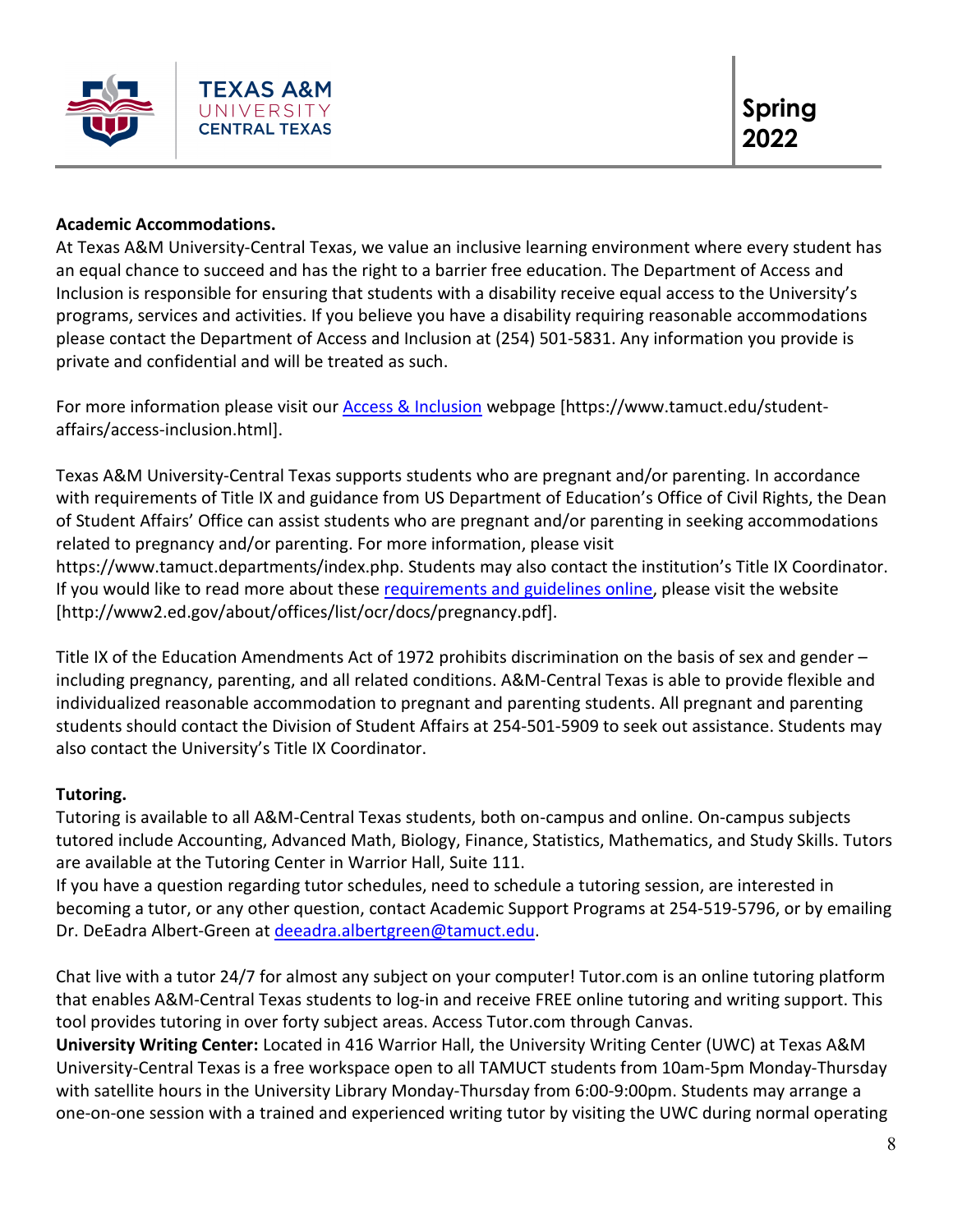

hours (both half-hour and hour sessions are available) or by making an appointment via [WCOnline](https://tamuct.mywconline.com/) at [https://tamuct.mywconline.com/]. In addition, you can email Dr. Bruce Bowles Jr. at [bruce.bowles@tamuct.edu](mailto:bruce.bowles@tamuct.edu) to schedule an online tutoring session. Tutors are prepared to help writers of all

levels and abilities at any stage of the writing process.

While tutors will not write, edit, or grade papers, they will assist students in developing more effective composing practices. By providing a practice audience for students' ideas and writing, our tutors highlight the ways in which they read and interpret students' texts, offering guidance and support throughout the various stages of the writing process. In addition, students may work independently in the UWC by checking out a laptop that runs the Microsoft Office suite and connects to WIFI, or by consulting our resources on writing, including all of the relevant style guides. Whether you need help brainstorming ideas, organizing an essay, proofreading, understanding proper citation practices, or just want a quiet place to work, the University Writing Center is here to help!

If you have any questions about the University Writing Center, please do not hesitate to contact Dr. Bruce Bowles Jr. at [bruce.bowles@tamuct.edu.](mailto:bruce.bowles@tamuct.edu)

# **University Library.**

The University Library provides many services in support of research across campus and at a distance. We offer over 200 electronic databases containing approximately 250,000 eBooks and 82,000 journals, in addition to the 72,000 items in our print collection, which can be mailed to students who live more than 50 miles from campus. Research guides for each subject taught at A&M-Central Texas are available through our website to help students navigate these resources. On-campus, the library offers technology including cameras, laptops, microphones, webcams, and digital sound recorders.

Research assistance from a librarian is also available twenty-four hours a day through our online chat service, and at the reference desk when the library is open. Research sessions can be scheduled for more comprehensive assistance, and may take place on Skype or in-person at the library. Assistance may cover many topics, including how to find articles in peer-reviewed journals, how to cite resources, and how to piece together research for written assignments.

Our 27,000-square-foot facility on the A&M-Central Texas main campus includes student lounges, private study rooms, group work spaces, computer labs, family areas suitable for all ages, and many other features. Services such as interlibrary loan, TexShare, binding, and laminating are available. The library frequently offers workshops, tours, readings, and other events. For more information, please visit our [Library website](https://tamuct.libguides.com/) [https://tamuct.libguides.com/].

# **A Note about Sexual Violence at A&M-Central Texas**

Sexual violence is a serious safety, social justice, and public health issue. The university offers support for anyone struggling with these issues. University faculty are mandated reporters, so if someone discloses that they were sexually assaulted (or a victim of Domestic/Dating Violence or Stalking) while a student at TAMUCT, faculty members are required to inform the Title IX Office. If you want to discuss any of these issues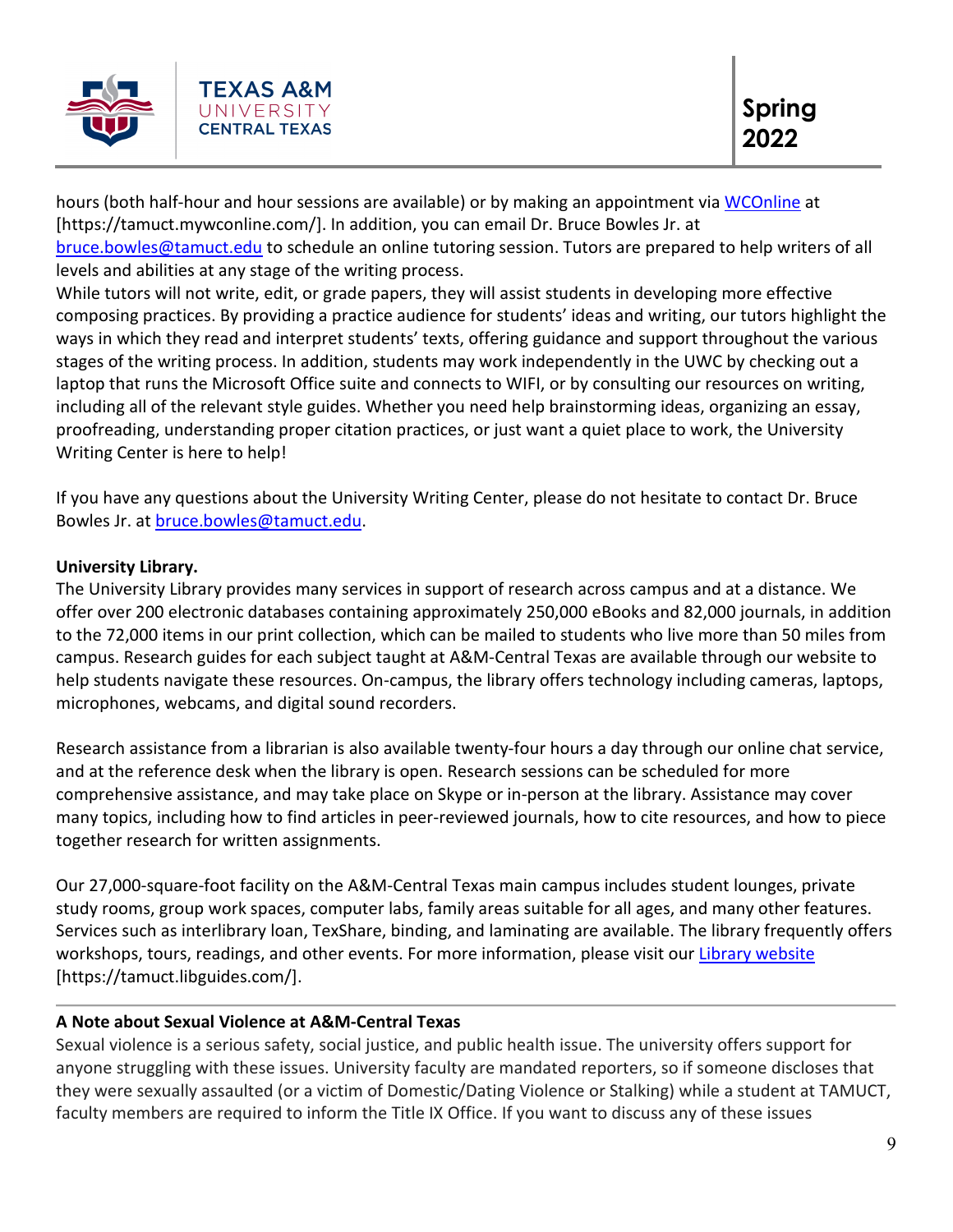

confidentially, you can do so through Student Counseling (254-501-5955) located on the second floor of Warrior Hall (207L).

Sexual violence can occur on our campus because predators often feel emboldened, and victims often feel silenced or shamed. It is incumbent on ALL of us to find ways to actively create environments that tell predators we don't agree with their behaviors and tell survivors we will support them. Your actions matter. Don't be a bystander; be an agent of change. For additional information on campus policy and resources visit the [Title IX webpage](https://www.tamuct.edu/departments/compliance/titleix.php) [https://www.tamuct.edu/departments/compliance/titleix.php].

# **Behavioral Intervention**

Texas A&M University-Central Texas cares about the safety, health, and well-being of its students, faculty, staff, and community. If you are aware of individuals for whom you have a concern, please make a referral to the Behavioral Intervention Team. Referring your concern shows you care. You can complete the [referral](https://cm.maxient.com/reportingform.php?TAMUCentralTexas&layout_id=2) online [https://cm.maxient.com/reportingform.php?TAMUCentralTexas&layout\_id=2].

Anonymous referrals are accepted. Please see the [Behavioral Intervention Team](https://www.tamuct.edu/bit) website for more information [https://www.tamuct.edu/bit]. If a person's behavior poses an imminent threat to you or another, contact 911 or A&M-Central Texas University Police at 254-501-5805.

# **Copyright Notice.**

Students should assume that all course material is copyrighted by the respective author(s). Reproduction of course material is prohibited without consent by the author and/or course instructor. Violation of copyright is against the law and Texas A&M University-Central Texas' Code of Academic Honesty. All alleged violations will be reported to the Office of Student Conduct.

Copyright. (2022) by (Molina-Moore, T.) at Texas A&M University-Central Texas, (Arts & Sciences); 1001 Leadership Place, Killeen, TX 76549; 254-(519-5422); (tmmoore@tamuct.edu)

# **Course Description**

A study of social welfare as society's response to the needs of individuals, groups, and communities; a historical review of policy development reflecting society's changing values; a policy analysis to determine impact on various systems including populations at risk; the role of social policy in promoting social justice and social change.

*Prerequisite:* Social Work 307: Social Welfare in America.

#### **Nature of Course**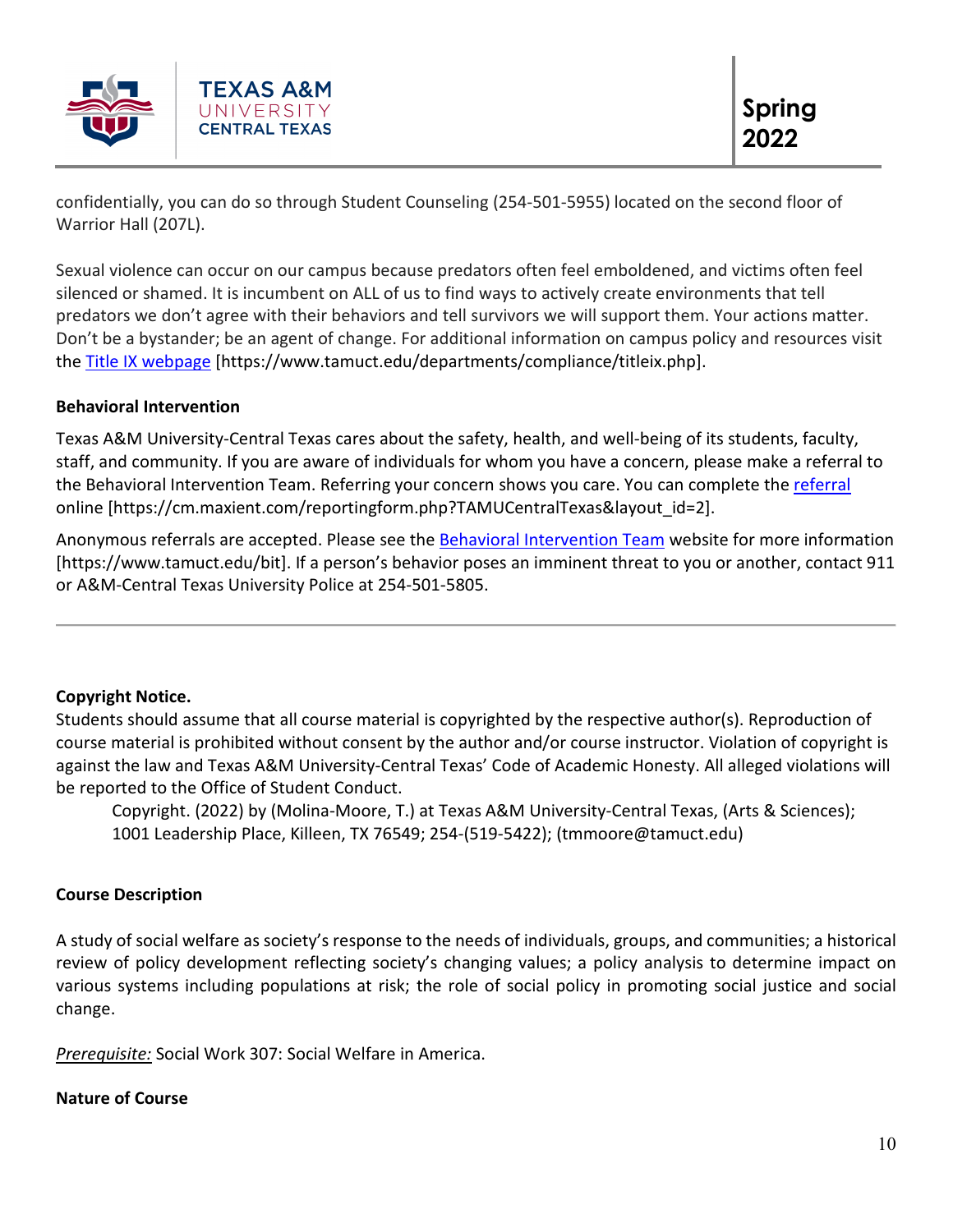

Social Welfare Policy is designed to provide students with the ability to analyze contemporary social welfare policy issues and programs and to understand the relationship between social policy and social work practice. The course focuses on historical, political, economic, and other social conditions, which influence policy development in the United States. Specific policy areas discussed are those in which social workers play major roles: income maintenance, health, mental health, child welfare, immigration, and aging. Policy issues and programs are addressed as they affect majority groups as well as populations at risk, with a particular emphasis on social and economic justice. Students will learn to use policy analysis tools in order to understand how policy influences practice and planning decisions and how social workers can influence social welfare policy.

# **Teaching Method**

The primary teaching approaches in this course will be collaborative and active learning. Material in the course will be presented through interactive class discussions on readings, videos, presentations, and lectures. Students are expected to ask questions, share experiences, and actively participate in class discussion. As a web-assisted course, students will also be expected to access select assignments and lectures through Blackboard.

# **About Your Professor**

I love advocating for clients and therefore love policy. As a social worker, I know how important policy is to our profession. I also know how challenging a writing intensive course can be and therefore I want you to know that I am available to you for assistance if needed. Please feel free to contact me via email or in person to discuss concerns or clarify information or assignments. I look forward to taking this journey with you and hope that you will use this opportunity to build and refine your advocacy skills for your social work toolbox.

This class will provide an opportunity for you to understand and learn how to use policy analysis rationales, policy advocacy skills, and utilization techniques in political arenas. I have worked with individuals, families, communities, and government entities for 15 years prior to starting my teaching career. I want to combine that professional exposure with text knowledge to show you the many different perspectives and varied content areas of social work as possible through active learning, role play, text discussions, and interactionget ready for a memorable learning experience.

# **Program Mission**

The mission of the BSW Program at Texas A&M University - Central Texas is to prepare high quality graduates for entry-level generalist social work practice and advanced education. This education is delivered in a rigorous and student-centered learning environment that promotes professional behavior, values and ethics, human and community well-being, respect for human diversity, and a global perspective, and is guided by a person-in-environment framework, knowledge based on scientific inquiry, and social work competencies.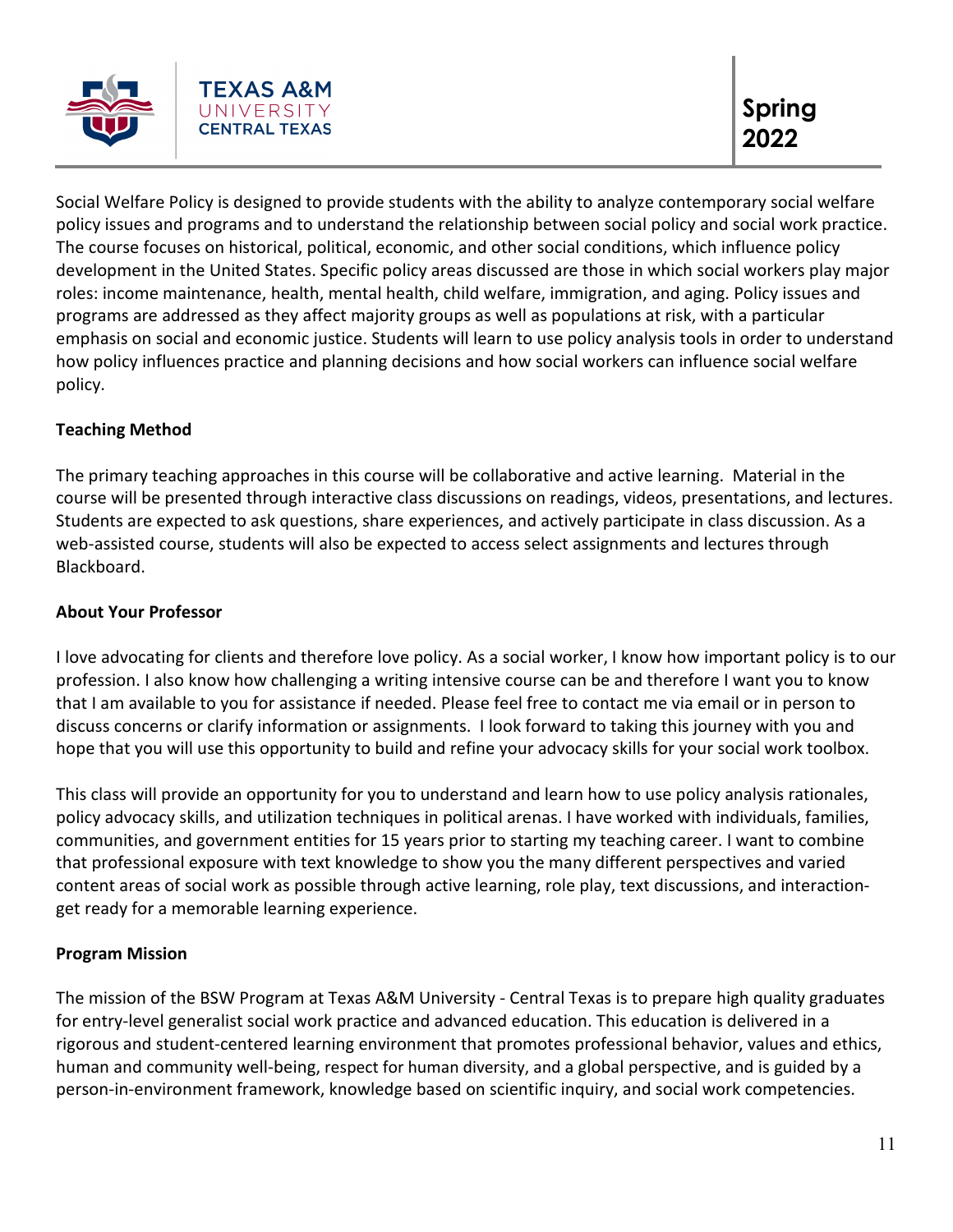

- 1. Responding to the needs of the local community, including the military and non-traditional students.
- 2. Providing a student-centered education that fosters personal and professional responsibility.
- 3. Providing compassionate mentorship that models the core values of the social work profession.
- 4. Fostering commitment to Service, Social Justice, Dignity and Worth of the Person, Importance of Human Relationships, Integrity and Competence.

# **Program Framework**

The Social Work Program curriculum is rooted in a framework established by the Council on Social Work Education (CSWE). Specifically, the program endeavors to develop social workers who promote human and community well-being by being able to demonstrate the following 9 core competencies upon graduation:

**Competency 1:** Demonstrate Ethical and Professional Behavior

**Competency 2:** Engage Diversity and Difference in Practice

**Competency 3:** Advance Human Rights and Social, Economic, and Environmental Justice

**Competency 4:** Engage In Practice-informed Research and Research-informed Practice

- **Competency 5:** Engage in Policy Practice
- **Competency 6:** Engage with Individuals, Families, Groups, Organizations, and Communities
- **Competency 7:** Assess Individuals, Families, Groups, Organizations, and Communities
- **Competency 8:** Intervene with Individuals, Families, Groups, Organizations, and Communities

**Competency 9:** Evaluate Practice with Individuals, Families, Groups, Organizations, and Communities

Each core competency has specific, measurable practice behaviors that help students and their professors determine if the competency has been achieved. The complete list of practice behaviors can be found at the by reviewing the student handbook.

# **Course Objectives & Related CSWE Practice Behaviors**

This course provides content that helps to prepare you, the generalist social work student, to engage in the following CSWE competencies and related practice behaviors:

- 1.C-- demonstrate professional demeanor in behavior; appearance; and oral, written, and electronic communication
- 3. A—apply their understanding of social, economic, and environmental justice to advocate for human rights at the individual and system levels
- 3. B—engage in practices to advance social, economic and environmental justice
- 4. C—use and translate research evidence to inform practice, policy, and service delivery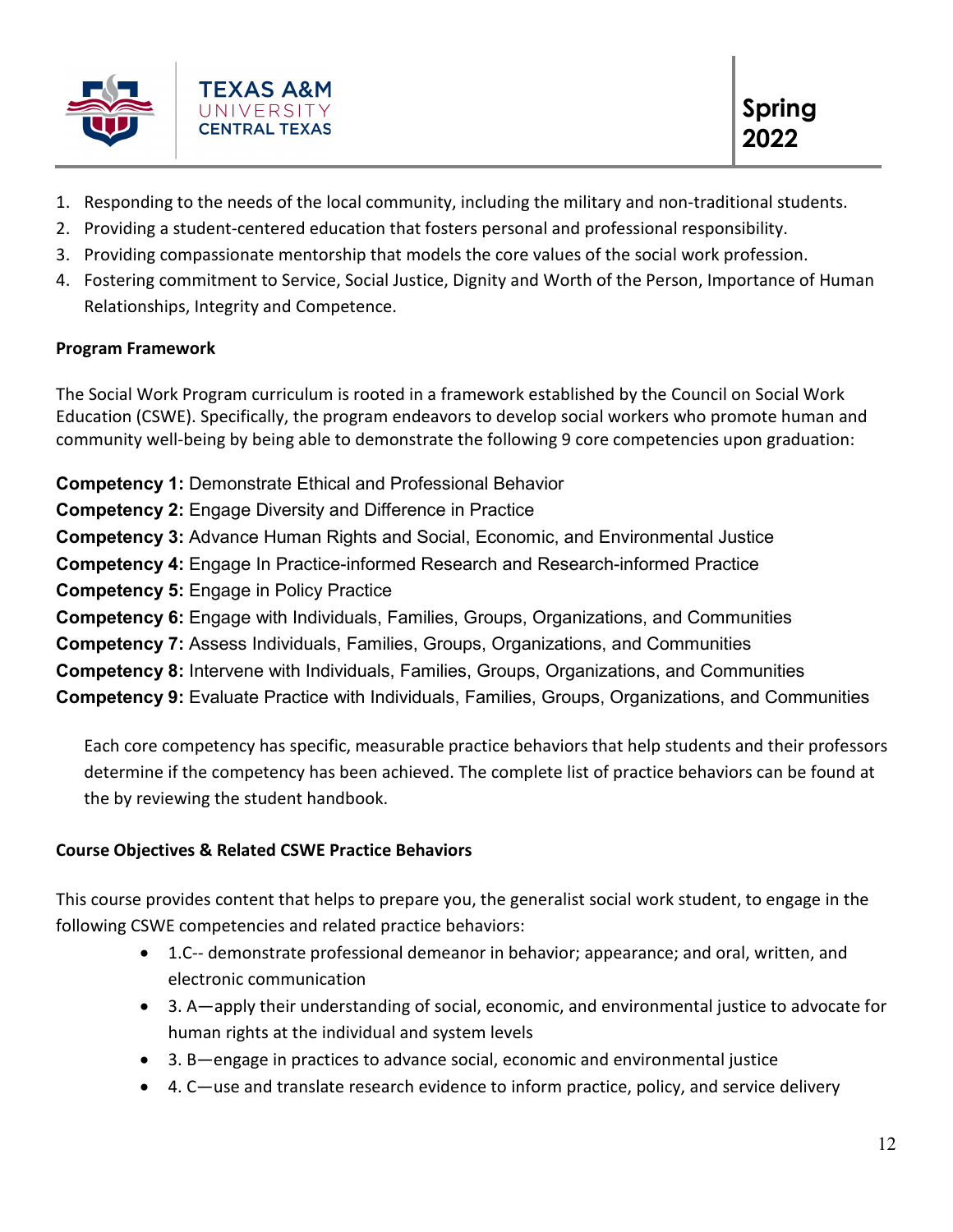

- 5. A—social policy at the local, state, and federal level that impacts well-being, service delivery, and access to social services;
- 5. B--assess how social welfare and economic policies impact the delivery of and access to social services;
- 5. C--apply critical thinking to analyze, formulate, and advocate for policies that advance human rights and social, economic, and environmental justice.

The objectives for this course, that support the CSWE related practice behaviors, are:

- 1. Students will be able to discuss and examine the political and historical process of the United States for writing, lobbying, adopting, and implementing policy in order to be effective change agents.
- 2. Students will be able to apply frameworks for analyzing the development of social welfare policy to identify those who are unintentionally underserved due to policy limitations.
- 3. Students will be able to identify and explain contemporary issues in the development of social welfare policy, including values and ethical dilemmas.
- 4. Students will be able to discuss issues and apply theoretical frameworks related to the policy areas of income maintenance, health, mental health, child welfare, immigration, and aging.
- 5. Students will be able to analyze the impact of social welfare policy in terms of social and economic justice.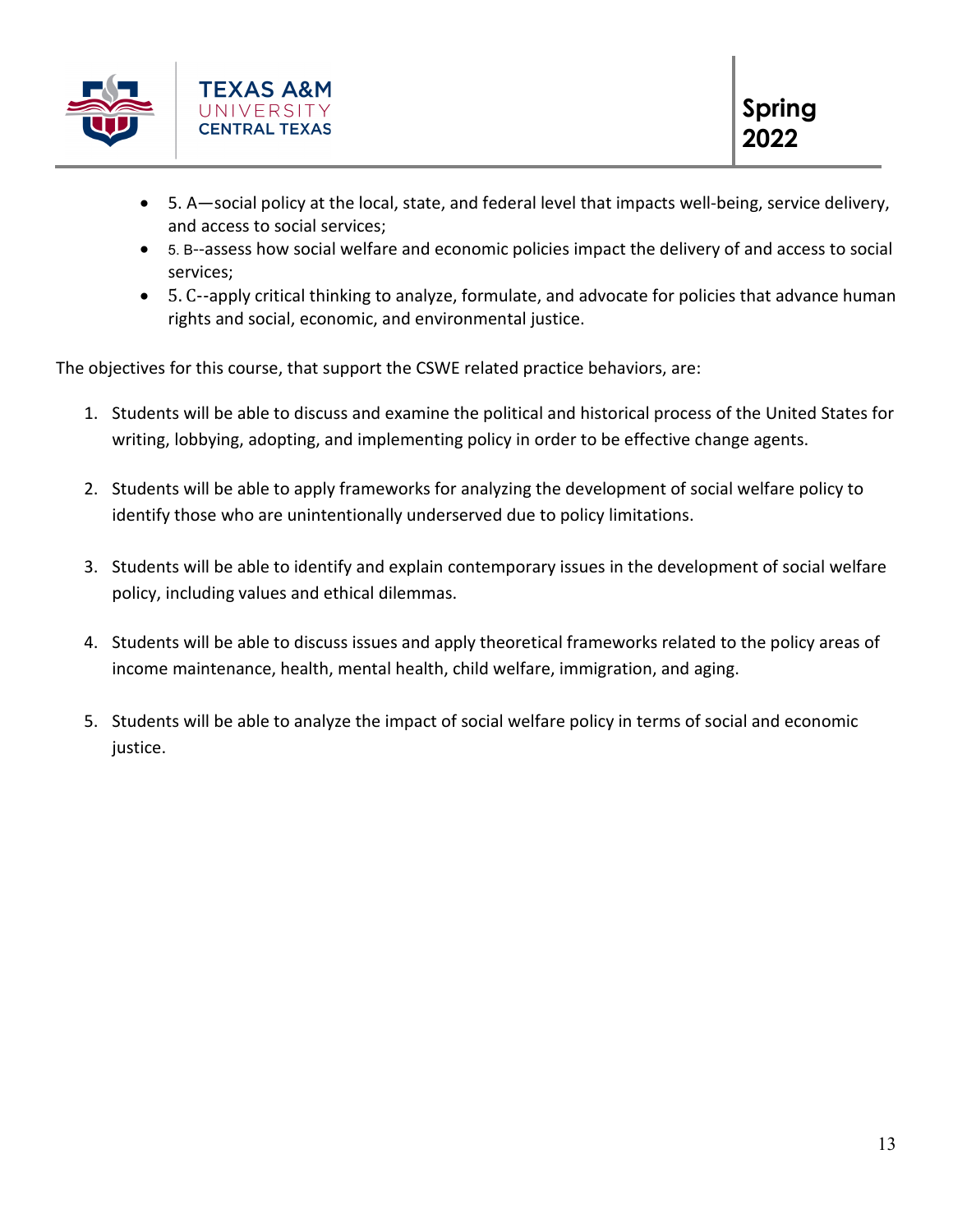

The following table shows the relationship between: A) the course objectives, B) the CSWE related practice behaviors, and C) the assignments used to assess your ability to fulfill the objective related to the practice behavior:

| A. Objectives<br>(By the completion of the course,<br>it is expected that you will be able<br>$to$ )                                                                                                   | <b>B. CSWE Related</b><br><b>Practice Behaviors</b><br>(This is the practice<br>behavior that objective<br>supports) | <b>C.</b> Course Assignments<br>(This is the assignment used to assess<br>your ability to fulfill the objective related<br>to the practice behavior) |
|--------------------------------------------------------------------------------------------------------------------------------------------------------------------------------------------------------|----------------------------------------------------------------------------------------------------------------------|------------------------------------------------------------------------------------------------------------------------------------------------------|
| Discuss and examine the<br>1.<br>political and historical process<br>of the United States for<br>writing, lobbying, adopting,<br>and implementing policy in<br>order to be effective change<br>agents. | 1.C<br>5.A<br>3.A                                                                                                    | Policy Analysis section 1                                                                                                                            |
| Apply frameworks for<br>2.<br>analyzing the development of<br>social welfare policy to<br>identify those who are<br>unintentionally underserved<br>due to policy limitations.                          | 4.C                                                                                                                  | Policy analysis section 3<br>Exam                                                                                                                    |
| 3. Identify and explain<br>contemporary issues in the<br>development of social welfare<br>policy, including values and<br>ethical dilemmas.                                                            | 3.B                                                                                                                  | Exams                                                                                                                                                |
| 4. Discuss issues and apply<br>theoretical frameworks<br>related to the policy areas of<br>income maintenance, health,<br>mental health, child welfare,<br>immigration, and aging.                     | 5 A, B and C                                                                                                         | Exams<br><b>Class discussions</b>                                                                                                                    |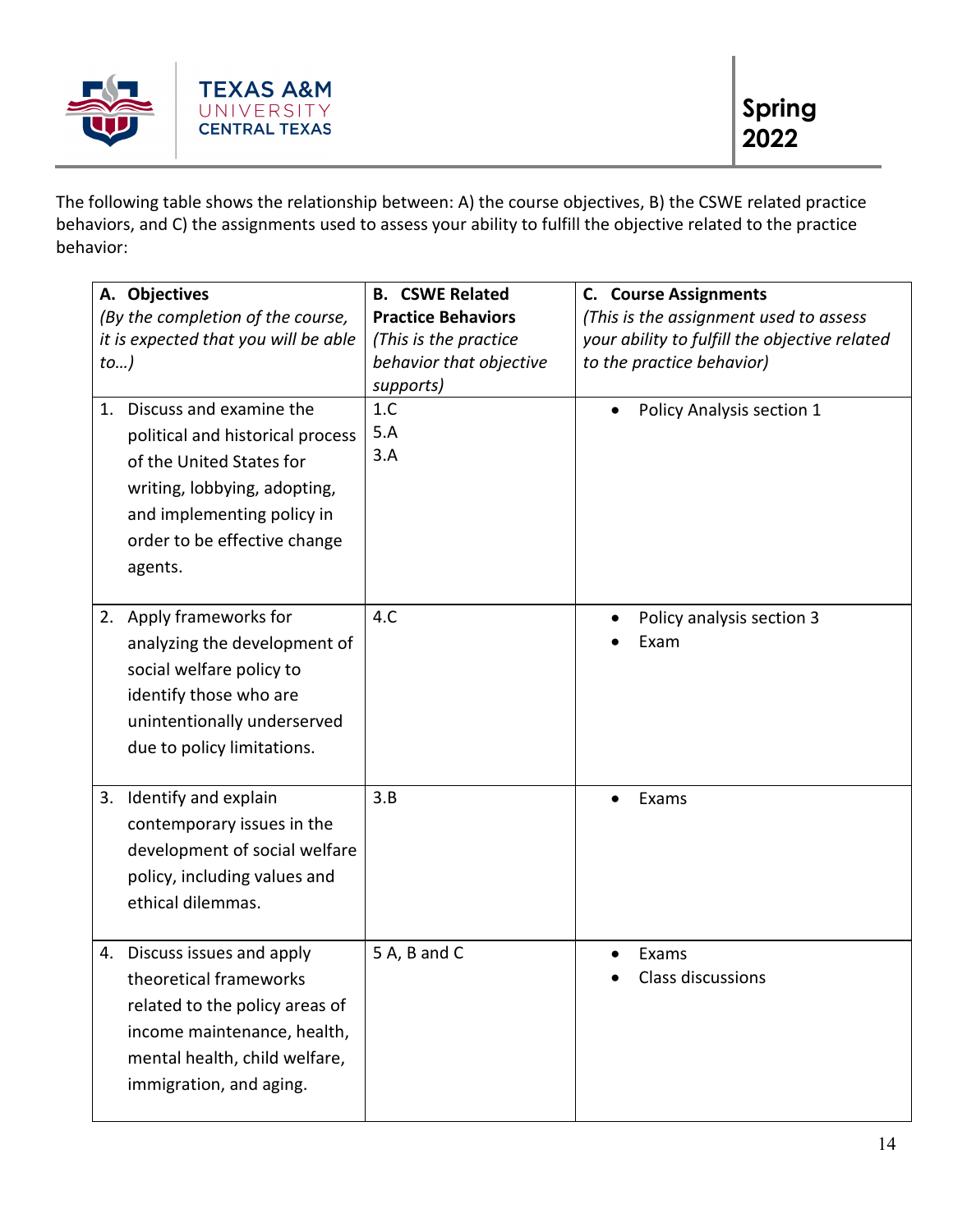

| 5. Analyze the impact of social | 5 A, B and C | Exams                                 |
|---------------------------------|--------------|---------------------------------------|
| welfare policy in terms of      |              | Political analysis paper all sections |
| social and economic justice.    |              |                                       |

# **Course Requirements**

# **Required Text**

- Karger, H.J. & Stoesz. D. (2018). *American Social Welfare Policy-A Pluralist Approach.* (8ed.). Boston, MA: Allyn and Bacon.
- *Publication Manual of the American Psychological Association* (6<sup>th</sup> ed.). (2009). Washington, DC: American Psychological Association.

# **Final Grades**

A total of 700 points can be earned from the General course assignments (100% of total general grade). A total of 800 points can be earned from the Writing Intensive course assignments (100% of the total writing grade). Combined, students can receive 1500 points (100% overall average) in this course. General and Writing Intensive course assignments are calculated separately, except where noted. **Students must receive a passing grade in BOTH the General and Writing Intensive portions of the course in order to pass the class.** Point distinctions are as follows:

| <b>GENERAL GRADE ITEMS*</b>       |                                              |                   | <b>WRITING GRADE ITEMS*</b>     |                                       |                   |
|-----------------------------------|----------------------------------------------|-------------------|---------------------------------|---------------------------------------|-------------------|
| <b>Assignment</b>                 | <b>Total possible</b><br>points              | Percentage<br>(%) | <b>Assignment</b>               | <b>Total possible</b><br>points       | Percentage<br>(%) |
| Exams                             | 200<br>(2 exams, 100 points<br>ea.)          | 13%               | <b>Policy Paper</b><br>Part I   | 200<br>(content + writing<br>rubrics) | 13%               |
| <b>Full Policy Analysis Paper</b> | 200<br>(Part V submission<br>content rubric) | 13%               | <b>Policy Paper</b><br>Part II  | 200<br>(content + writing<br>rubrics) | 13%               |
| <b>Discussion Topics</b>          | 100<br>$(2@ 50$ points ea.)                  | 7%                | <b>Policy Paper</b><br>Part III | 200<br>(content + writing<br>rubrics) | 13%               |
| Peer Review Papers                | 100<br>$(4 \n\omega 25 pts each)$            | 7%                |                                 |                                       |                   |
| Analysis Presentation             | 100                                          | 8%                | <b>Policy Paper</b><br>Part IV  | 200<br>(content + writing<br>rubrics) | 13%               |
| <b>Total</b>                      | 700 points                                   | 48%               | <b>Total</b>                    | 800                                   | 52%               |

*\*Note: Although overall points and final grade are combined, students receiving less than a C in Writing OR General sections will receive a failing grade for the class – regardless of the combined overall percentage/points for the course. For example, if you receive a B (84%) in the General section of the course and a D (68%) in the Writing section of course, your overall final grade will be reported as a D in the course. Failure to make a grade of C or above in any required social work course requires the student to repeat that course.*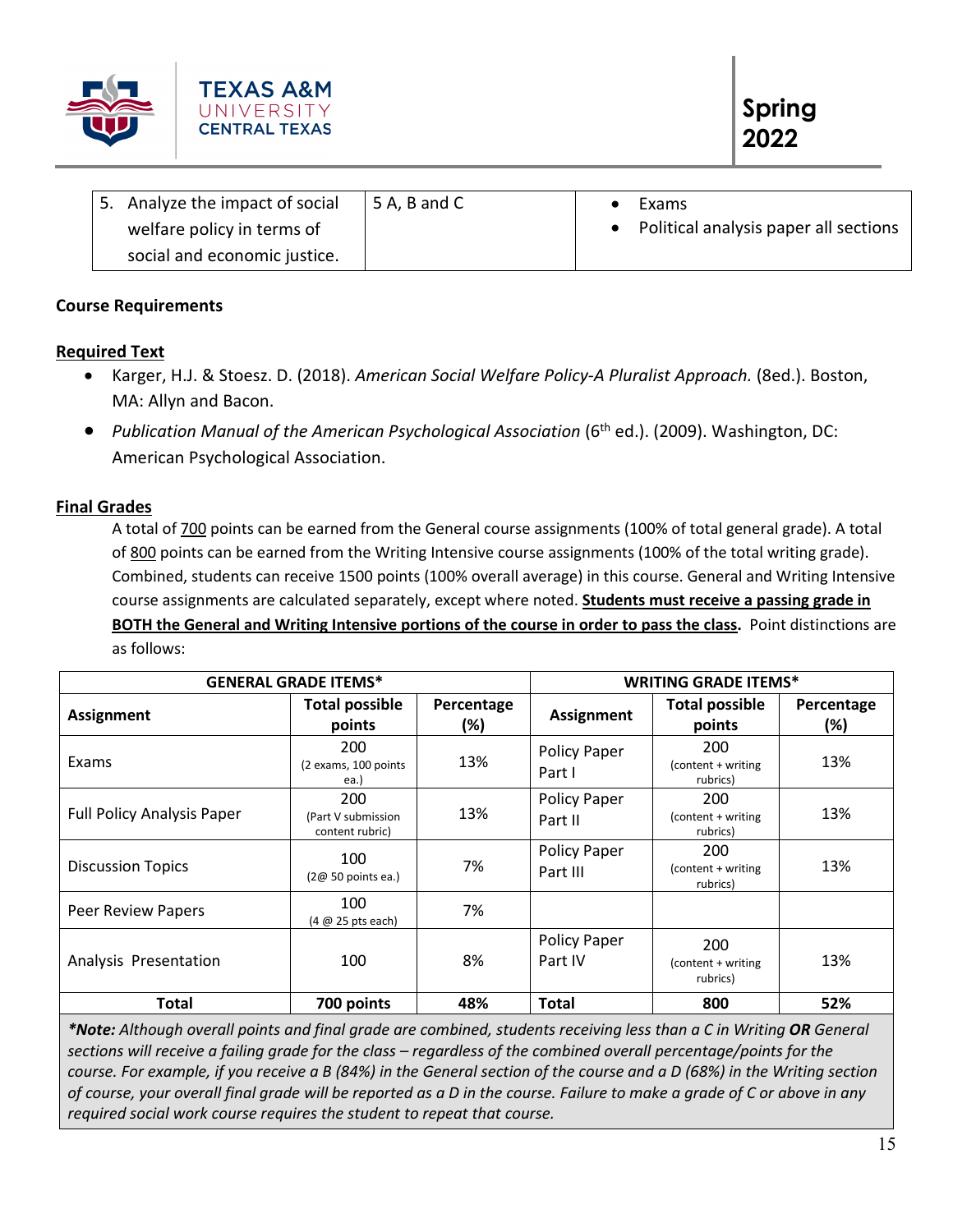

# **Grades will be posted in Canvas.**

**The instructor will make every effort to complete the grading of one section prior to another section being due.** 

# **Final Points & Percentages and Corresponding Grades are based on the following:**

Final grades are distributed in the following manner:

| 1350-1500- points<br>$(90\% - 100\%)$ | A | Outstanding/Superior | Student displays exceptional performance;<br>consistently exceeds expectations.                                                                                                                                                         |
|---------------------------------------|---|----------------------|-----------------------------------------------------------------------------------------------------------------------------------------------------------------------------------------------------------------------------------------|
| 1200-1499-points<br>$(80\% - 89\%)$   | B | Good                 | Student consistently meets normal<br>expectations for the course or may perform<br>at a slightly above average rate on papers,<br>tests, and discussions.                                                                               |
| 1050-1199 points<br>$(70\% - 79\%)$   | C | Average              | Student meets minimal expectations.<br>Demonstrates sufficient understanding<br>and application of course content.                                                                                                                      |
| 900-1049 points<br>$(60\% - 69\%)$    | D | Poor                 | Student demonstrates gaps in<br>understanding and application of course<br>content. Student fails to meet course<br>expectations.                                                                                                       |
| 899 & below<br>(59% and below)        | F | <b>Very Poor</b>     | Student demonstrates a significant lack of<br>understanding and application of course<br>content and/or student failed to complete<br>assignments in a timely manner. Student<br>fails to meet course expectations and<br>requirements. |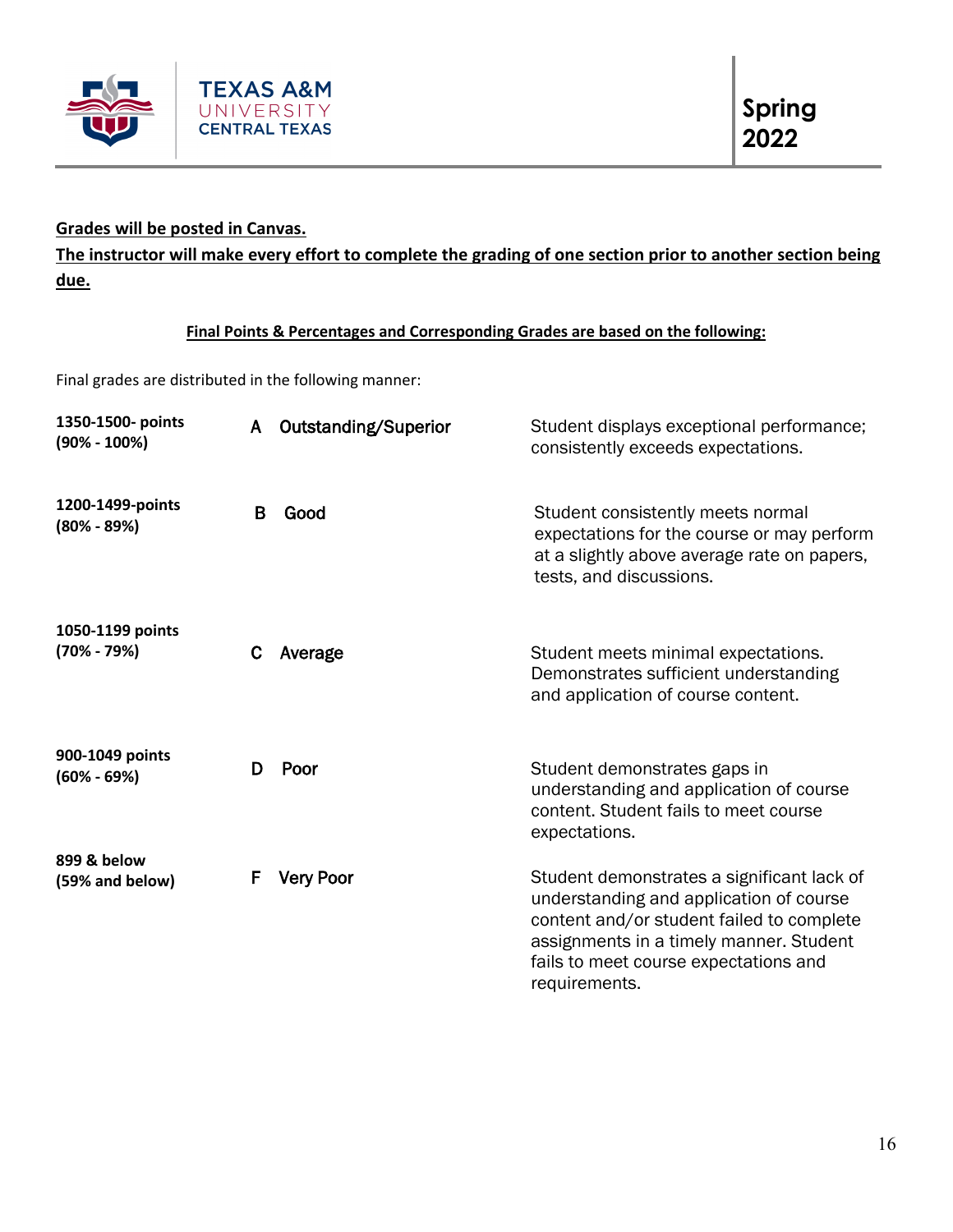

# **COURSE SCHEDULE\***

| <b>Date</b> | <b>Topic</b>                                                                                                                                                                      |                                   | <b>Topic</b>                                                                                                                                                                                                                                                                                                            |
|-------------|-----------------------------------------------------------------------------------------------------------------------------------------------------------------------------------|-----------------------------------|-------------------------------------------------------------------------------------------------------------------------------------------------------------------------------------------------------------------------------------------------------------------------------------------------------------------------|
| 1/17        | <b>Martin Luther King Day</b><br><b>NO Class</b>                                                                                                                                  | 1/19                              | Welcome to Policy!<br>Professor & Student Introductions<br><b>Syllabus Review</b><br><b>Topics Discussion</b>                                                                                                                                                                                                           |
| 1/24        | Plagiarism Presentation by<br><b>Student Affairs</b><br><b>Writing Integrity Statement Due</b>                                                                                    | 1/26                              | <b>Library Presentation</b><br><b>Margaret Dawson</b><br>How to research<br>Navigating the library<br>$\bullet$                                                                                                                                                                                                         |
| 1/31        | <b>Topics Discussion and</b><br>assignments<br>Student Guest Speaker on "How to<br>be Successful in Policy"<br>Discussion I Due Bring APA texts to<br>class for Instructor review | 2/2                               | <b>Writing Lab Presentation</b><br><b>Writing Instructive Day</b><br>Review of Timeline and sample paper<br><b>Historical Section Review</b><br>How to make a timeline                                                                                                                                                  |
| 2/7         | Chapter I<br>Social Welfare Policy<br>Definition's, values, ideology                                                                                                              | 2/9<br><b>Online class</b><br>day | <b>Writing Instructive Day</b><br><b>Discussion 2 Due Via Canvas by 2:pm</b><br><b>Individual Professor Feedback</b><br><b>Library Meeting Signature Sheets Due</b><br>Instructor will be meeting one on one<br>with each student to review timeline.<br>Student must have a hard copy<br>completed with reference page |
| 2/21        | <b>Writing Instructive Day</b><br>MUST bring a copy of your<br><b>Historical Section of Paper to</b><br>class for peer review                                                     | 2/23                              | <b>Chapter 2</b><br>Brief History of the Social Welfare State<br>Religious antecedents,<br>rise of social work as a<br>profession<br><b>Chapter 3</b><br>Social Welfare Policy Research                                                                                                                                 |
| 2/28        | <b>Section I Due</b><br><b>Review of Section II</b>                                                                                                                               | 3/2<br>Online<br><b>Class</b>     | <b>Instructor at Conference</b><br><b>Work on Section II</b>                                                                                                                                                                                                                                                            |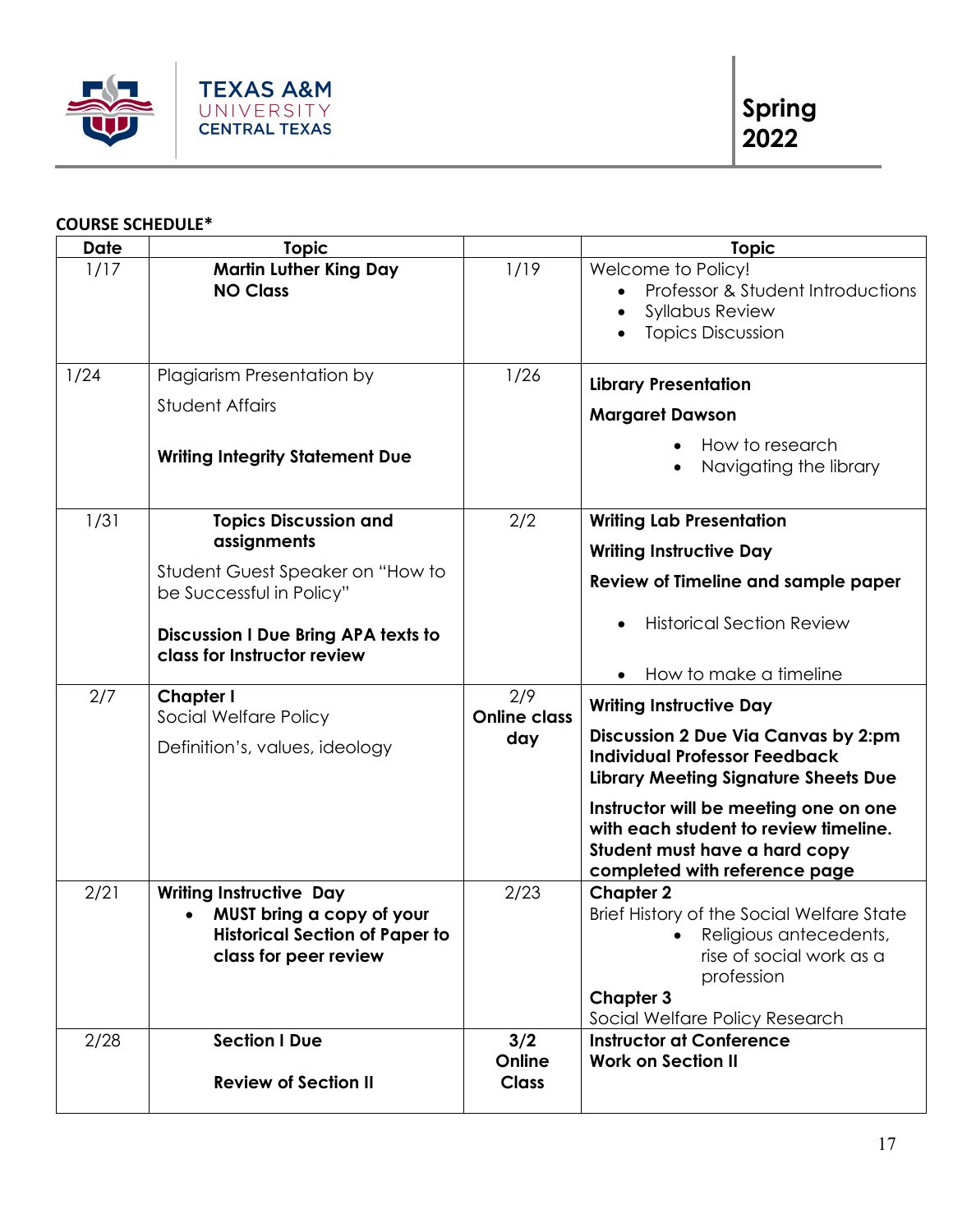

| 3/7  | <b>Chapter 4</b><br>Discrimination in America<br>Discrimination, racism<br><b>Chapter 5</b><br>Poverty in America<br>Definition of poor, families,<br>$\bullet$<br>strategies to combat poor | 3/9                                | Chapter 6<br>• The Voluntary Sector Today<br><b>Chapter 7</b><br>Privatization and Human Service<br>Corporations<br><b>Test Review</b>                                                                             |
|------|----------------------------------------------------------------------------------------------------------------------------------------------------------------------------------------------|------------------------------------|--------------------------------------------------------------------------------------------------------------------------------------------------------------------------------------------------------------------|
| 3/14 | <b>Spring Break ENJOY</b>                                                                                                                                                                    | 3/16                               | <b>Spring Break ENJOY</b>                                                                                                                                                                                          |
| 3/21 | Exam 1                                                                                                                                                                                       | 3/23                               | <b>Chapter 8</b><br>The making of Governmental Policy<br>Social stratification, formulation,<br>legislation, implementation, and<br>evaluation                                                                     |
| 3/28 | <b>Writing Instructive Day</b><br><b>Peer Review of Section II</b>                                                                                                                           | 3/30<br><b>Online class</b><br>day | Movie "Damaged Care"                                                                                                                                                                                               |
| 4/4  | <b>Section II Due</b><br><b>Review of Section III</b>                                                                                                                                        | 4/6<br><b>Online class</b><br>day  | "Damaged Care" movie                                                                                                                                                                                               |
| 4/11 | <b>Chapter 9</b><br><b>Tax Policy</b><br>$\bullet$<br>Chapter 10<br>Social Insurance Policy                                                                                                  | 4/13                               | <b>Peer Review Section III</b><br>Must have hard copy for peer review                                                                                                                                              |
| 4/18 | <b>Section III Due</b><br><b>Review of Section IV</b>                                                                                                                                        | 4/20                               | <b>Chapter 11</b><br><b>Public Assistance</b><br><b>Chapter 12</b><br>The American Health Care System<br>Major programs, tobacco settlement,<br>myths, expenses                                                    |
| 4/25 | <b>Peer Review of Section IV</b>                                                                                                                                                             | 4/27                               | <b>Chapter 13</b><br><b>Mental Health and Substance Abuse</b><br><b>Chapter 14 Criminal Justice System</b><br>• VOCA, CVC, VOCA,<br>Crime Stats for Texas and Local Stats<br><b>Chapter 15 Protective Services</b> |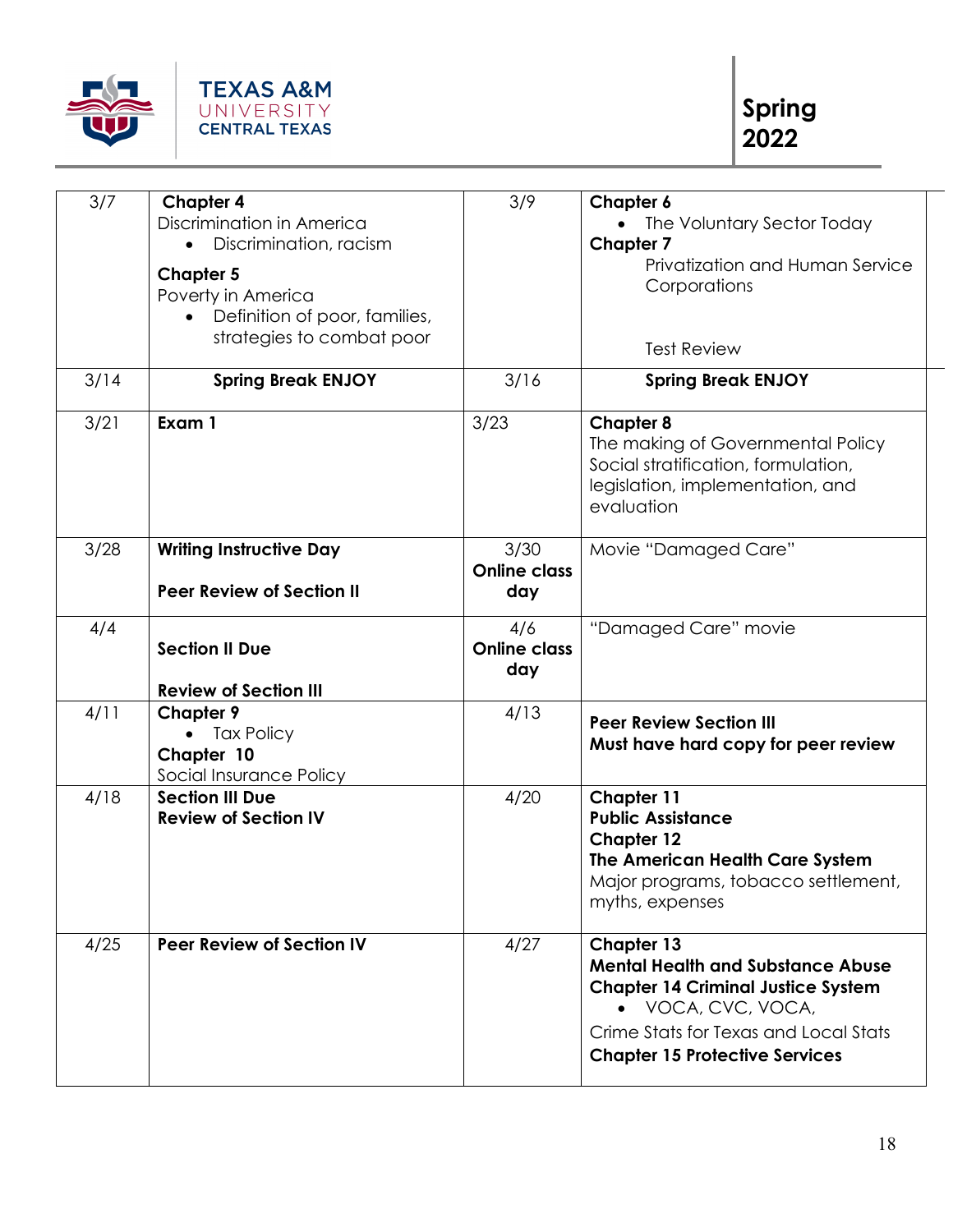

| 5/2 | Chapter 16, Chapter 17 and<br>Chapter 18<br><b>Exam Review</b> | 5/4  | Final Exam<br><b>Presentations</b> |
|-----|----------------------------------------------------------------|------|------------------------------------|
| 5/9 | <b>Presentations</b>                                           | 5/11 | <b>Presentations</b>               |

#### **Important University Dates**

*https://www.tamuct.edu/registrar/academic-calendar.html]*

# **The professor reserves the right to amend the syllabus at any time.**

The following activities will be completed during the semester.

1. **Exams: (Points: 200@100 points each; Component: G=13% total):** As an assessment of the cognitive learning domain for this course, there will be two exams given in the semester that will cover content discussed in class and assigned through the readings. The first exam will be given at the mid-semester point of the course and the second exam will be given toward the end of the semester. Exams can be any combination of multiple choice, fill-in-blank, short essay, and long essay. Exams are comprehensive in nature and it is the expectation that each student completes their own exam. This means, students are not allowed to share information, notes, or receive help from one another. In addition, the student's own notes and supporting information may not be used unless otherwise indicated. Failure to adhere to this requirement will result in a zero for the exam and additional academic penalties as outlined in this syllabus.

**Grading:** This assignment is graded for general requirements. Points will be obtained by receiving correct answers for items specified and completing as instructed.

2. **Discussion Topic (Points: 2 @ 50 points each; Component: G=9%): Discussion I Assignment Requirements:**

**Grading:** General points will be obtained for having the required material in the APA Manual book marked as required.

# **Discussion # 1**: **APA assignment**

**.**

- Discussion 1 Part A
- Tab your APA book with all of the following:
- **❖** Plagiarism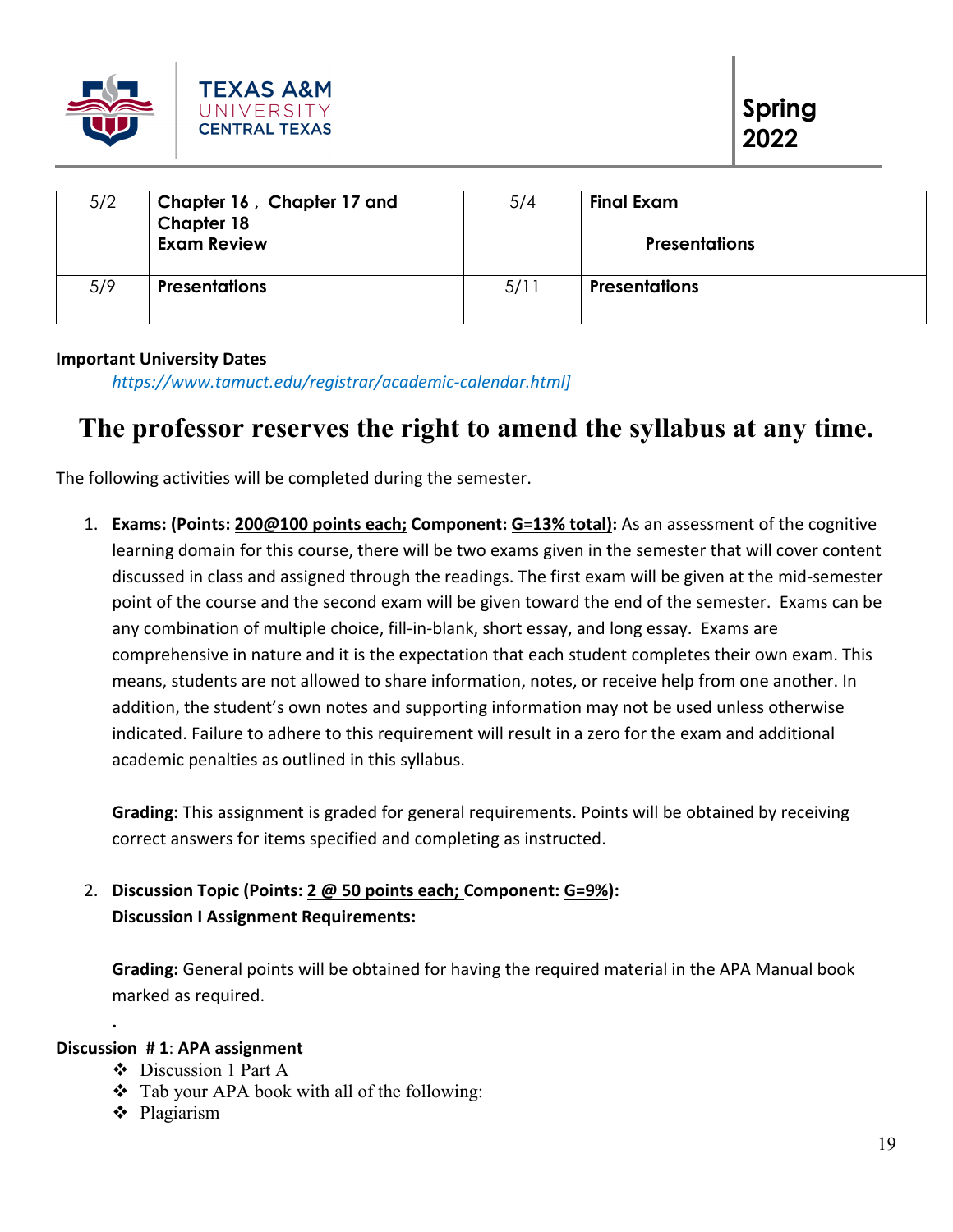

- $\div$  Headings
- Quotes
- ❖ Punctuation
- Grammar
- ❖ Sample paper
- Tone
- $\triangleleft$  Reducing language in bias
- Percent
- Court cases
- Personal communication
- $\triangleleft$  In text citing
- ❖ Reference pages
- Gov sites
- Technical reports
- $\triangleleft$  Use of numbers at the beginning of a sentence
- Numbers expressed at words
- Classic works

**Discussion 2:** The student will complete a timeline of section 1 answering all of the historical components listed in the section 1 grading rubric.

*\*\*\*\*\*IMPORTANT NOTE\*\*\*\*\*\* To help students get started with an effective review of their policy, all students are required to make an appointment to visit with a TAMU-CT librarian to review their intended policy and locate resources that will be helpful in identifying the policy. Once this is complete, students are then to submit documentation (included in this syllabus) that the meeting took place, identify the policy the student has elected to analyze for the course, identify the reason the policy was selected, and confirmation that the policy has the information needed to effectively complete the assignment (students are to complete and submit the "Policy Support and Documentation Form" included in this syllabus by the due date).* 

The policy analysis paper should be a balanced, unbiased, critical evaluation of the policy - presented accurately and fairly with the positions of the proponents and opponents. No matter how strongly you feel about the issue, you are presenting an objective policy analysis.-

# TOPIC SELECTION

**.**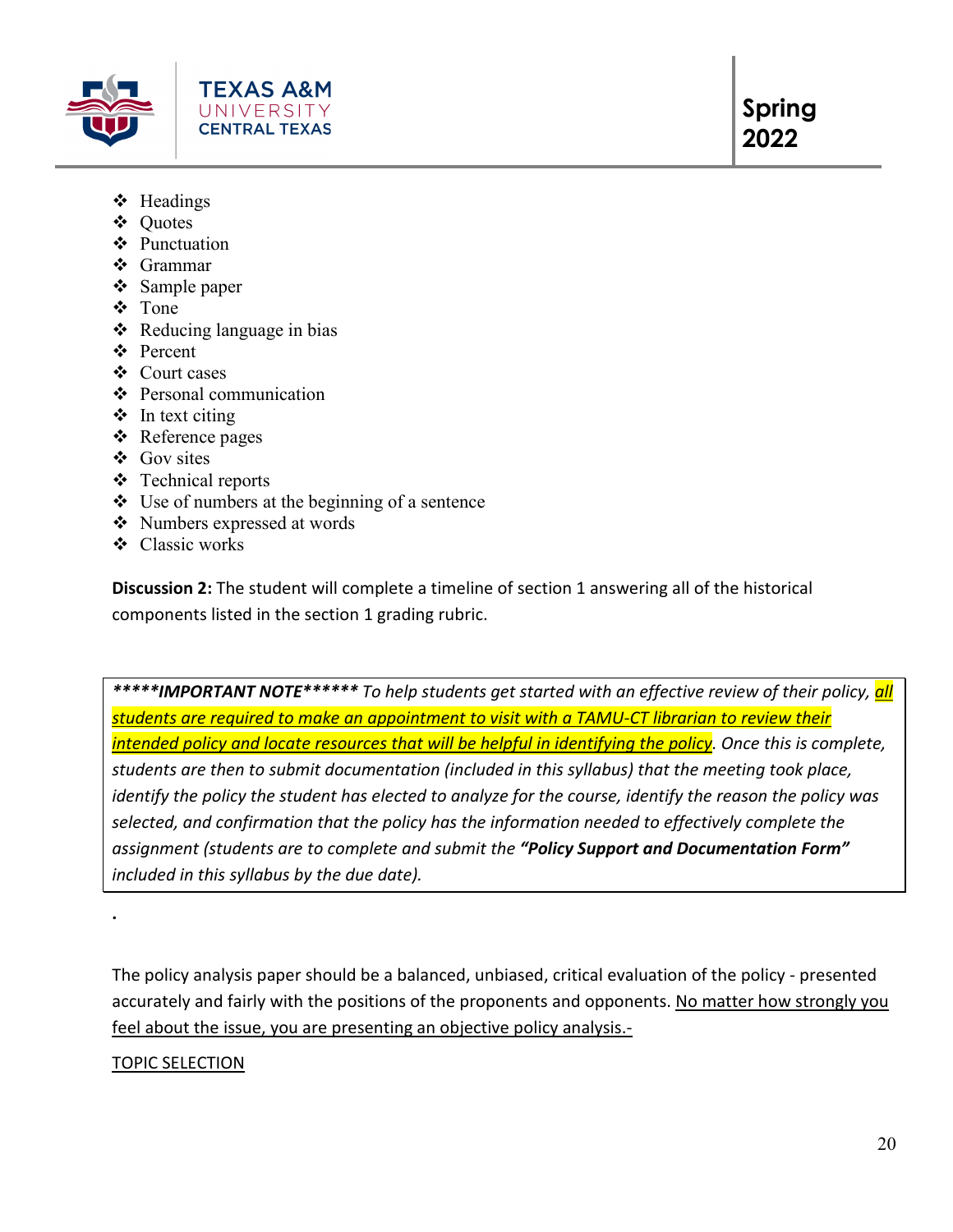

Each TOPIC can only be used once per class. This means no one in the class can use the same topic as another person. No exceptions can be made. In the event that a student is repeating this class, they may not use a previously used topic for them. Each time they retake the course, a new topic must be utilized.

The paper is to be **25-45 pages total** in length (including cover page, table of contents, abstract, body of paper, references, and appendix. **You may not use more than two (2) direct quotes in the entire paper.** One (1) point will be deducted for every excessive quote. You must integrate at least **10 professional references** into your paper, these include government websites, peer reviewed sources and books; however, at least 4 of the 10 professional references must be scholarly sources.

The policy analysis paper will be submitted in five  $(5)$  parts over the course of the semester  $-$ 

- Part I: Historical Background
- ❖ Part II: Description of the Problem
- ❖ Part III: Policy Description
- ❖ Part IV: Policy Analysis with conclusion
- ❖ Part V: Full paper

.

With each submission, a cover page, and relevant reference list must be included. Sections I-IV of the paper will be graded with the section rubric (100 points) and the writing intensive rubric (100 points) resulting in 200 points total toward the writing intensive grade for each section. The final submission (submission V) will be graded using the Full Analysis Paper Grading Rubric for a general grade (200 points). All rubrics are attached to this syllabus and the expectations for each section will be reviewed in class.

• **Policy Presentation (Points: 100; Component: G=9% total):** To further examine the application of knowledge from the class and engage in the application of professional social work skills, students will present their policy in a formal presentation. This must include a creative outlet. The grading rubric for this assignment will be given one month prior to the assignment date.

*Please note: If your schedule is such that you find it consistently difficult to arrive to class on time, remain for the full class, or arrive to class at all, it is advised that you find a course that would best meet your scheduling needs.*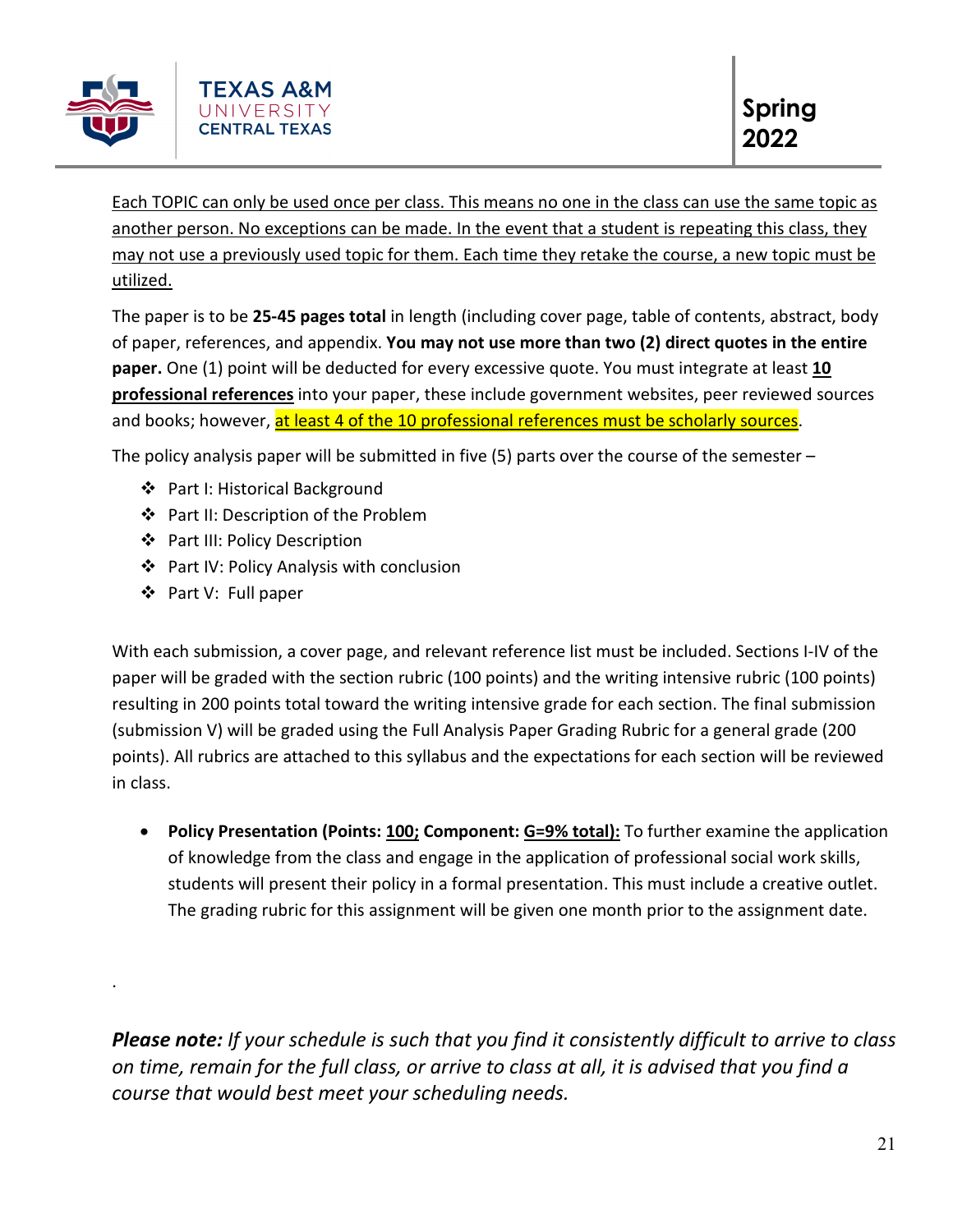

# **Additional & Important Note on Writing Assignments**

All written assignments are expected to be the original work of the student. While paraphrasing and some direct quotations are permitted, it is expected this will be done within the context of your own analysis and synthesis of the information read. Paraphrasing is a skill of reading information and, using your own thoughts, summarizing the information in a way that supports the topic discussed. While the paraphrase involves your own thoughts, it originates from a source and that source is cited. Quoting is a matter of taking words, verbatim, from another source and restating them without, or with minimal, manipulation. Quotations are placed in quotation marks (" ") or placed in a block format within the text. Quoting does not involve analysis and synthesizing and, therefore, does not require critical thinking except when used appropriately to support (not substitute) an idea. Because of this, students are discouraged from using significant quotations as this limits your learning experience. Students found to excessively quote will be penalized. Students using words as their own without **appropriately** citing will be penalized – including failing the assignment and up to failing the course. Students found to have plagiarized (using words as your own without giving **proper credit**, whether paraphrasing or directly quoting) will also be referred to Student Affairs. Therefore, it is **VERY** important that students take academic integrity in writing very seriously. If you are in doubt, it is always best to cite your source and/or speak with your professor for more guidance. The Writing Center, Library, and Owl Purdue are also resources that can help you. *A copy of this statement is located at the end of this syllabus. You are required to acknowledge receipt and understanding regarding the policy for academic integrity in this course by signing and submitting the acknowledgement statement no later than the second (2nd) week of class. Failure to do so will result in consultation with the professor, program faculty and/or Student Affairs and could limit your successful continuation in this course.*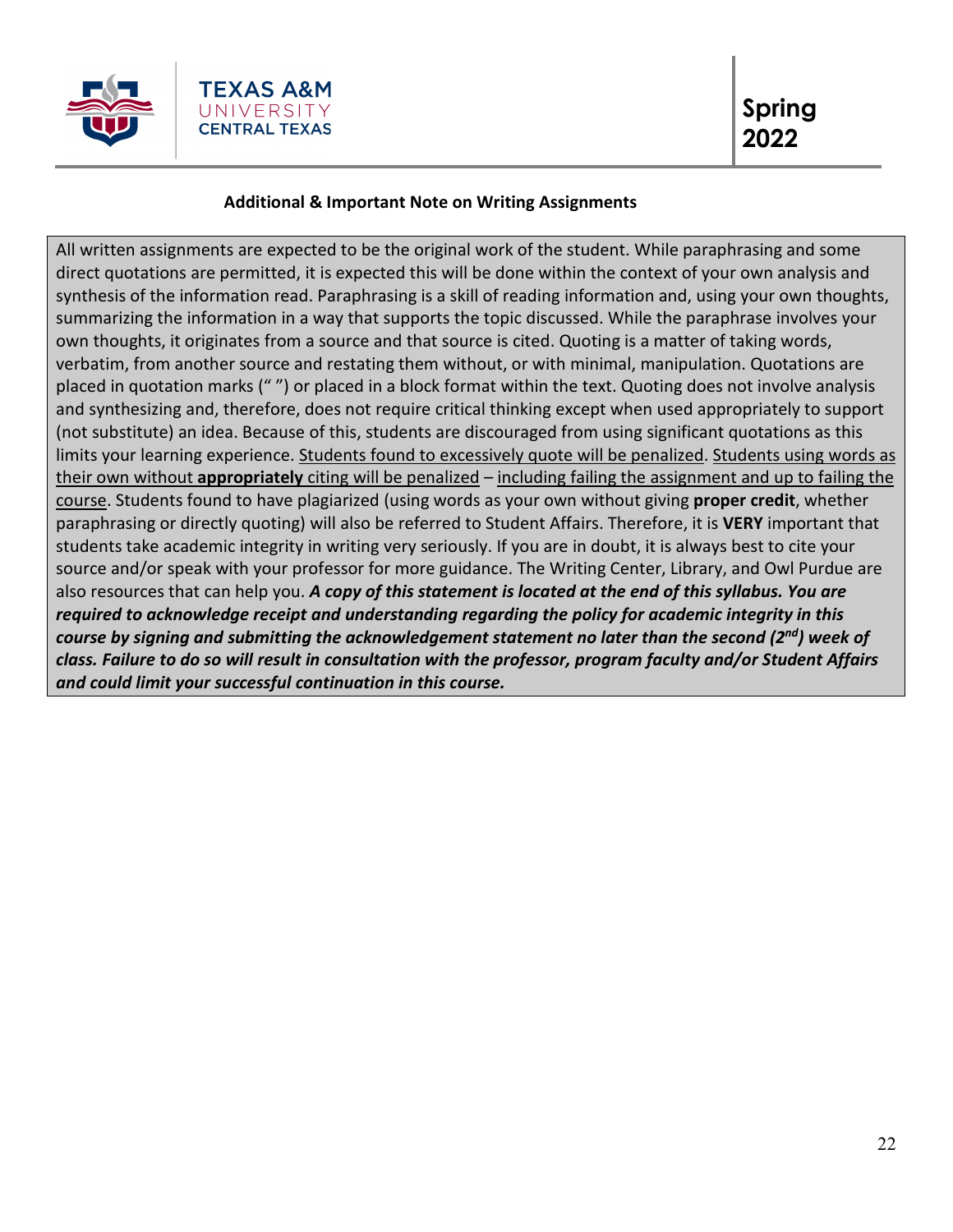

# **Class Policies**

The following policies apply to all students enrolled in this course:

- 1. Students are not permitted to enter class more than ten (10) minutes late. Exceptions will be made with *prior discussion and approval by the professor only*.
- 2. Once class has begun, students are expected to remain for the duration of the class. It is expected that all students will take care of personal affairs (i.e., get beverages, take care of phone calls, meeting with students and other professors, use the restroom, etc.) before class begins. Students who have a medical/physical condition for which they need to request an exception to this policy are advised to speak with the Access and Inclusion Coordinator and/or discuss this with the professor to see if an exception can be granted.
- 3. Students are expected to display professional decorum at all times. This includes, but is not limited to, respecting classmates and the instructor. In this regard, it is expected that students will not speak to/hold conversations with/pass notes to other students, use cell phones, or engage in other types of unprofessional behaviors once class has begun. Talking during lecture, out of turn, or while other students are talking is disruptive to the learning environment, disrespectful to peers, and unprofessional in demeanor. Students are strongly encouraged to engage in discussion in a respectful and appropriate manner; hence, it is expected that students apply classroom etiquette and raise a hand if there is something to share or to answer a question. It is also expected that students will display patience in raising a hand and recognize that the professor will eventually call on the student and/or may attempt to vary responses from peers **and not call on the student in an effort to do so**. Shouting out answers, making loud noises, and/or waving a hand vigorously to capture attention is unprofessional and inappropriate behavior. Consistent display of such behavior will result in consultation by the professor and WILL potentially impact the RAPB scores.
- 4.

*Please note: This professor will NOT assign seats to students. If behavior accelerates to such a need, a meeting will be requested with the student, the instructor and potentially the department to address appropriateness to be able to continue with the course. If it is determined that the behavior significantly impacts/impairs learning for other students, the student may be asked to leave the class permanently, resulting in an F for the course.* 

4. To support the academic learning environment, students are asked to refrain from sharing personal information in class that will not support/add significantly to the class discussion. Sharing of personal stories and/or issues that are not related to the topic can distract class learning and limit knowledge sharing by the professor and other students. In this regard, please note that the professor reserves the right to redirect/limit such conversations in class unless students are expressly asked to share such information by the instructor.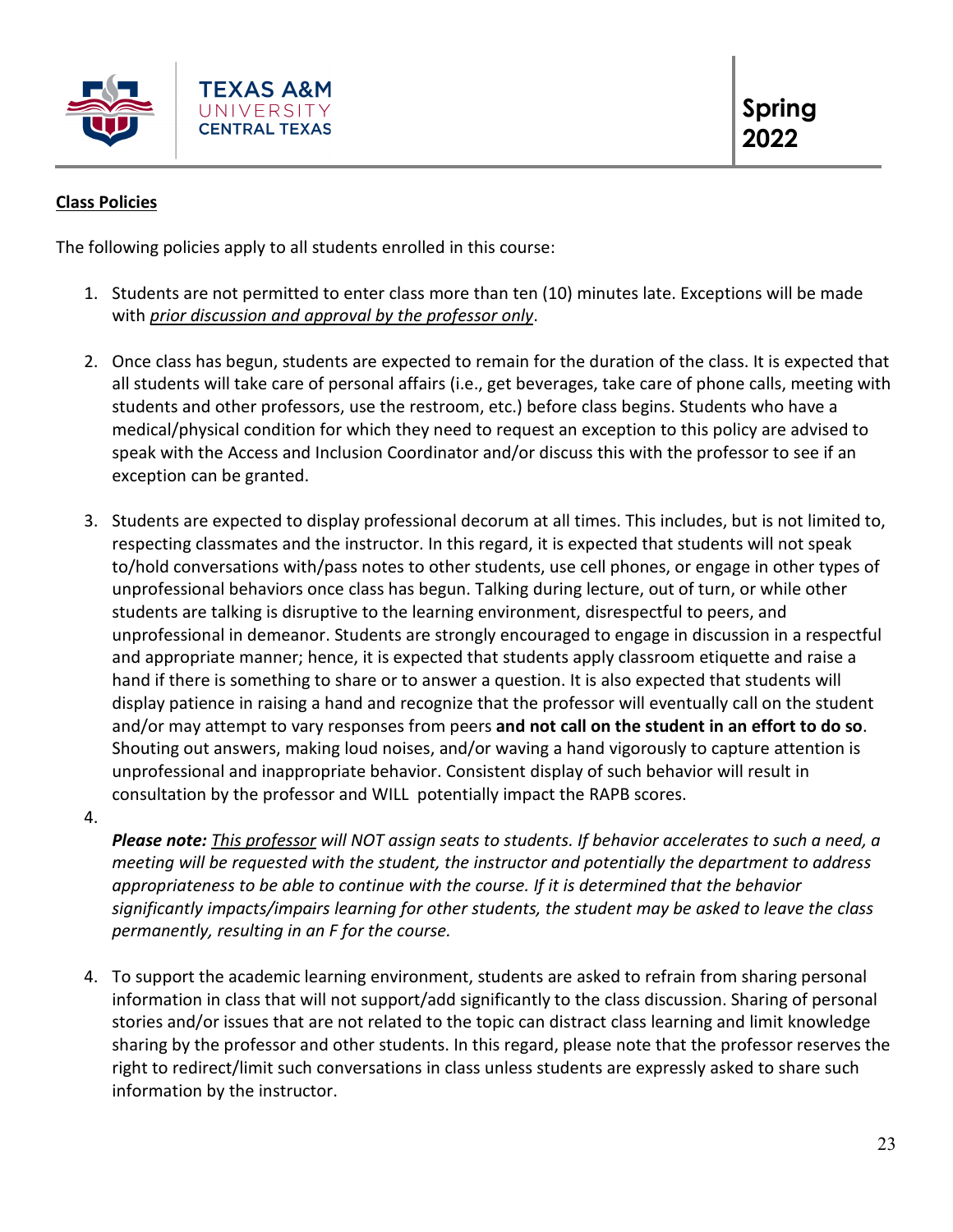

- 5. **NO TECHNOLOGY IS PERMITTED DURING IN CLASS EXAMS, QUIZZES, OR OTHER TYPES OF ASSIGNMENTS AS DEFINED BY THE PROFESSOR, UNLESS GIVEN SPECIFIC PERMISSION BY THE PROFESSOR.** During such assignments, students may be asked to turn in cell phones to the professor, place bags beneath desk or to the side of class, or other request to minimize use of such technology. Students discovered to be using cell phones, ipads, e-readers, recording devices, etc. during assignments without expressed, written approval by the professor to do so will receive a zero (0) for the assignment and referred to Student Affairs for academic integrity concerns. Students warned against doing so once and found to do so again *in this or any subsequent course* will receive an F for the course in which the behavior was identified and referred to Student Affairs.
- 6. Students are NOT permitted to work collaboratively (together) on *any* assignment unless given EXPRESSED permission by the instructor to do so. This includes homework, take home quizzes, papers, etc. Failure to adhere to this policy can result in a zero (0) on the assignment and referral to Student Affairs for academic integrity concerns.
- 7. **All assignments must be turned in at the beginning of class on the day they are due** unless indicated otherwise by the professor**.** The professor will explain to you when the beginning of class is for the course (*for example*: 10 minutes after the start of class, following the class greeting by the instructor, etc.). Late work *will not* be accepted or graded unless this has been discussed with and approved by the professor **BEFORE** the due date (not the due time) of the assignment. *Being absent from class on a day when an assignment is due does NOT grant a student an extension to the due date*; the student must still arrange to get that assignment turned in to the professor before class starts. Allowing students to turn in assignments late for a grade is not fair to other students who get their work done on time, disrupts the grading process for the professors, and sends a message that such behavior is professionally "okay," which it is not. This, as well as all other policies, will be held to strict code, and failure to adhere to this policy will result in a zero (0) for the assignment. This is inclusive of all assignments.

# **ALL ASSIGNMENTS will be Due WITHIN THE FIRST 10 MINUTES OF CLASS. Papers past this time will be given a "0".**

*Please note: This professor considers it unprofessional and unacceptable to run into class with a newly printed paper and attempt to assemble the paper at the professor's desk/podium (getting pages together, stapling, etc.) prior to turning the paper/assignment in. This shows failure to effectively plan and take initiative to get assignments turned in on time.* 

8. Hard copies of papers **must be submitted**. Students should be prepared to submit electronic copies of any paper for class at the discretion of the instructor. An electronic copy of the paper will be submitted to a plagiarism review site after all sections are completed via Canvas. Any paper with more than 20% of noted issues may be referred to Student Affairs.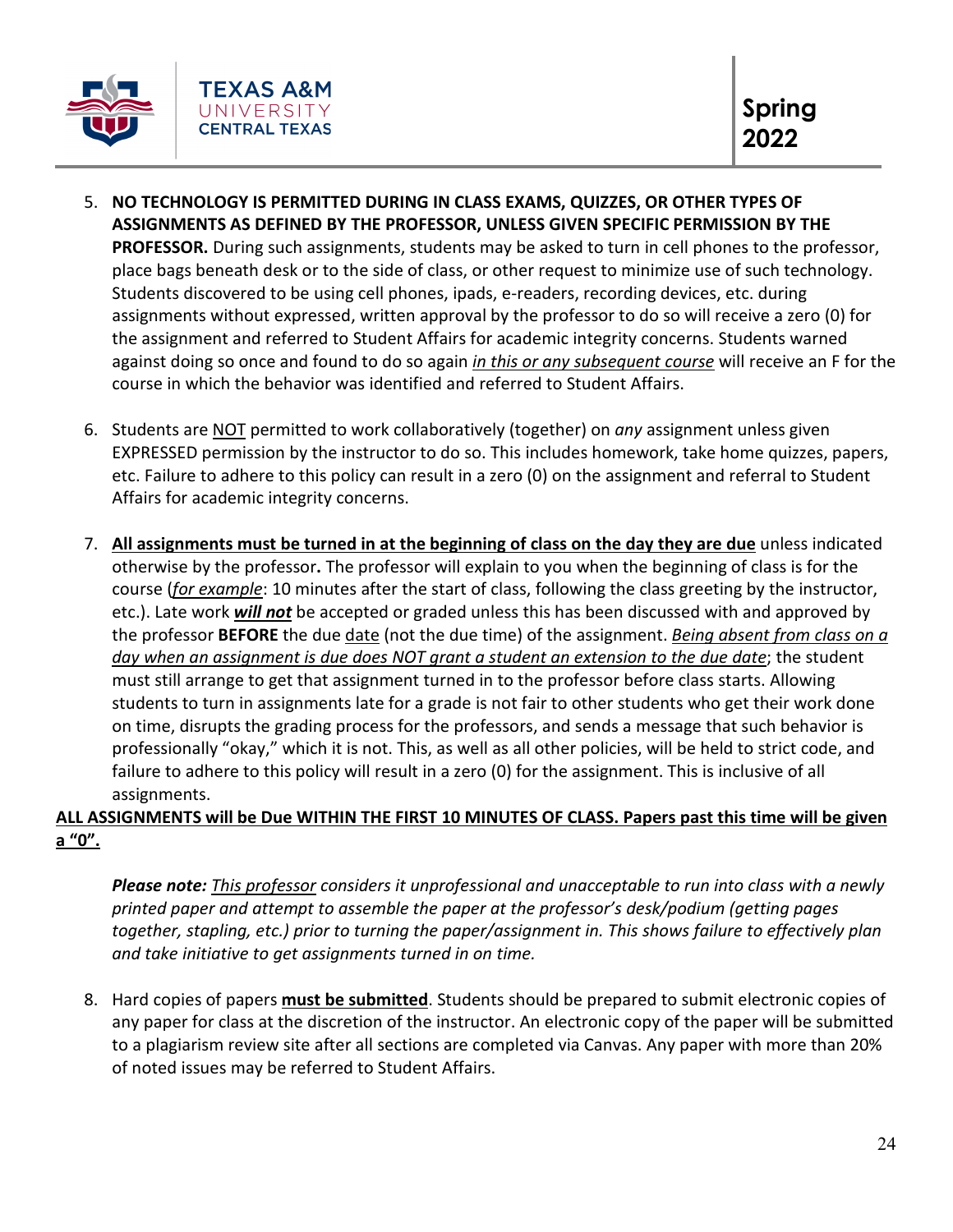

- 9. All papers submitted for grading MUST adhere to APA 6<sup>th</sup> edition standards unless otherwise stated by the professor. This means that all papers must, *minimally*, be: 1) typed, 2) double spaced, 3) use Times New Roman font or other approved font, 4) use 12 point font, 5) include an APA style cover page, and 6) include in-text citations AND a reference page for ANY SOURCED INFORMATION (this includes information learned in current or previous classes, read online, learned during a personal communication, reviewed over email, read in a text-book, etc.). Further, all typed papers submitted in class MUST be stapled or clipped together (if too large for staple). It is not acceptable, nor professional, to hand in a paper that is not professionally bound (in academia, professionally bound means stapled or securely clipped together). Unless instructed to do so, submitting papers in folders, binders, etc. are not required and should be limited in use.
- 10. TAMUCT expects all students to maintain high standards of personal and scholarly conduct and avoid any form of academic dishonesty. Academic dishonesty includes, but is not limited to, plagiarism **(intentional or unintentional),** copying another person's work, turning in someone else's work as your own, downloading material from the internet and inserting it into a paper as if it was your own work, taking ideas from classes or readings and putting them in a paper without citations/references, cheating on an examination or other academic work, collusion, and the abuse of resource materials. Any idea, even paraphrased ideas, used or borrowed must be given credit by showing the source with an appropriate citation and reference. **Any student who violates class and/or university policies regarding Academic Honesty will be sanctioned according to the University and program guidelines.**  More information on university policies can be found at www.ct.tamus.edu/studentconduct. A copy of the University's policy is also located at the end of this syllabus.
- 11. **Additional & Important Note on Writing Assignments:** All written assignments are expected to be the original work of the student. While paraphrasing and some direct quotations are permitted, it is expected this will be done within the context of your own analysis and synthesis of the information read. Paraphrasing is a skill of reading information and, using your own thoughts, summarizing the information in a way that supports the topic discussed. While the paraphrase involves your own thoughts, it originates from a source and that source is cited. Quoting is a matter of taking words, verbatim, from another source and restating them without, or with minimal, manipulation. Quotations are placed in quotation marks (" ") or placed in a block format within the text. Quoting does not involve analysis and synthesizing and, therefore, does not require critical thinking except when used appropriately to support (not substitute) an idea. Because of this, students are discouraged from using significant quotations as this limits your learning experience. Students found to excessively quote will be penalized. Students using words as their own without **appropriately** citing will be penalized – *including failing the assignment and up to failing the course.* Students found to have plagiarized (using words as your own without giving **proper credit**, whether paraphrasing or directly quoting) will also be referred to the Student Affairs. Therefore, it is **VERY** important that students take academic integrity in writing very seriously. If you are in doubt, it is always best to cite your source and/or speak with your professor for more guidance. The Writing Center, Library, and Owl Purdue are also resources that can help you. *A copy of this statement is located at the end of this syllabus. You are required to*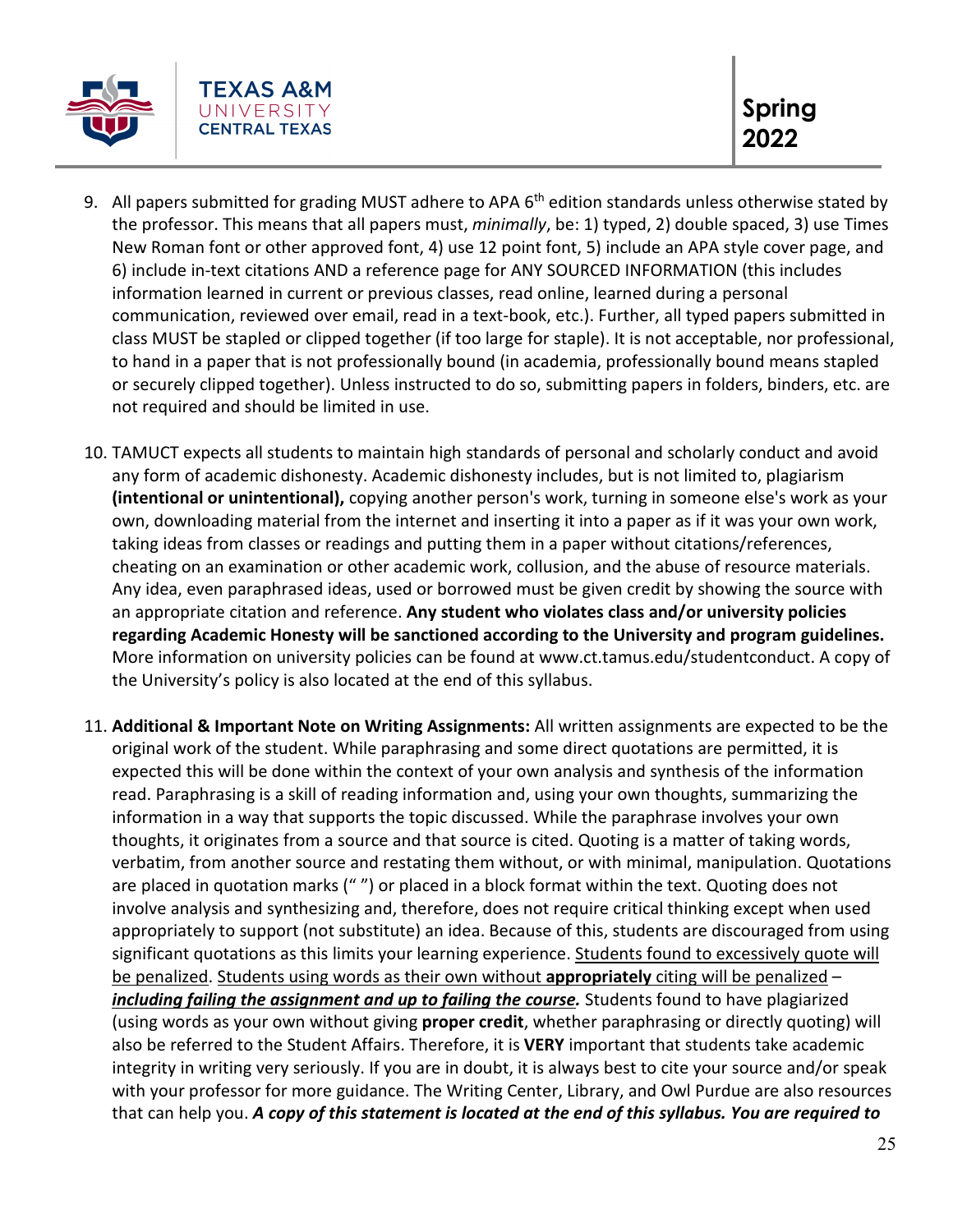

*acknowledge receipt and understanding regarding the policy for academic integrity in this course by signing and submitting the acknowledgement statement no later than the second (2nd) week of class. Failure to do so will result in consultation with the professor, program faculty and/or Student Affairs and could limit your successful continuation in this course.* 

12. Class discussions, oral presentations, and written materials must adhere to professional standards of expression and conform to the style described by the American Psychological Association (APA, 2009). This includes avoidance of the use of language that degrades women, people of color, gays, lesbians, bisexuals, transgendered, and other diverse and at-risk populations. All students are expected to display the utmost respect for all people, regardless of differences.

# *Final Note Regarding Class Policies*

*The aforementioned policies are designed to create and foster a positive and rewarding learning environment for all students. Failure to adhere to the aforementioned class policies, as well as university policies, demonstrates a potential inability to conduct oneself professionally in the field of study. These policies are applicable throughout the program and, as such, students who consistently fail to comply with these policies will be considered inappropriate candidates for field placement and/or the degree of Bachelor of Social Work at TAMU-CT, as their behavior is considered inappropriate for a social work practitioner.* 

*An assessment of student behavior as it relates to class policies, and overall decorum required throughout the TAMUCT social work program and the University, is provided via the "Rubric for Assessing Professional Behaviors" (attached to this syllabus). Any student in this course found to perform below the standard requirements will be provided with a rubric outlining areas for concern. Failure to obtain scores of 3 or 4 in any of the professional behavior areas listed in the rubric will limit a student's ability to be assigned a field placement and/or can result in removal from a field placement. These behaviors, which align with the National Association of Social Workers (NASWs) core values and ethics, TAMUCTs Code of Conduct, and the Social Work Program class policies, are considered the expected professional behaviors of social work interns and future generalist social workers and, therefore, are held to the strictest code.* 

**Graduation Application Deadline for the following semesters (e.g. if this is Fall semester, include the graduation application deadline for Spring and Summer semesters)**

**Field Orientation will occur this semester and all of those students wishing to attend field in the next major semester are required to attend. It is your responsibility to learn the date and**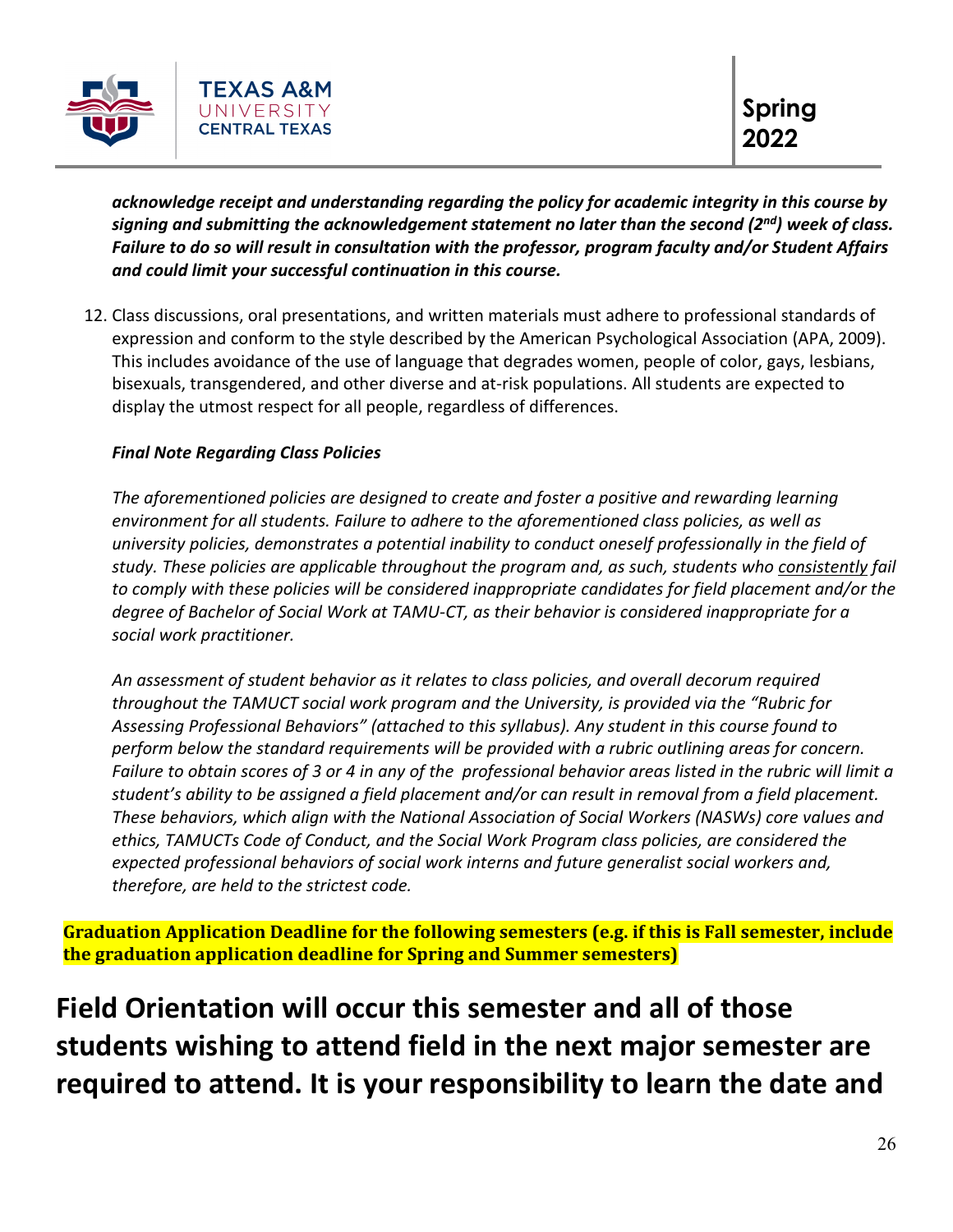

**time of the orientation. Failure to attend will result in a delay of attending field until the next full semester.**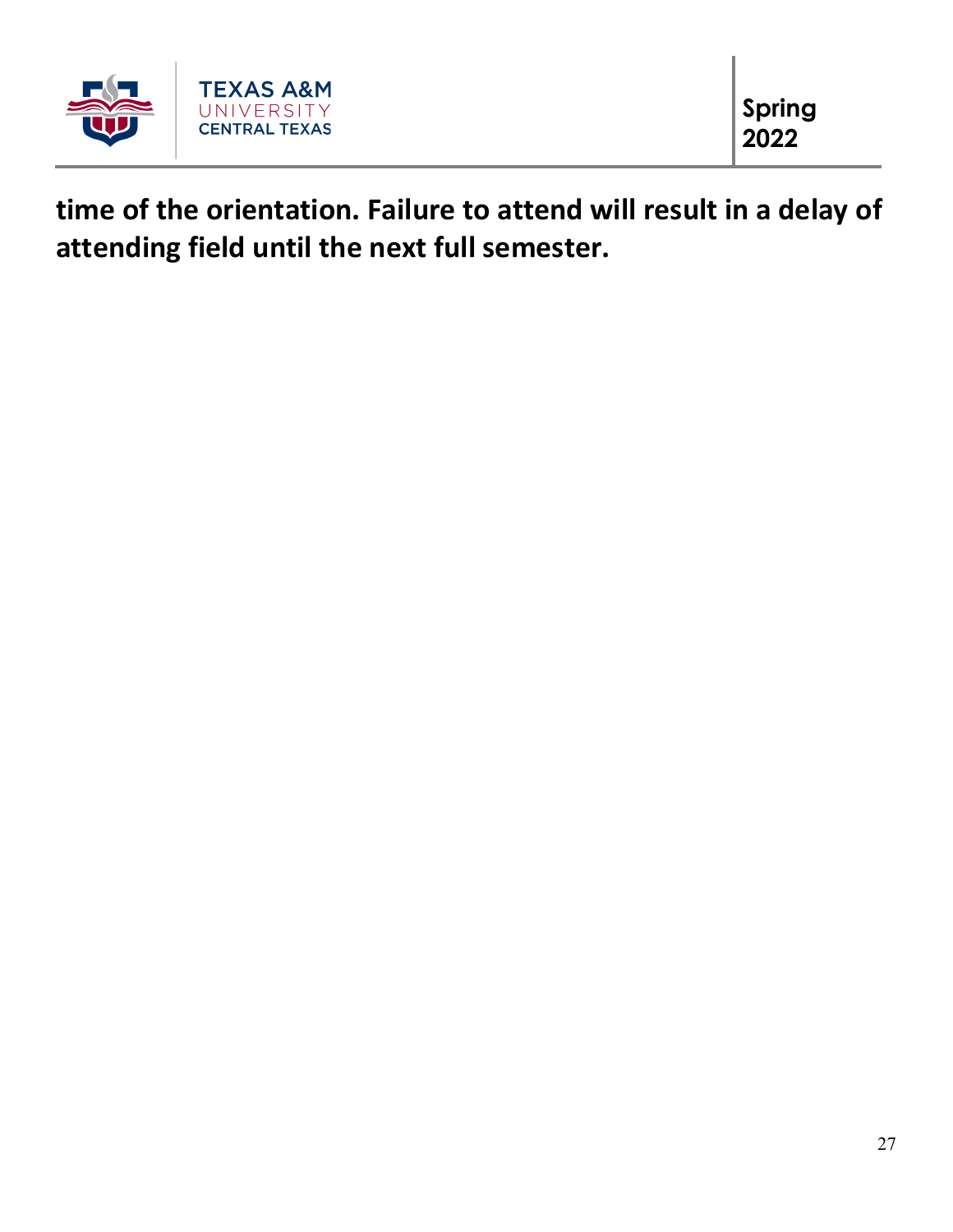

#### **BIBLIOGRAPHY**

*The following resources were used in developing handouts for this class and/or can be used by students to provide further information on the topics covered by the course:* 

American Psychiatric Association (2013). *Diagnostic and Statistical Manual of Mental Disorders (5th edition).*  Washington DC: American Psychiatric Association.

Ferguson, M., Pritzker, S., & Rome, S. H. (2016). *Creative, hands on approaches to teaching policy content.* Influencing Social Policy. Faculty Development Institute Council on Social Work Education Program Meeting: Atlanta, GA

McCraw, S.C. (2016). Annual report of 2021 UCR data collection: Crime in Texas Overview. Department of Public Safety https://**www.dps.texas.gov**/.../**crime**\_records/pages/**crimestatistics**.htm

National Association of Social Workers (1998). *Current Controversies in Social Work Ethics: Case Examples.* Annapolis, MD: NASW Press.

#### **You will also find the following useful for completion of class assignments:**

The World Wide Web Resources for Social Workers to be found at

<http://www.nyu.edu/socialwork/wwwrsw/> is one of the best sources for web-based information. It contains over 4,000 hyperlinks to relevant sites, including government agencies.

<http://www.fedstats.gov/> The gateway to statistics for over 100 United States Federal Agencies.

<http://www.firstgov.gov/> The entrance for many government web sites.

<http://www.whitehouse.gov/fsbr/ssbr.html> The White House briefing room on Social Statistics.

<http://www.childstats.gov/> The official website of the Federal Interagency Forum on Child and Family Statistics.

<http://thomas.loc.gov/home/legbranch/legbranch.html> United States Congress, Legislative Branch Web resources.

<http://www.lib.umich.edu/govdocs>

<http://www.lib.umich.edu/govdocs/godort/legis.htm>

<http://www.nimh.nih.gov/> NIMH Web page.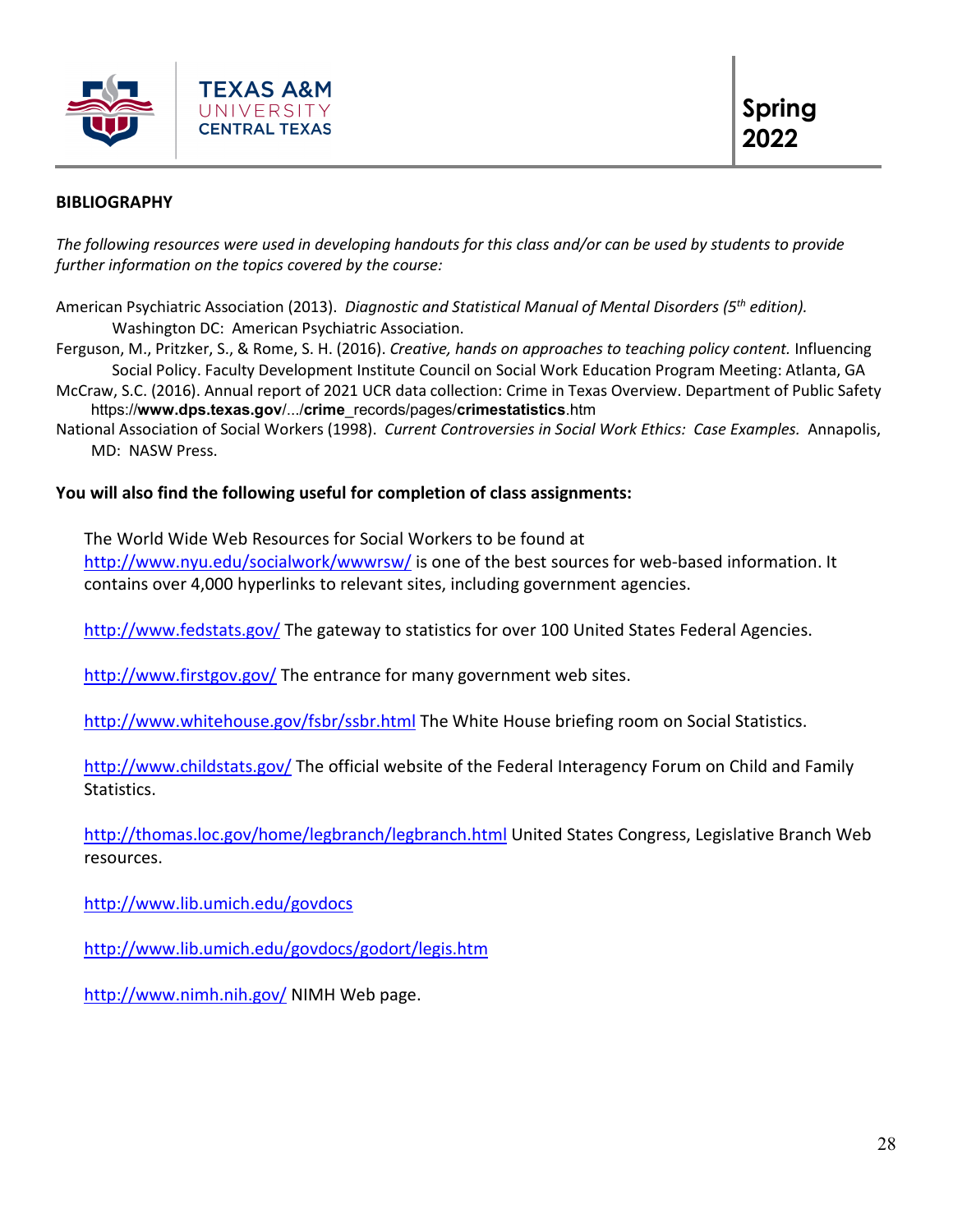

# **Examples of Social Welfare Policies**

| <b>Interest</b>                    | <b>Policy</b>                                                            |
|------------------------------------|--------------------------------------------------------------------------|
| Human Trafficking<br>1.            | Human Trafficking Act 2000                                               |
| Crime Victims<br>2.                | Victims of Crime Act                                                     |
| 3. Domestic Violence               | Violence Against Women Act                                               |
| CPS/Diversity<br>4.                | Indian Child Welfare Act                                                 |
| Mental Health<br>5.                | Community Mental Health Centers Act                                      |
| 6. Abuse/Services/Elderly          | Older American Act                                                       |
| 7. Child Abuse                     | Child Abuse Prevention Act 1974                                          |
| 8. Homeland security               | Patriot Act                                                              |
| 9. HIV/AIDS Services               | Ryan White Act                                                           |
| 10. Sexual Assault in Prisons      | Prison Rape Elimination Act                                              |
| 11. Homelessness                   | McKinney-Vento Homeless Act 1987/Hearth                                  |
| 12. Hate Crimes                    | James Bird/Matthew Sheppard Hate Crimes Act                              |
| 13. National Sex Offender Registry | Adam Walsh Child Protection Act of 2006                                  |
| 14. Endangered Species             | Endangered Species Act of 1973                                           |
| 15. Disabled/Technology            | Technology Related Assistance for Individuals with Disabilities Act 1988 |
| 16. Adoption                       | Adoption Assistance and Child Welfare Act of 1980                        |
| 17. Juvenile Justice               | <b>Juvenile Justice and Delinquency Prevention Act</b>                   |
| 18. Family leave                   | Family Medical Leave Act                                                 |
| 19. Special Education              | <b>IDEA</b>                                                              |
| 20. Mental Health                  | Mental Health Parity Act 1996                                            |
| 21. Disabilities                   | Americans with Disabilities Act 1990                                     |
| 22. Foster Care                    | Foster Care Independence Act 1999                                        |
| 23. Health Care                    | Patient Protection Affordable Care Act 2010                              |
| 24. Welfare Reform                 | Personal Responsibility and Work Opportunity Act of 1996                 |
| 25. Equality and discrimination    | Equal Employment Opportunity Act of 1972                                 |
| 26. Prescription drugs             | Prescription Drug, Improvement and Modernization Act of 1996             |
|                                    |                                                                          |

**The bolded topics CANNOT be used this semester, as these are your sample paper topics.**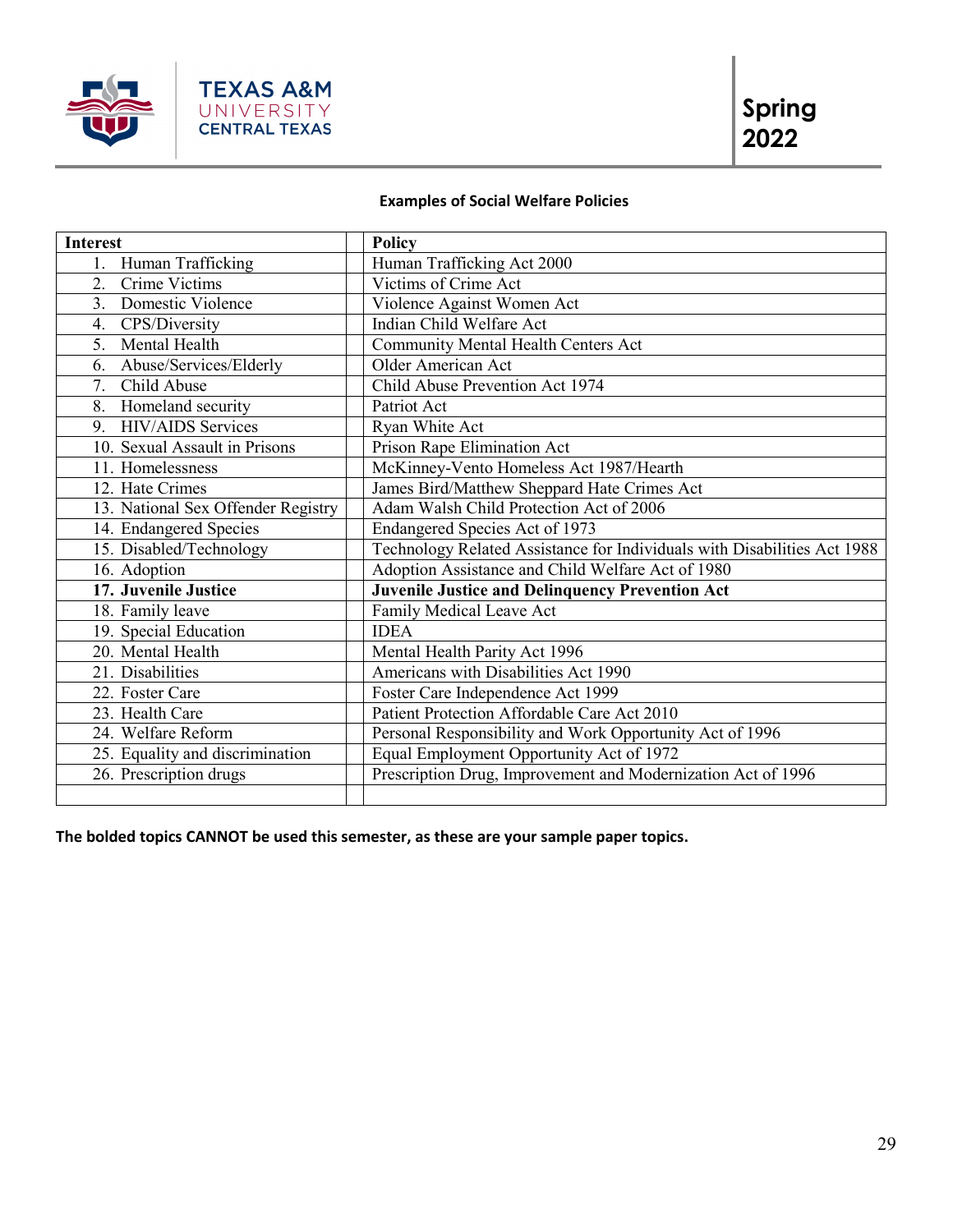

#### POLICY SUPPORT DOCUMENTATION FORM

*Note: Except for the "Signature of Library Services Staff Person", all information on this form is to be completed by the student. It is also expected that the student make an appointment to meet with a Library Services Staff Person to adequately complete this assignment. Students are NOT to "show up" for help without first making an appointment to do so. Further, it is the student's responsibility to maintain and submit this completed form to the professor.* 

| <b>Library Meeting:</b>  |  |
|--------------------------|--|
|                          |  |
|                          |  |
| <b>Policy Selection:</b> |  |
|                          |  |
|                          |  |
|                          |  |

#### **Confirmation & Acknowledgement of Policy Resource Information:**

Yes, I have worked researched on my own and with library support to ensure that the policy I have selected has the information needed to effectively complete the assignment (i.e. reasonably answer all questions as outlined in the rubrics within the syllabus). *Place an "X" on the line before the "Yes" to confirm and acknowledge this statement.* 

\_\_\_\_\_\_\_\_\_\_\_\_\_\_\_\_\_\_\_\_\_\_\_\_\_\_\_\_\_\_\_\_\_\_\_\_\_\_\_\_\_\_\_\_\_\_\_\_\_\_\_\_\_\_\_\_\_\_\_\_\_\_\_\_\_\_\_\_\_\_\_\_\_\_\_\_\_\_\_\_\_\_\_\_\_\_\_\_\_\_\_\_\_\_\_\_\_\_

Signature of Library Services Staff Person: \_\_\_\_\_\_\_\_\_\_\_\_\_\_\_\_\_\_\_\_\_\_\_\_\_\_\_\_\_\_\_\_\_\_\_\_\_\_\_\_\_\_\_\_\_\_\_\_\_\_\_\_\_\_\_\_ Date: \_\_\_\_\_\_\_\_\_\_\_\_\_\_\_\_\_\_\_\_

Student Signature: \_\_\_\_\_\_\_\_\_\_\_\_\_\_\_\_\_\_\_\_\_\_\_\_\_\_\_\_\_\_\_\_\_\_\_\_\_\_\_\_\_\_\_\_\_\_\_\_\_\_\_\_\_\_\_\_\_\_\_\_\_\_\_\_\_\_\_\_\_\_\_\_\_\_\_\_\_\_\_

Date: \_\_\_\_\_\_\_\_\_\_\_\_\_\_\_\_\_\_\_\_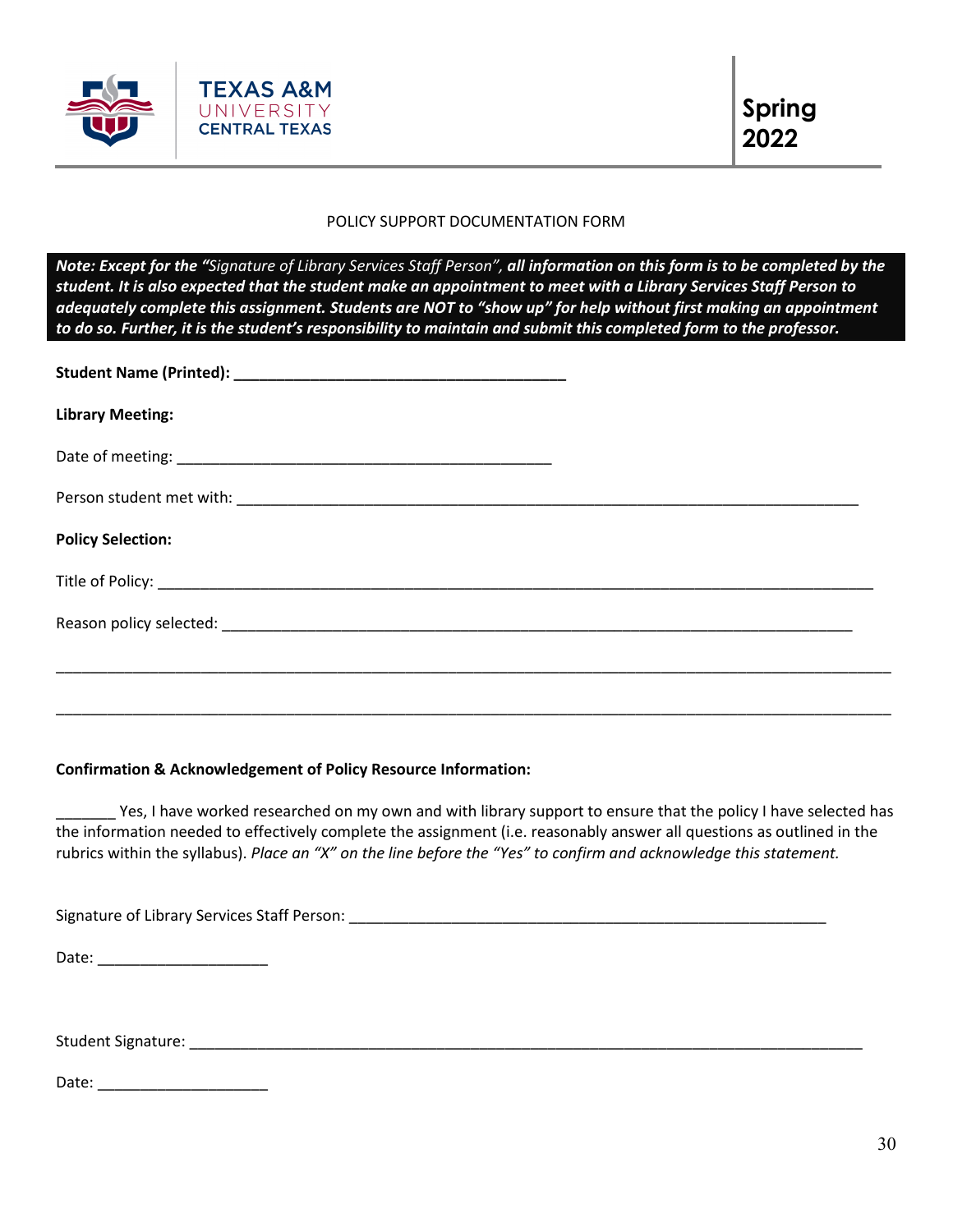

# *Texas A&M University-Central Texas Section I*

| <b>Analysis Question</b>                                  | <b>Content Required</b>                                                                             | <b>Points</b><br>awarded |
|-----------------------------------------------------------|-----------------------------------------------------------------------------------------------------|--------------------------|
| What problems led to the<br>1.<br>creation of the policy? | How did we as a nation form the<br>ideology that we have currently                                  | 25 pts                   |
|                                                           | have as a society regarding this<br>problem?                                                        | Pts earned:              |
| How important have those<br>2.                            | This will require a few statistics to                                                               | 10 pts                   |
| questions been historically?                              | show how many people have been<br>impacted by this issue and a brief<br>explanation of that impact. |                          |
| 3.<br>How was the problem                                 | Background information required                                                                     | 25 pts                   |
| previously handled?                                       | on what was done in the past to                                                                     |                          |
|                                                           | eradicate this issue. This may                                                                      | Pts earned:              |
|                                                           | include previous attempts by<br>society to help the situation, state                                |                          |
|                                                           | laws, previous policies or other                                                                    |                          |
|                                                           | interventions that either failed or                                                                 |                          |
|                                                           | only addressed part of the issue.                                                                   |                          |
|                                                           | This usually requires several pages                                                                 |                          |
|                                                           | to carry the issue through                                                                          |                          |
|                                                           | historically to today.                                                                              |                          |
| When did the policy originate?<br>4.                      | What is the date that the president                                                                 | 5 pts                    |
|                                                           | signed this into law?                                                                               | Pts earned:              |
| How did the original policy<br>5.                         | This should include any MAJOR                                                                       | 20 pts                   |
| change over time?                                         | amendments and the number of<br>times that it has been reauthorized                                 |                          |
|                                                           | since its inception.                                                                                |                          |
| What is the legislative history of<br>6.                  | Who were the primary                                                                                | 20 pts                   |
| the policy?                                               | sponsor/sponsors for the bill and                                                                   |                          |
|                                                           | what was their part affiliation in                                                                  |                          |
|                                                           | the House and Senate? Was it                                                                        |                          |
|                                                           | bipartisan? Was it cosponsored by                                                                   |                          |
|                                                           | several people? If so, list the top                                                                 |                          |
|                                                           | five of each. Was it voted on more                                                                  |                          |
|                                                           | than once and if so, how many                                                                       |                          |
|                                                           | times and why?                                                                                      |                          |

*Please keep in mind that to receive full credit, the information must be given in its entirety and be presented clear and concisely.*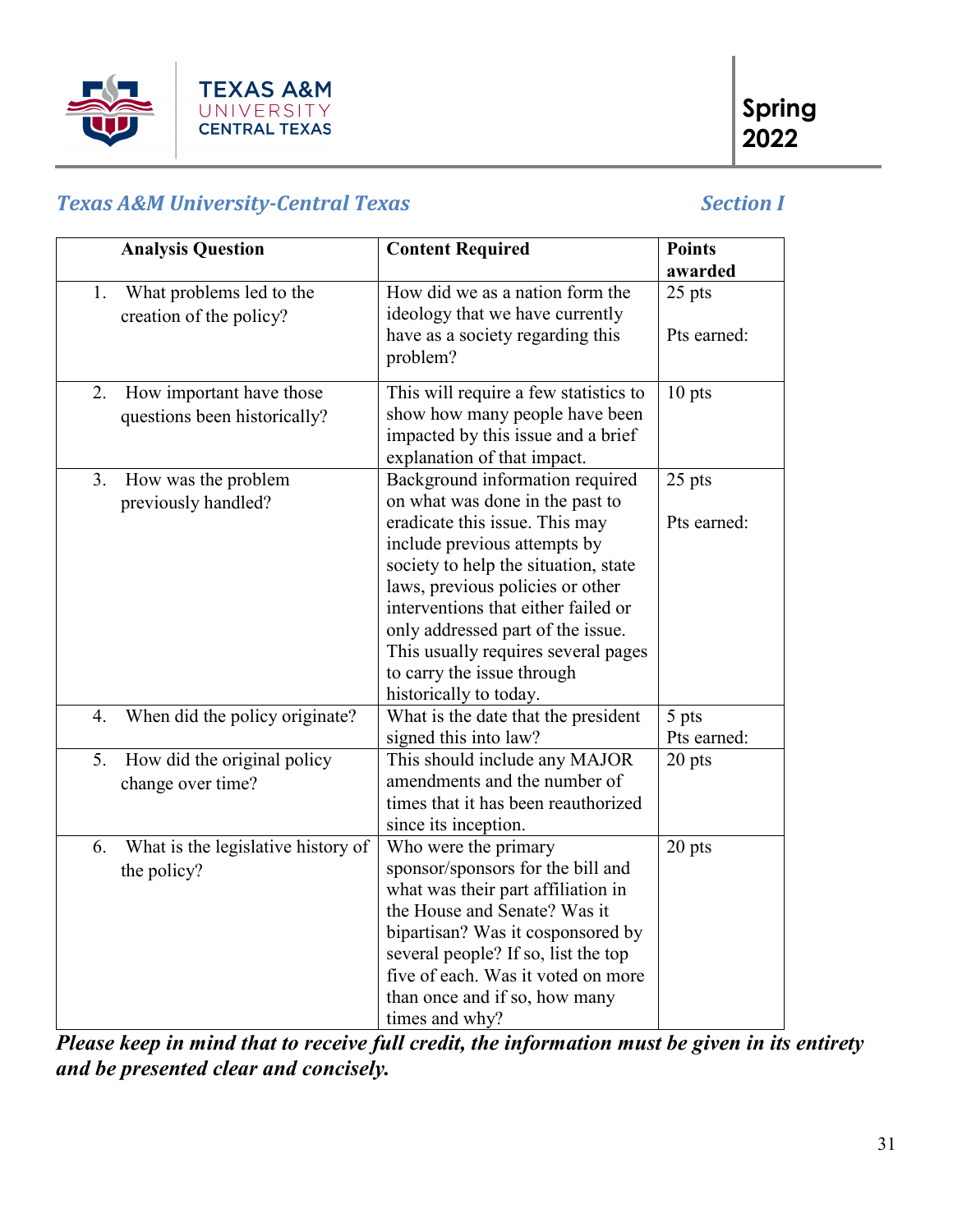

# **Description of the Problem Section II**

| <b>Analysis Question</b>                     | <b>Content Required</b>                                                                                                                                                                                                                                                                                                                                                                                                                                                                                             | <b>Points</b> |
|----------------------------------------------|---------------------------------------------------------------------------------------------------------------------------------------------------------------------------------------------------------------------------------------------------------------------------------------------------------------------------------------------------------------------------------------------------------------------------------------------------------------------------------------------------------------------|---------------|
|                                              |                                                                                                                                                                                                                                                                                                                                                                                                                                                                                                                     | awarded       |
| What is the nature of the<br>1.<br>problem?  | What is the actual problem that<br>has been identified? Why is it a<br>problem?                                                                                                                                                                                                                                                                                                                                                                                                                                     | 25 pts        |
| 2. How widespread is it?                     | This will be statistics that show<br>how large of a problem this is for<br>society. Make sure to present this<br>information with content that<br>explains the statistics and pulls the<br>issue together. Use the latest<br>statistics available.                                                                                                                                                                                                                                                                  | $15$ pts      |
| 3.<br>How many are affected by it?           | This will be statistics related to the<br>numbers of people who are<br>impacted by the issue. This may<br>include statistics that are related to<br>a ripple effect of the problem.                                                                                                                                                                                                                                                                                                                                 | $15$ pts      |
| Who is affected and how?<br>$\overline{4}$ . | Statistics related to what<br>populations are impacted.<br>Example: child abuse would<br>impact the abusers, the victims, the<br>community and the country. Think<br>of all 3 levels of social work when<br>answering this question. Also<br>consider the fact that this will have<br>along term impact. This will<br>include populations' related<br>gender, adult, children, elderly,<br>etc. For each policy, this will be a<br>different group. It will also<br>include those impacted by the<br>ripple effect. | 25 pts        |
| 5.<br>What are the causes of the<br>problem? | This could be several reasons and<br>all of the major areas will need to<br>be discussed and explained.                                                                                                                                                                                                                                                                                                                                                                                                             | 20 pts        |

*Please keep in mind that to receive full credit, the information must be given in its entirety and be presented clear and concisely.*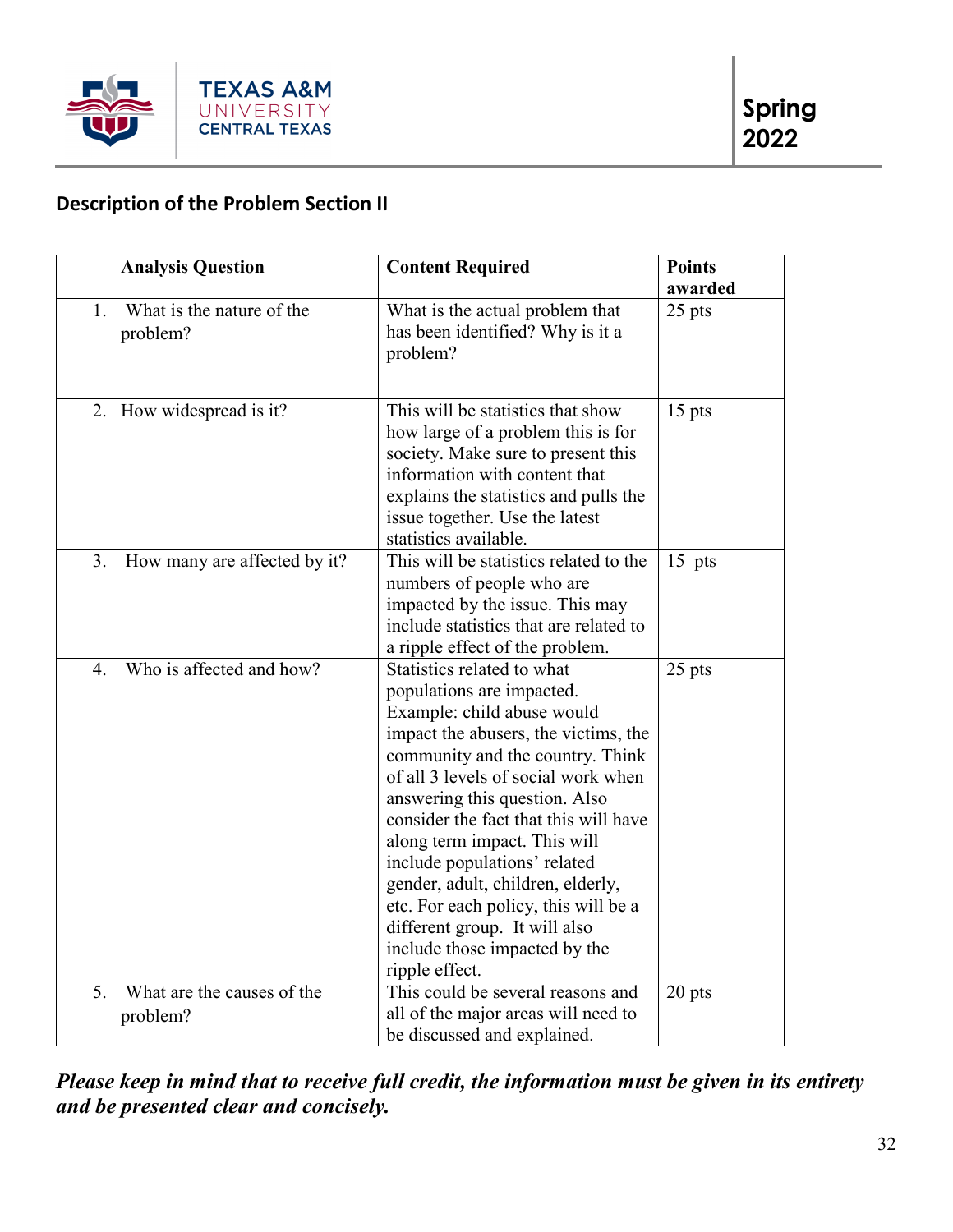

# **Description of the Policy Section III**

| <b>Analysis Question</b>                   | <b>Content Required</b>                 | <b>Points</b> |
|--------------------------------------------|-----------------------------------------|---------------|
|                                            |                                         | awarded       |
| 1 How is the policy expected to            | What is the policy intended to          | 5 pts         |
| work?                                      | achieve? Ex: eradicate child            |               |
|                                            | abuse-give a full paragraph on          | Pts earned:   |
|                                            | this but you can tie with in with       |               |
|                                            | questions 2, 3, 4 as you did in the     |               |
|                                            | second section with 2,3, and 4          |               |
| 2 What are the resources or                | This will require a listing of the      | 18 pts        |
| opportunities that the policy is           | main 5-7 <i>major</i> programs that the | Pts earned:   |
| expected to provide?                       | policy is providing. For flow, it is    |               |
|                                            | suggested that you combine 2,3          |               |
|                                            | and 4 to answer these questions         |               |
|                                            | together. Example: CAPTA which          |               |
|                                            | began CPS, community education          |               |
|                                            | and interventions. One paragraph        |               |
|                                            | would discuss CPS, its roles, who       |               |
|                                            | can get services and what services      |               |
|                                            | they can qualify for through that       |               |
|                                            | agency.                                 |               |
| 3. Who will be covered with the            | Again using the above example,          | 18 pts        |
| policy and how?                            | who is referred to services, how        |               |
|                                            | they are referred and who is            | Pts earned:   |
|                                            | illegible for services at CPS. Then,    |               |
|                                            | you would apply this same               |               |
|                                            | principle to all of the 5-7 MAJOR       |               |
|                                            | programs implemented by the             |               |
|                                            | policy.                                 |               |
| 4. How will the policy be                  | Through what services? Are              | 18 pts        |
| implemented?                               | clients referred to the agency or       | Pts earned:   |
|                                            | program? If so, how and when?           |               |
|                                            | Again, combine with 2, 3 and 4.         |               |
| 5. What are the short and long term        | Probably to eradicate the issue         | 6 pts         |
| goals of the policy?                       | long term but to do what short          | Pts earned:   |
|                                            | term.                                   |               |
| <b>6 And 8</b> What are the administrative | Who is the main group in charge         | 12 pts        |
| auspices which the policy will be          | of instituting this policy? How         | Pts earned:   |
| lodged? What agencies or organizations     | does this trickle down to the           |               |
| will be charged with overseeing,           | community we live in to receive         |               |
| evaluating, and coordinating the policy?   | these services? Example: Federal        |               |
|                                            | level, down to state, and city or       |               |
|                                            | county level.                           |               |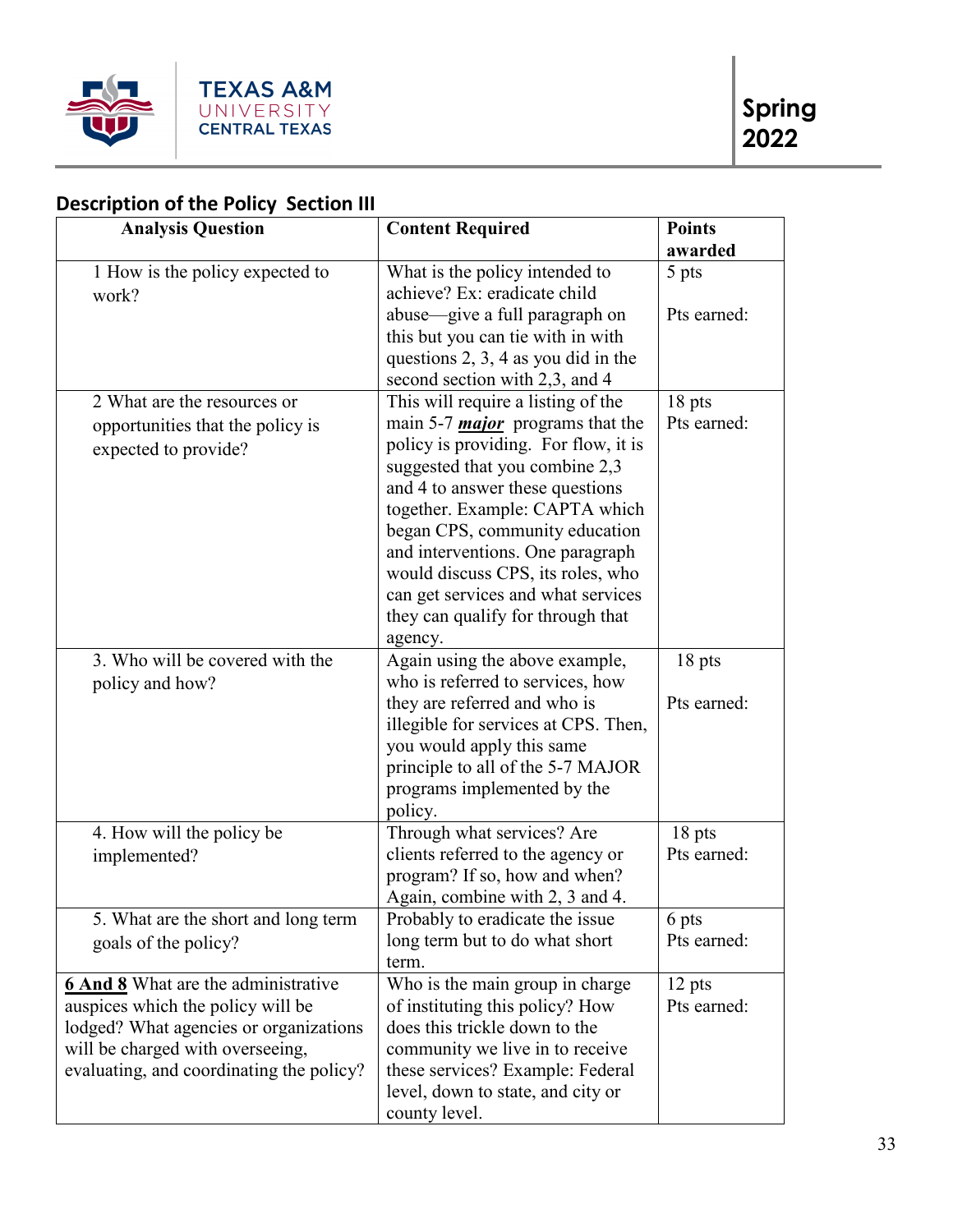

| 7. What is the funding mechanism    | What are the major funding                | $10$ pts    |
|-------------------------------------|-------------------------------------------|-------------|
| for the policy?                     | sources? Amounts? Again, just             | Pts earned: |
|                                     | give the 5 most major. This can be        |             |
|                                     | combined with 2, 3 and 4 for              |             |
|                                     | clarity and flow.                         |             |
| 9. What are the formal that will be | How do you know that it is                | $10$ pts    |
| used to determine the               | working? Formal will be statistics.       |             |
| effectiveness of the policy?        |                                           | Pts earned: |
| 10. How long is the policy expected | This is an <b>actual date</b> , not until | 3 pts       |
| to be in existence?                 | the problem is eliminated. This           | Pts earned: |
|                                     | date is often the same as the             |             |
|                                     | funding expiration.                       |             |

*Please keep in mind that to receive full credit, the information must be given in its entirety and be presented clear and concisely.*

Comments: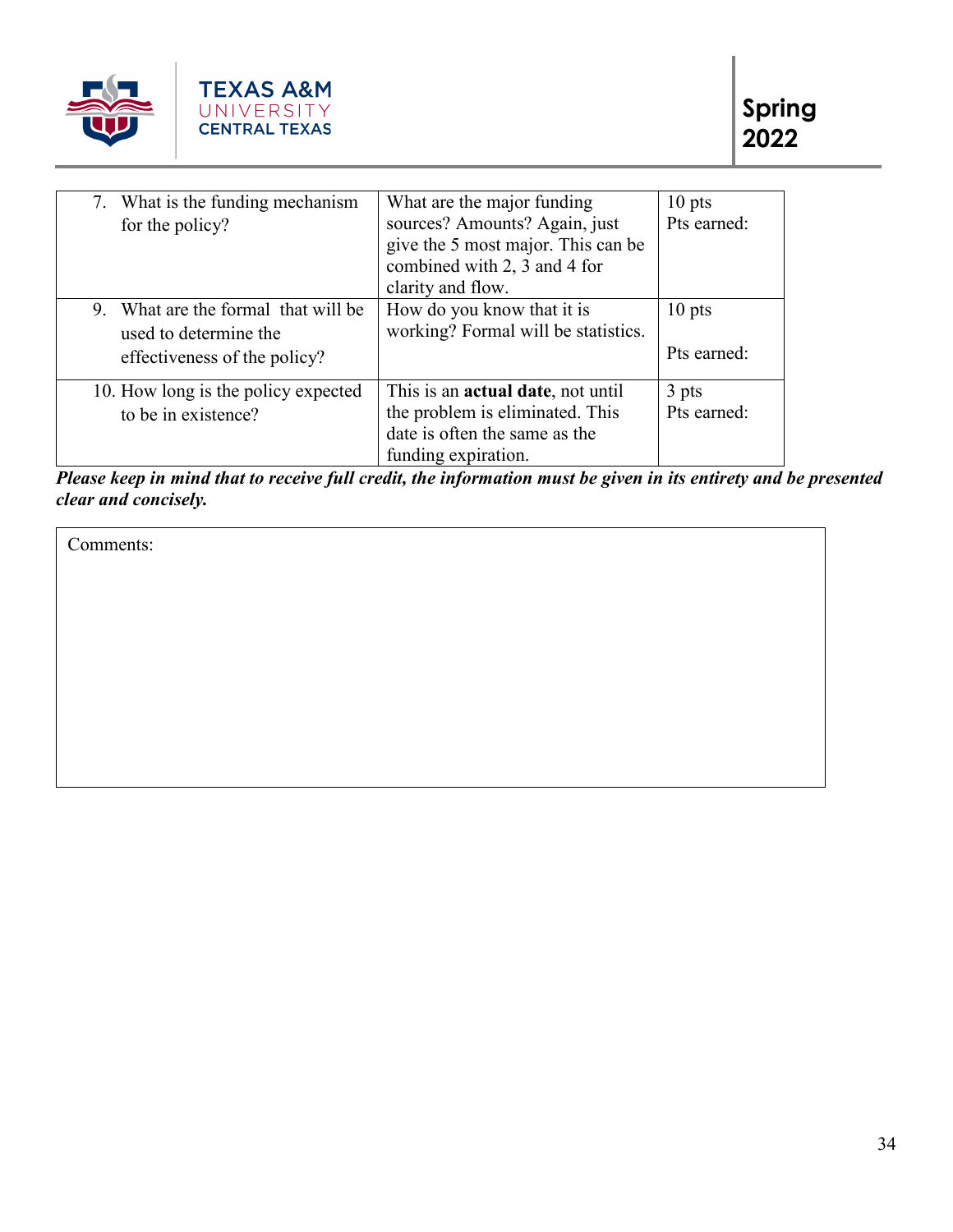

| <b>Analysis Question</b>                                                                     | <b>Content Required</b>                                                                                                                                                                                                                                                                                                                                                                                        | <b>Points</b><br>awarded |
|----------------------------------------------------------------------------------------------|----------------------------------------------------------------------------------------------------------------------------------------------------------------------------------------------------------------------------------------------------------------------------------------------------------------------------------------------------------------------------------------------------------------|--------------------------|
| Are the goals of the policy<br>1.<br>legal?                                                  | Not every policy is legal; some<br>still are challenged due to serious                                                                                                                                                                                                                                                                                                                                         | 40 pts                   |
|                                                                                              | problems with the policy, i.e.<br>discrimination and the previous<br>laws on marriage, in DOMA or<br>"Don't Ask Don't Tell". Both of<br>these were found illegal. This<br>section discusses the court cases<br>that have challenged all of parts of<br>your policy. Every policy should<br>have at least ONE. You need to<br>have at least 3 court cases and all<br>Supreme Court issues must be<br>discussed. | Pts earned:              |
| Do the goals contribute to a<br>2.<br>greater social equality?                               | Looking at the overall data on this<br>policy from various sources, does<br>it further alienate the targeted<br>population or does it really help<br>and if so, how. Discuss and<br>provide examples.                                                                                                                                                                                                          | $10$ pts                 |
| 3.<br>Will the goals adversely affect<br>the quality of life for the targeted<br>population? | Although it was intended, does it<br>actually cause more issues or does<br>it help with the overall relations<br>with the general population within<br>the US. You must provide specific<br>examples.                                                                                                                                                                                                          | 20 pts                   |
| Are the goals consistent with<br>4.<br>the values of professional social<br>work?            | This can be a yes and no answer<br>but must be backed with at least<br>two specific numbers from the<br>COE, example 1.03 and give<br>specific examples.                                                                                                                                                                                                                                                       | 30 pts                   |

*Please keep in mind that to receive full credit, the information must be given in its entirety and be presented clear and concisely.*

Comments: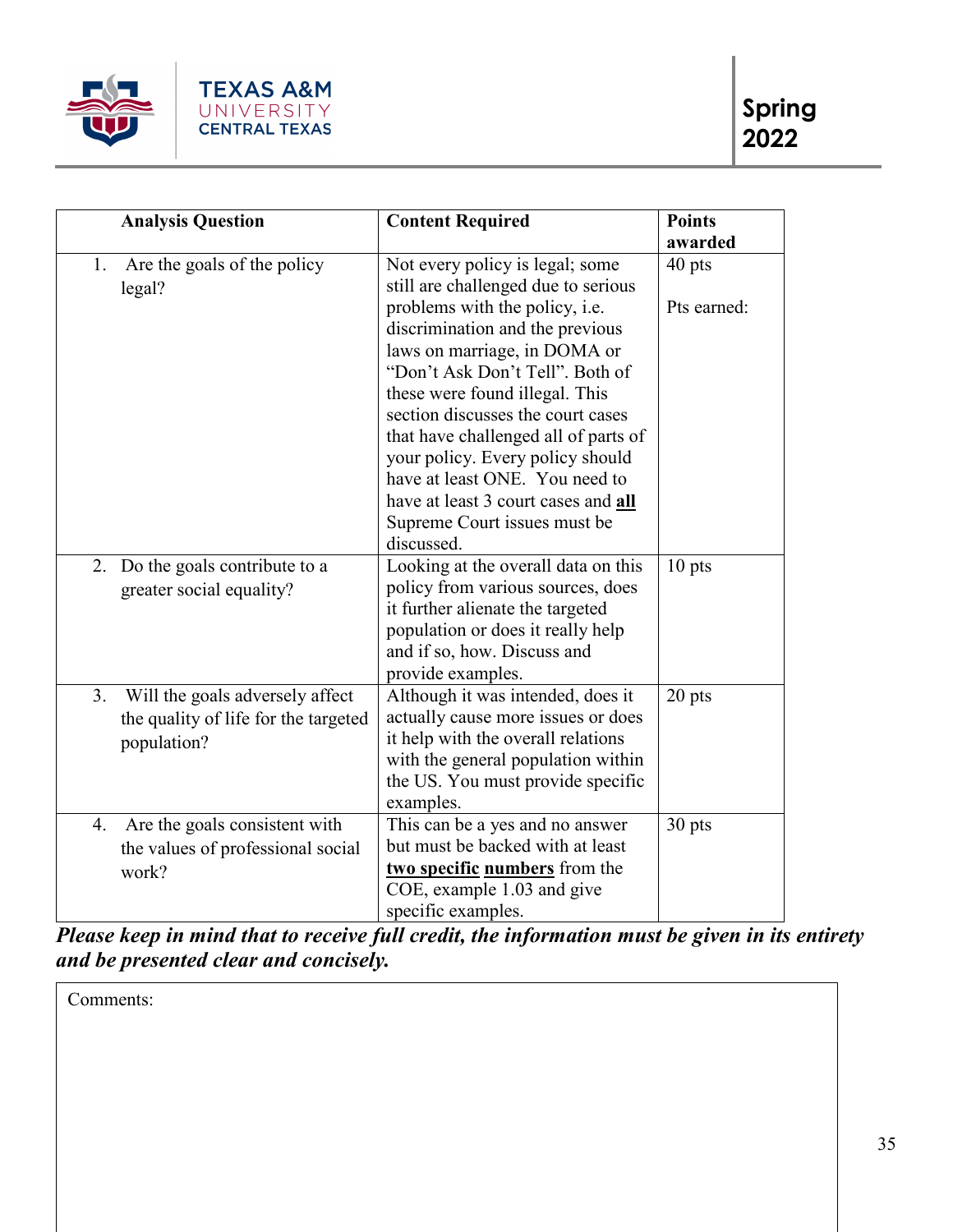

#### **Writing Intensive Grading Rubric**

|                                               |                                                         | <b>Total Score:</b><br>Max Possible Score: __________   |
|-----------------------------------------------|---------------------------------------------------------|---------------------------------------------------------|
| Spelling Score (0-25): ________               |                                                         | Percentage:<br><u> 1980 - Jan Alexandria (h. 1980).</u> |
| Organization Score (0-25):                    |                                                         | Assignment Grade: ___________                           |
| Grammar Score (0-25): _________               |                                                         |                                                         |
| Content Score (0-25):                         |                                                         |                                                         |
| Total Score: National Contract of Total Score | (Writing Intensive Total Score for sections I-IV = G+WI |                                                         |

# **Each paper must have the question number in the margin that the paragraph is addressing. There will be an automatic 5 point deduction for failing to have these numbers in the margins.**

Spelling: The writing is to be free of spelling errors. It is to be evident that the writer has used words appropriately (they're, their, and there) and has used spell check.

**Spelling scores:** 25 – exceptional spelling – (0-1 errors); 20 – very good spelling (2-4 spelling errors); 15 – average spelling (5-7 spelling errors); 10 – below average spelling (8 -10 spelling errors); 5 or less – poor spelling (11+ spelling errors); 0 – did not turn in assignment/did not submit on time.

Organization: The writing is to be well-organized. The topic of each paragraph and the overall paper should be clear. There should be transitional sentences that link one paragraph to the next, with one main idea per paragraph. Ideas should clearly flow. Sentences should be an appropriate length – neither very short and choppy, nor very long and convoluted. There should be appropriate headings when the topic is changing to the next area of focus and references and citations should follow APA 6<sup>th</sup> edition format. It should also be evident that the writer has formatted the paper with appropriate spacing between lines and sentences and spacing between paragraphs.

**APA & Organization Scores:** 25 – Very well organized (no errors in organization, APA 6th edition format, references or citations, and flows extremely well); 20 – well organized (flows well but either sentences have some difficulty being understood or there is some difficulty with transitions between paragraphs and sentence structure and format. Minor errors with APA); 15 – organized OK (difficulty with transitioning between paragraphs, some difficulty with sentence length and spacing. Some problem areas with APA use); 10 – not well organized (great difficulty with transitioning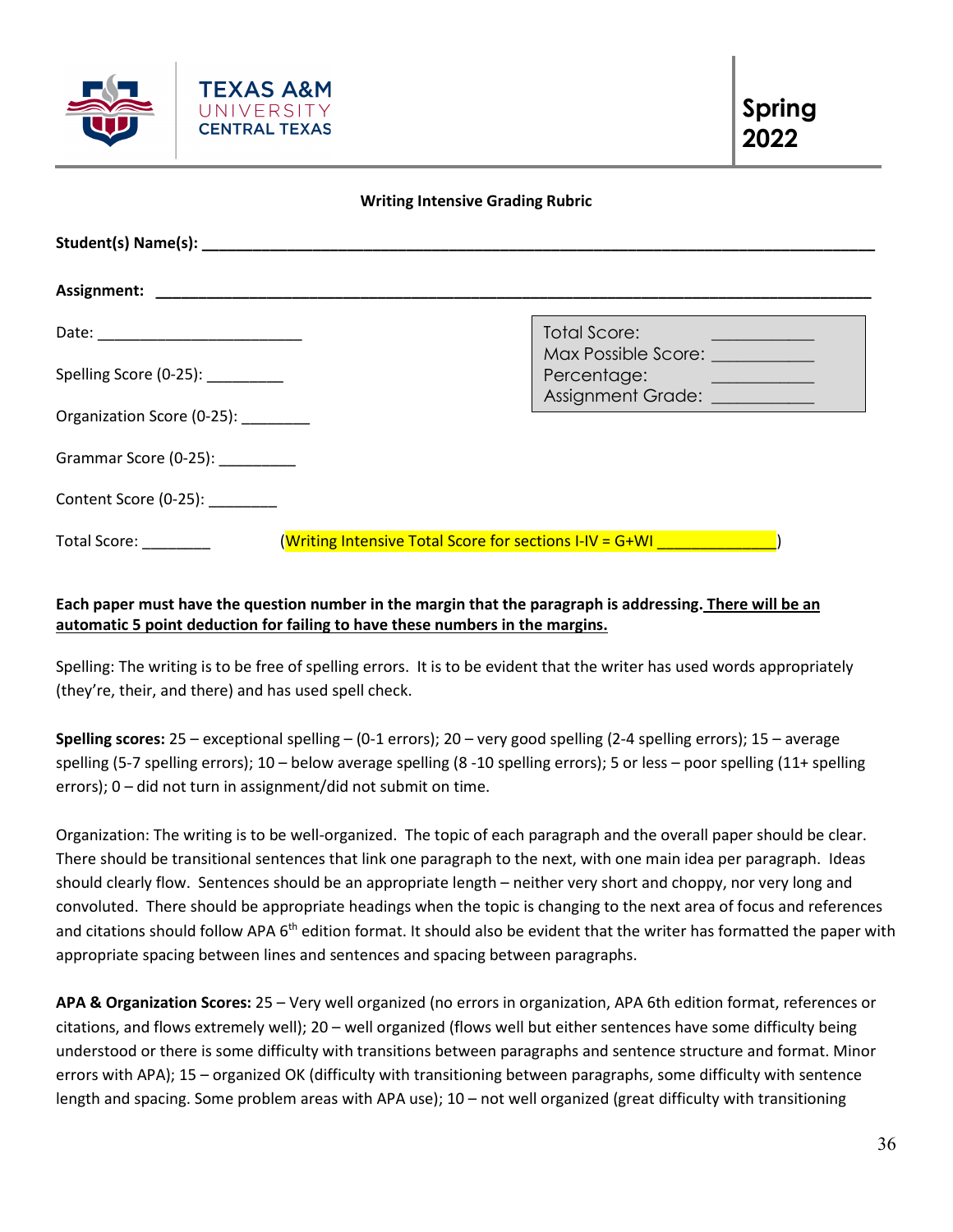

between paragraphs, difficulty with sentence length and spacing. Numerous problem areas with APA format); 5 or less – poor organization (great difficulty with transitioning between paragraphs, great difficulty with sentence length and spacing. Poor sentence spacing, paragraph spacing and headings significantly compromise the overall structure and readability of the paper .There are also missing or confusing headings and very poor or lack of appropriate APA format); 0 – did not turn in assignment/did not submit on time.

Grammar & Punctuation: The writing is to be free of grammatical errors. It is to be evident that the writer has used grammar check, has not made typical grammatical errors, such as ending sentences with prepositions, mixing subject and object agreement, mixing noun and verb agreement, and allowed modifiers to go without specifiers. Further, because this writing is technical (unless it is a journal), there can be no contractions used (e.g., don't, isn't). Also, it is to be evident that the writer used appropriate punctuation throughout the paper (e.g., commas, periods, semicolons, etc.).

**Grammar & Punctuation Scores:** 25 – exceptional grammar and punctuation (0-1 errors); 20 – very good grammar and punctuation (2-4 grammatical errors); 15 – average grammar and punctuation (5-7 grammatical errors); 10 – below average grammar and punctuation (8 and 10 grammatical errors); 5 or less - poor grammar and punctuation (11+ grammatical errors); 0 - did not turn in assignment/did not submit on time.

Content: The writing is to have coherent content that addresses the points that are required in the assignment. It is to be understandable to the reader and to have adequate breadth to make its point. It consequently cannot be too long or too short, while appropriately adhering to any specified page requirement *(papers will be deducted -1 point in final assignment grade for every page over/under specified requirement)*.

**Content Scores**: 25 – perfect content (very clearly understandable the first time read, concise, covers all required points); 20 – good content (clearly understandable, covers nearly all required content, may be a bit too wordy or a bit too terse at times); 15 – average content (mostly understandable after first reading, missing some content, may be too wordy or too terse); 10 – below average content (difficulty with understandability – required more than 1 reading, missing required content, very wordy or too short); 5 or less – poor content (very difficult to understand – required more than 2 readings, missing a lot of required content, very wordy or too short); 0-did not turn in assignment/did not submit on time.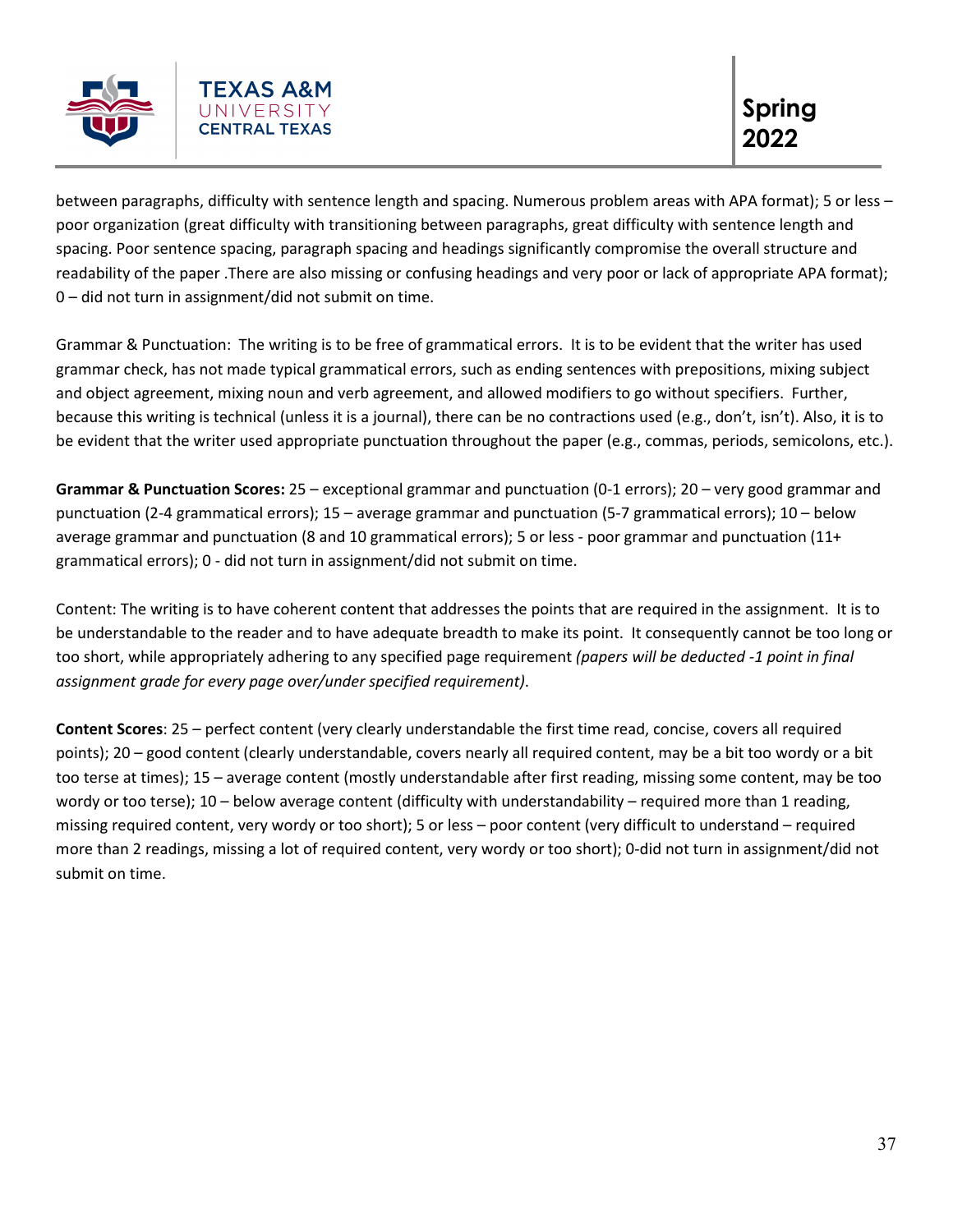

# POLICY PRESENTATION GRADING RUBRIC

 $Student: ___________1 \qquad \qquad \overbrace{\qquad \qquad \qquad }^{Student} \qquad \qquad \overbrace{\qquad \qquad }^{H}$ 

| Nonverbal<br><b>Skills</b>        | 5=Exceptional                                                                                                                                                     | $3-$<br>4=Acceptable                                                                                                                      | $2-3=Needs$<br>Improvement                                                                                                                                                              | $1-0=$ Poor                                                                                                                                                                 |
|-----------------------------------|-------------------------------------------------------------------------------------------------------------------------------------------------------------------|-------------------------------------------------------------------------------------------------------------------------------------------|-----------------------------------------------------------------------------------------------------------------------------------------------------------------------------------------|-----------------------------------------------------------------------------------------------------------------------------------------------------------------------------|
| Eye<br>Contact<br>Score:          | <b>Holds</b><br>attention of<br>entire<br>audience with<br>the use of<br>direct eye<br>contact,<br>seldom<br>looking at<br>notes or<br>slides.                    | Consistent<br>use of direct<br>eye<br>contact with<br>audience, but<br>still returns to<br>notes.                                         | Displayed minimal<br>eye<br>contact with<br>audience, while<br>reading mostly from<br>notes.                                                                                            | No eye contact with<br>audience,<br>as entire report is<br>read from<br>note.                                                                                               |
| <b>Body</b><br>Language<br>Score: | Movements<br>seem fluid<br>and<br>help the<br>audience<br>visualize.                                                                                              | Made<br>movements<br>or gestures<br>that enhance<br>articulation.                                                                         | Very little movement<br>or<br>descriptive gestures<br>or<br>Movements/gestures<br>were out of<br>place/distracting.                                                                     | No movement or<br>descriptive<br>gestures or<br>Movements/gestures<br>were out of place<br>and very distracting.                                                            |
| Poise<br>Score:                   | <b>Displays</b><br>relaxed, self-<br>confident<br>nature about<br>self.                                                                                           | <b>Displays little</b><br>or no tension.<br>Quickly<br>recovers from<br>mistakes<br>professionally<br>and without<br>repeated<br>apology. | Displays mild<br>tension; has<br>trouble recovering<br>from<br>mistakes.                                                                                                                | <b>Tension and</b><br>nervousness is<br>obvious; has<br>significant trouble<br>recovering from<br>mistakes.                                                                 |
| <b>Attire</b><br>Score:           | Professional<br>appearance<br>and hygiene.<br>It is evident<br>that care,<br>attention, and<br>consideration<br>was made for<br>attire that was<br>appropriate to | Appearance<br>and hygiene<br>are<br>acceptable.<br>There is slight<br>variance in<br>member<br>presentation<br>(some more<br>professional | Appearance and<br>hygiene are<br>noticeably unkempt.<br>There is obvious<br>variance in member<br>presentation (some<br>more professional in<br>appearance than<br>others). One or more | Appearance and<br>hygiene are<br>significantly unkempt<br>and disheveled<br>Members vary<br>markedly in<br>presentation. Several<br>members a have<br>inappropriate attire. |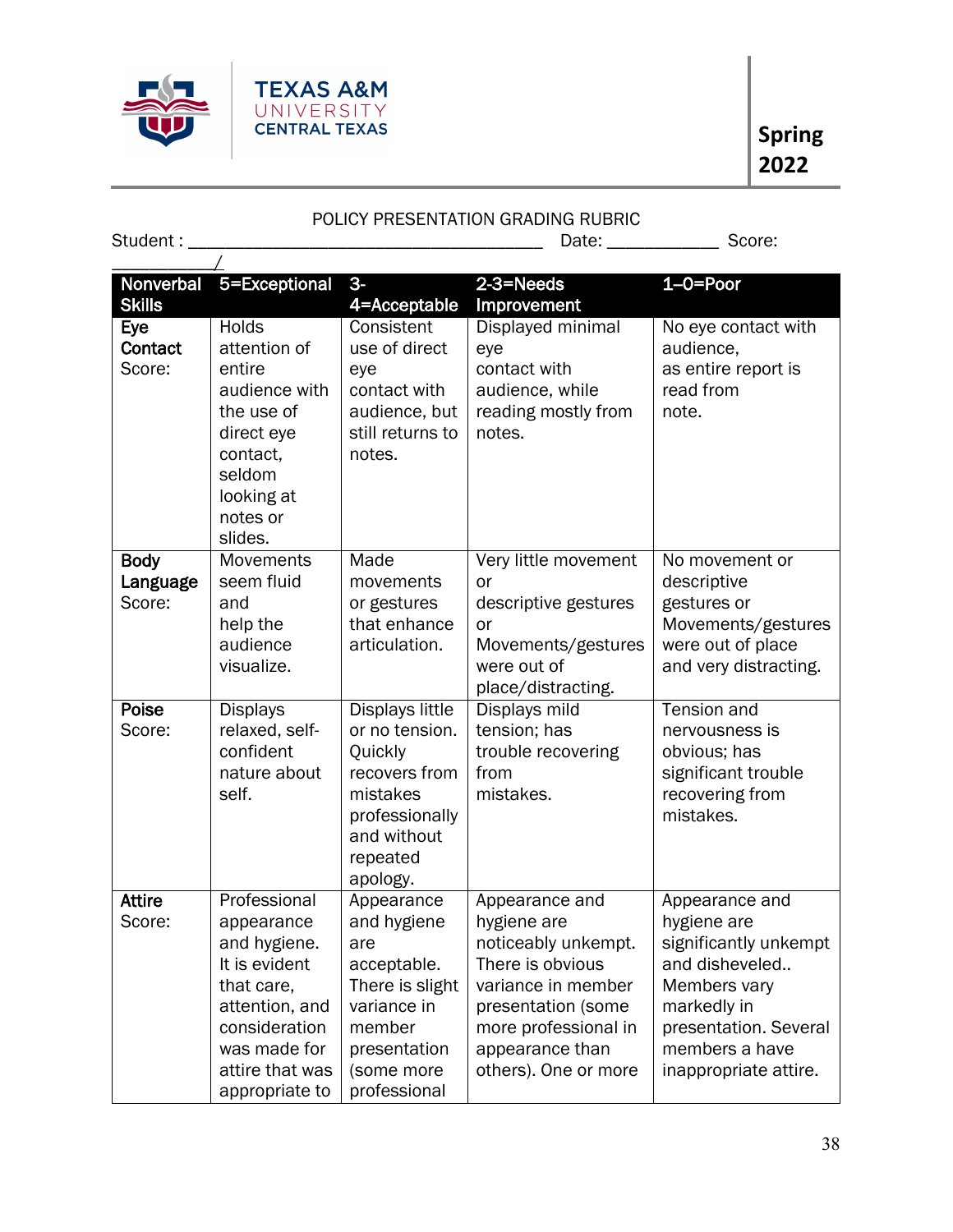

| the audience<br>and<br>information. | ın<br>appearance<br>than others),<br>but all are | are have<br>inappropriate attire. |  |
|-------------------------------------|--------------------------------------------------|-----------------------------------|--|
|                                     | appropriate.                                     |                                   |  |

# Section Total: \_\_\_\_\_\_\_\_\_/20

| 5=Exceptional                   | $3-$<br>4=Acceptable                                                                                                                                           | 2-3=Needs<br>Improvement                                                                                                                                                                     | $1 - \overline{O} = \overline{P}$ or                                                                                                                                                              | 5=Exceptional                                                                                                                                                                           |
|---------------------------------|----------------------------------------------------------------------------------------------------------------------------------------------------------------|----------------------------------------------------------------------------------------------------------------------------------------------------------------------------------------------|---------------------------------------------------------------------------------------------------------------------------------------------------------------------------------------------------|-----------------------------------------------------------------------------------------------------------------------------------------------------------------------------------------|
| Enthusiasm<br>Score:            | Demonstrates<br>a strong,<br>positive feeling<br>about topic<br>during entire<br>presentation.                                                                 | Occasionally<br>shows<br>positive<br>feelings about<br>topic.                                                                                                                                | Shows some<br>negativity<br>toward topic<br>presented.                                                                                                                                            | <b>Shows</b><br>absolutely no<br>interest<br>in topic<br>presented.                                                                                                                     |
| Speaking/Articulation<br>Score: | Uses a clear<br>voice and<br>speaks<br>at a good pace<br>so audience<br>members can<br>hear<br>presentation.<br>Less than 5%<br>of speaking is<br>from slides. | Presenter's<br>voice is clear.<br>The pace is a<br>little slow or<br>fast at times.<br>Most<br>audience<br>members can<br>hear<br>presentation.<br>10%-15% of<br>speaking is<br>from slides. | Presenter's<br>voice is low.<br>The<br>pace is much<br>too<br>rapid/slow.<br>Audience<br>members<br>have<br>difficulty<br>hearing<br>presentation.<br>20% - 40% of<br>speaking is<br>from slides. | Presenter<br>mumbles,<br>talks very<br>fast, and<br>speaks too<br>quietly<br>for a majority<br>of students to<br>hear &<br>understand.<br>50% or more<br>of speaking is<br>from slides. |

# Section Total: \_\_\_\_\_\_\_\_\_/10

| Content      | 5=Exceptional 3-4=Acceptable |                 | $2-3=Needs$<br>Improvement | 1–0=Poor          |
|--------------|------------------------------|-----------------|----------------------------|-------------------|
| Inclusion of | All information              | Most required   | Only half of the           | Less than half of |
| Required     | required                     | information is  | required                   | the required      |
| Information  | included and                 | included and    | information is             | information is    |
| Score:       | expanded upon                | elaborated upon | included.                  | included.         |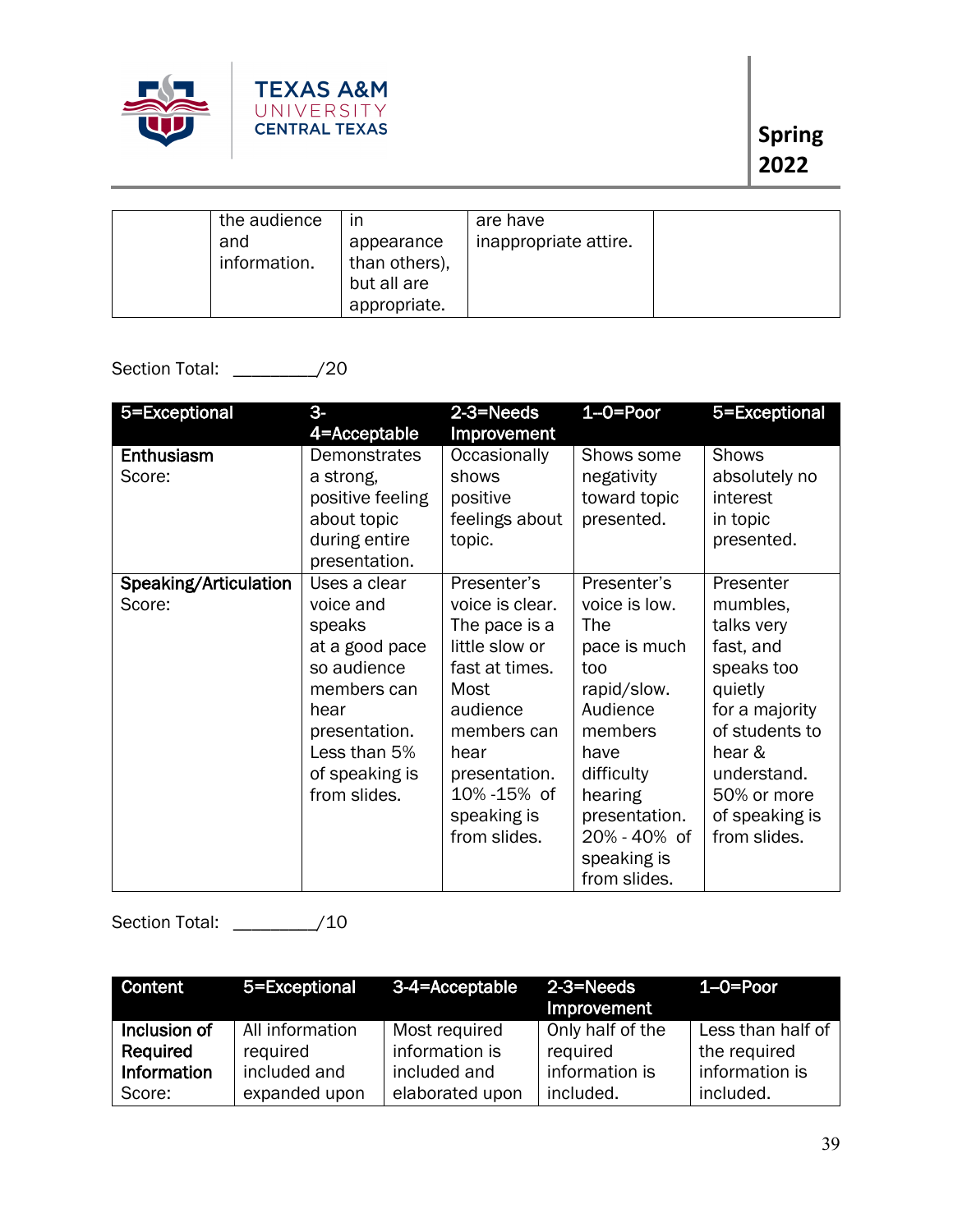

|                  | in a way that is   | in a way that           |                  |                  |
|------------------|--------------------|-------------------------|------------------|------------------|
|                  | appropriate and    | adds general            |                  |                  |
|                  | significantly      | support to the          |                  |                  |
|                  | adds to the        | information             |                  |                  |
|                  | value of the       | presented.              |                  |                  |
|                  | information        |                         |                  |                  |
|                  | presented.         |                         |                  |                  |
| Knowledge        | An abundance       | Sufficient              | There is a great | Purpose of       |
| Score:           | of material        | information with        | deal of          | provided         |
|                  | clearly related to | many good               | information that | information      |
|                  | the topic          | points made.            | is not clearly   | unclear.         |
|                  | is presented       |                         | integrated or    | There is         |
|                  | and discussed.     |                         | connected to the | information      |
|                  | Points are         |                         | topic.           | included that    |
|                  | clearly made       |                         | Information      | does not         |
|                  | and evidence is    |                         | presented is     | support the      |
|                  | used to support    |                         | uneven and       | topic            |
|                  | claims.            |                         | there is little  | in any way.      |
|                  |                    |                         | consistency.     |                  |
| Organization     | Information is     | Information is          | Audience has     | Audience cannot  |
| Score:           | presented in a     | presented in            | difficulty       | understand       |
|                  | logical and        | logical sequence        | following        | presentation     |
|                  | interesting        | which                   | presentation     | because there is |
|                  | sequence which     | audience can            | because the      | no sequence of   |
|                  | audience can       | follow.                 | presentation     | information.     |
|                  | follow. Flows      |                         | jumps around     |                  |
|                  | well.              |                         | and lacks clear  |                  |
|                  |                    |                         | transitions.     |                  |
| <b>Mechanics</b> | Presentation       | <b>Presentation has</b> | Presentation has | Presentation     |
| Score:           | has no             | no more than 1          | 2-3 misspellings | has $4+$         |
|                  | misspellings or    | misspellings            | and/or           | spelling and/or  |
|                  | grammatical        | and/or                  | grammatical      | grammatical      |
|                  | errors.            | grammatical             | errors           | errors.          |
|                  |                    | errors.                 |                  |                  |

Section Total: \_\_\_\_\_\_\_\_\_/20

| <b>Creativity Content</b> |                      |                       |                      |
|---------------------------|----------------------|-----------------------|----------------------|
| 40-50 Exceptional         | 39-30 Acceptable     | 29-20 Needs           | 19-below Poor        |
| Excites the group         | Fun project but      | Improvement           | creativity or No     |
| and is in tune with       | doesn't fit with the | Has an item but it is | creativity item used |
|                           | overall policy       | not exciting and has  | or only a PowerPoint |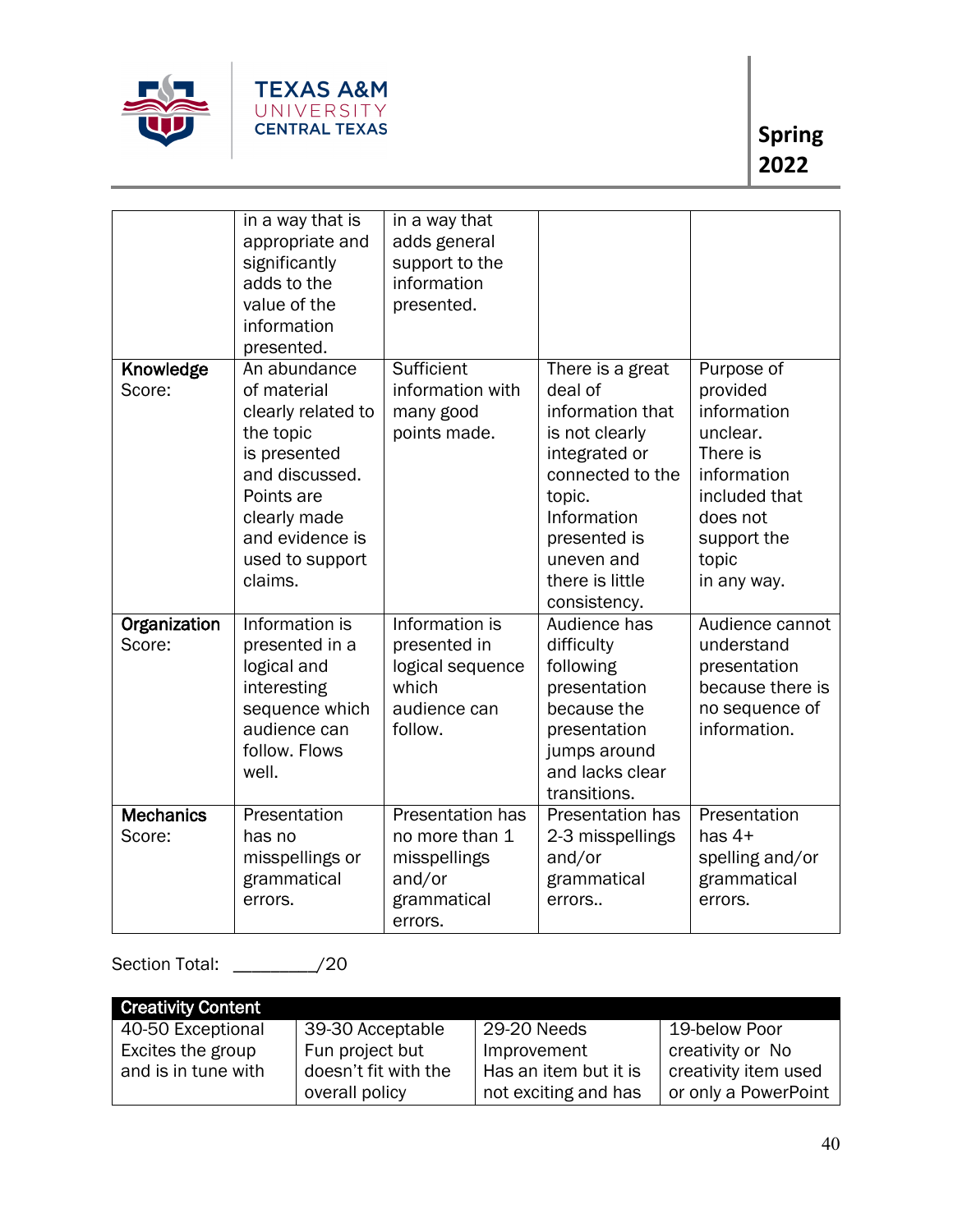

| the presentation | nothing to do with  | used and was |
|------------------|---------------------|--------------|
| material.        | I the presentation. | boring.      |

| Creativity | <b>Excellent visuals</b> | Appropriate       | Visuals and other | There are no        |
|------------|--------------------------|-------------------|-------------------|---------------------|
| &          | and other                | visuals and other | items/props/acti  | visuals other       |
| Engagem    | items/props/acti         | items/props/acti  | vities are used   | items/props/acti    |
| ent        | vities that are          | vities that are   | but are           | vities used. The    |
| Score:     | tied                     | tied              | inappropriate     | audience            |
|            | into the overall         | into the overall  | and/or do not tie | expresses little to |
|            | topic/presentatio        | topic/presentatio | in to the         | no interest.        |
|            | n. The audience          | n. The audience   | presentation. The |                     |
|            | remains attentive        | rarely            | audience is       |                     |
|            | and engaged.             | disengages.       | minimally         |                     |
|            |                          |                   | engaged.          |                     |

\_\_\_\_\_\_\_\_\_\_\_\_\_\_\_\_\_\_\_\_\_\_\_\_\_\_\_\_\_\_\_\_\_\_\_\_\_\_\_\_\_\_\_\_\_\_\_\_\_\_\_\_\_\_\_\_\_\_\_\_\_\_\_\_\_\_\_\_\_\_\_\_\_\_\_\_\_\_ \_\_\_\_\_\_\_\_\_\_\_\_\_\_\_\_\_\_\_\_\_\_\_\_\_\_\_\_\_\_\_\_\_\_\_\_\_\_\_\_\_\_\_\_\_\_\_\_\_\_\_\_\_\_\_\_\_\_\_\_\_\_\_\_\_\_\_\_\_\_\_\_\_\_\_\_\_\_ \_\_\_\_\_\_\_\_\_\_\_\_\_\_\_\_\_\_\_\_\_\_\_\_\_\_\_\_\_\_\_\_\_\_\_\_\_\_\_\_\_\_\_\_\_\_\_\_\_\_\_\_\_\_\_\_\_\_\_\_\_\_\_\_\_\_\_\_\_\_\_\_\_\_\_\_\_\_ \_\_\_\_\_\_\_\_\_\_\_\_\_\_\_\_\_\_\_\_\_\_\_\_\_\_\_\_\_\_\_\_\_\_\_\_\_\_\_\_\_\_\_\_\_\_\_\_\_\_\_\_\_\_\_\_\_\_\_\_\_\_\_\_\_\_\_\_\_\_\_\_\_\_\_\_\_\_ \_\_\_\_\_\_\_\_\_\_\_\_\_\_\_\_\_\_\_\_\_\_\_\_\_\_\_\_\_\_\_\_\_\_\_\_\_\_\_\_\_\_\_\_\_\_\_\_\_\_\_\_\_\_\_\_\_\_\_\_\_\_\_\_\_\_\_\_\_\_\_\_\_\_\_\_\_\_ \_\_\_\_\_\_\_\_\_\_\_\_\_\_\_\_\_\_\_\_\_\_\_\_\_\_\_\_\_\_\_\_\_\_\_\_\_\_\_\_\_\_\_\_\_\_\_\_\_\_\_\_\_\_\_\_\_\_\_\_\_\_\_\_\_\_\_\_\_\_\_\_\_\_\_\_\_\_ \_\_\_\_\_\_\_\_\_\_\_\_\_\_\_\_\_\_\_\_\_\_\_\_\_\_\_\_\_\_\_\_\_\_\_\_\_\_\_\_\_\_\_\_\_\_\_\_\_\_\_\_\_\_\_\_\_\_\_\_\_\_\_\_\_\_\_\_\_\_\_\_\_\_\_\_\_\_

Section Total: \_\_\_\_\_\_\_\_\_/50

Total Presentation Score: \_\_\_\_\_\_\_\_\_\_\_\_\_/ Grade: Grade: \_\_\_\_\_\_\_\_\_\_\_\_\_\_\_\_\_\_\_\_\_\_\_\_\_

Comments: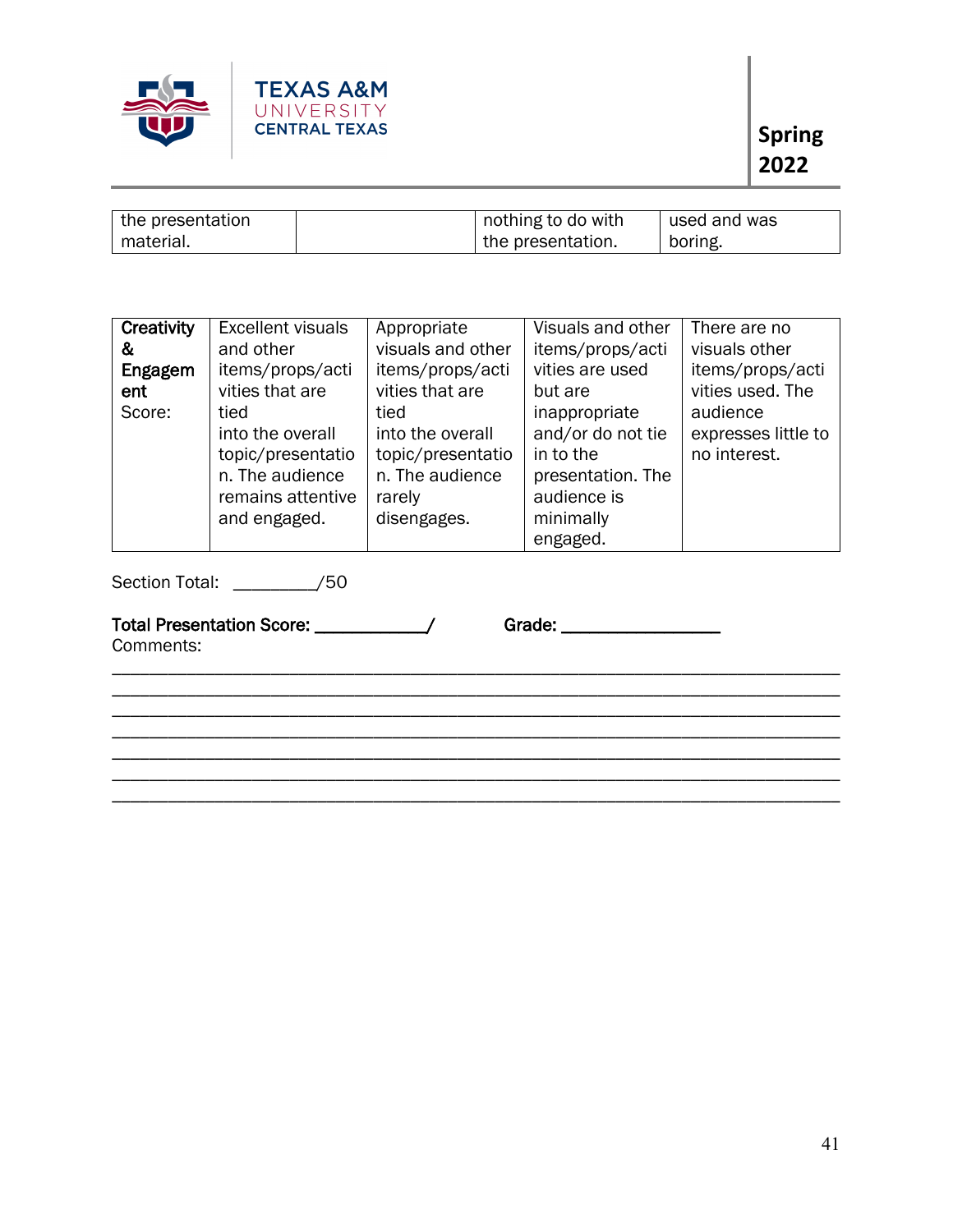

# **Bachelor of Social Work Program**

# **Rubric for Assessing Professional Behaviors (RAPB)**

Students must demonstrate the ability to maintain scores of 3 or 4 in each of the following 15 professional behavior areas listed below to be considered for a field placement, as these are the expected professional behaviors of social work interns and professional social workers.

| <b>Professional Behaviors</b><br>1. Attendance: Attends                                               | 1<br>Unacceptable<br>Student has missed                                                                                                                              | $\overline{2}$<br><b>Needs</b><br>Improvement<br>Student has missed                                                                               | 3<br>Acceptable<br>Student attends almost                                                                                                                                                                                                                     | 4<br>Outstanding<br>Student attends                                                                                                                                                                                                                  |
|-------------------------------------------------------------------------------------------------------|----------------------------------------------------------------------------------------------------------------------------------------------------------------------|---------------------------------------------------------------------------------------------------------------------------------------------------|---------------------------------------------------------------------------------------------------------------------------------------------------------------------------------------------------------------------------------------------------------------|------------------------------------------------------------------------------------------------------------------------------------------------------------------------------------------------------------------------------------------------------|
| classes and related<br>meetings                                                                       | a significant (more<br>than 6) number of<br>classes and/or a<br>sufficient number<br>of meetings to<br>impair<br>performance.                                        | several (4-5)<br>classes and/or a<br>moderate number<br>meetings such that<br>it impacts<br>performance.                                          | all classes (missing no<br>more than 3) and/or<br>attends almost all<br>meetings such that<br>absence does not<br>impact/impair<br>performance.                                                                                                               | all classes and/or<br>meetings.                                                                                                                                                                                                                      |
| 2. Punctuality: Is punctual<br>and present                                                            | Student has been<br>significantly late to<br>class/meetings or<br>left early from<br>class/meetings 3 or<br>more times in a<br>semester.                             | Student has<br>occasionally (no<br>more than 2 times)<br>been late to<br>class/meetings or<br>left early from<br>class/meetings in a<br>semester. | Student is on time to<br>class/meetings and<br>stays until the end<br>except in truly rare or<br>unusual circumstances<br>that are considered<br>excusable by the<br>professor.                                                                               | Student is always<br>on time and stays<br>until the end of<br>class/meetings.                                                                                                                                                                        |
| 3. Initiation of<br><b>Communication: Initiates</b><br>communication with the<br>professor/supervisor | Student rarely<br>contacts the<br>instructor/supervi-<br>sor to inform of<br>tardiness/absence,<br>and/or student<br>provides no reason<br>for<br>tardiness/absence. | Student may<br>contact the<br>professor/supervi-<br>sor to inform of<br>tardiness/absence,<br>but generally does<br>so after the<br>occurrence.   | Student almost always<br>contacts the<br>professor/supervisor<br>prior to the occurrence<br>to inform of<br>tardiness/absence. In<br>rare instances when this<br>is not done prior, the<br>student contacts the<br>professor/supervisor<br>immediately after. | Student always<br>contacts the<br>professor/supervi-<br>sor prior to the<br>beginning of class<br>to inform of<br>anticipated<br>tardiness/absence<br>except in an<br>emergency, and<br>then contacts the<br>professor<br>immediately<br>thereafter. |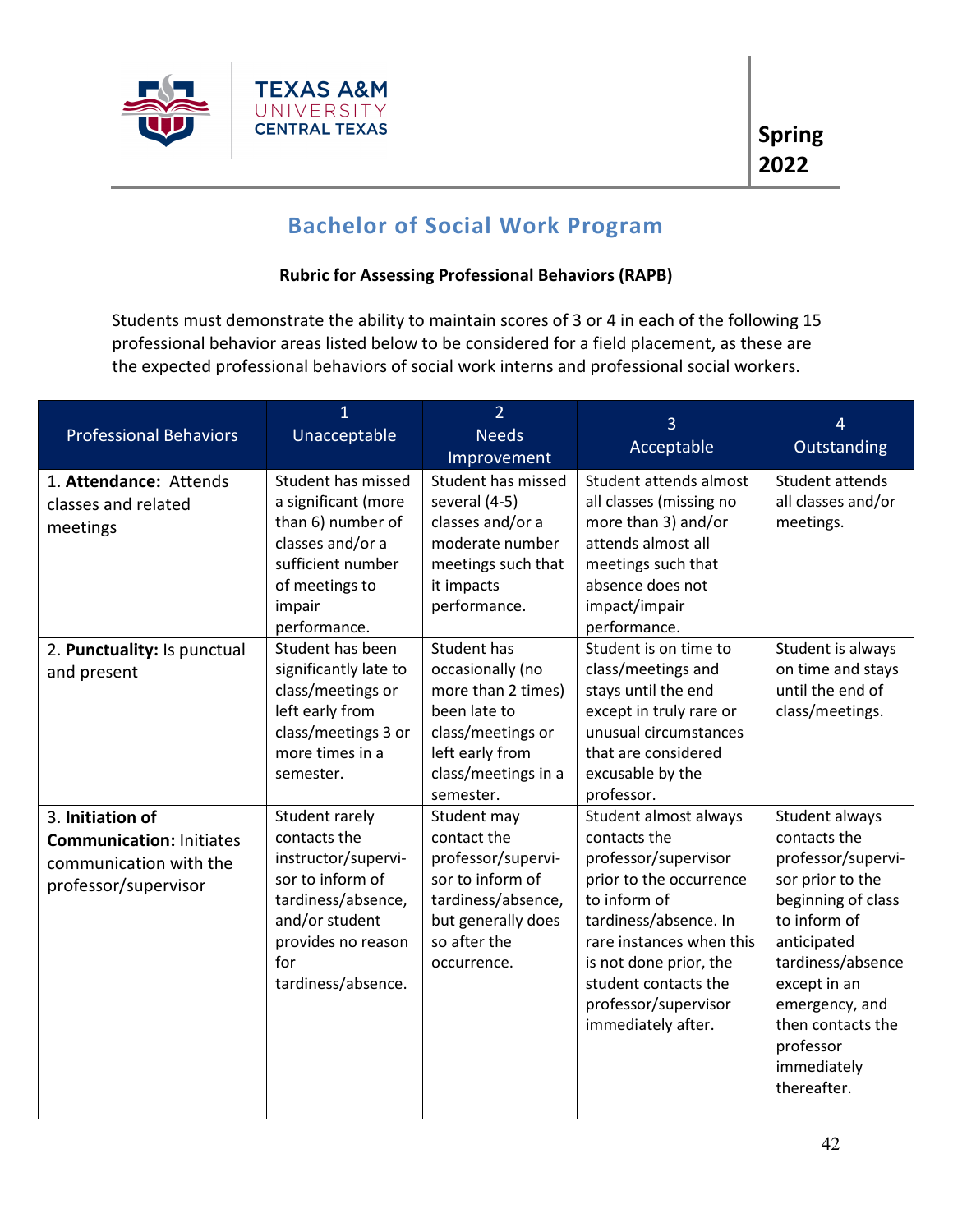

|                                                                                         | $\mathbf 1$                                                                                                                                                                                    | $\overline{2}$                                                                                                                                                                                          | 3                                                                                                                                                                                  | 4                                                                                                                                                                                    |
|-----------------------------------------------------------------------------------------|------------------------------------------------------------------------------------------------------------------------------------------------------------------------------------------------|---------------------------------------------------------------------------------------------------------------------------------------------------------------------------------------------------------|------------------------------------------------------------------------------------------------------------------------------------------------------------------------------------|--------------------------------------------------------------------------------------------------------------------------------------------------------------------------------------|
| <b>Professional Behaviors</b>                                                           | Unacceptable                                                                                                                                                                                   | <b>Needs</b>                                                                                                                                                                                            | Acceptable                                                                                                                                                                         | Outstanding                                                                                                                                                                          |
|                                                                                         |                                                                                                                                                                                                | Improvement                                                                                                                                                                                             |                                                                                                                                                                                    |                                                                                                                                                                                      |
| 4. Respect: Demonstrates<br>respect and support in<br>relationships                     | Student is<br>frequently<br>disrespectful to and<br>non-supportive of<br>classmates, staff,<br>faculty, and/or<br>community<br>members.                                                        | Student is<br>occasionally<br>disrespectful to<br>and non-<br>supportive of<br>classmates, staff,<br>faculty, and/or<br>community<br>members.                                                           | Student is rarely<br>disrespectful to<br>classmates, staff, and/or<br>faculty. Student almost<br>always demonstrates<br>support in these<br>relationships/interac-<br>tions.       | Student is never<br>disrespectful to<br>classmates, staff,<br>and/or faculty.<br>Student always<br>demonstrates<br>support in these<br>relationships/in-<br>teractions.              |
| 5. Self-Awareness:<br>Demonstrates self-<br>awareness                                   | Student rarely<br>shows self-<br>awareness about<br>the impact of<br>verbal and non-<br>verbal<br>communications.                                                                              | Student<br>occasionally shows<br>self-awareness<br>about the impact<br>of verbal and non-<br>verbal<br>communications.                                                                                  | Student almost always<br>maintains a high level of<br>self-awareness about<br>the impact of verbal and<br>non-verbal<br>communications.                                            | Student always<br>maintains a high<br>level of self-<br>awareness about<br>the impact of<br>verbal and non-<br>verbal<br>communications.                                             |
| 6. Diversity Awareness:<br>Demonstrates awareness<br>and responsiveness to<br>diversity | Student's<br>classroom or other<br>student related<br>interactions rarely<br>reflect respect for<br>and appreciation of<br>diverse opinions,<br>experiences,<br>and/or people.                 | Student<br>occasionally<br>reflects respect for<br>and appreciation of<br>diverse opinions,<br>experiences,<br>and/or people in<br>the classroom or<br>during other<br>student related<br>interactions. | Student's classroom or<br>other student related<br>interactions almost<br>always reflect respect<br>for and appreciation of<br>diverse opinions,<br>experiences, and/or<br>people. | Student's<br>classroom or<br>other student<br>related<br>interactions<br>always reflect<br>respect for and<br>appreciation of<br>diverse opinions,<br>experiences,<br>and/or people. |
| 7. Collegiality:<br>Demonstrates collegiality<br>and collaborative<br>interactions      | Student rarely<br>demonstrates<br>collaborative skills<br>in work with<br>others, and/or<br>student has poor<br>relationships with<br>classmates or<br>others involved in<br>student learning. | Student is<br>occasionally<br>reluctant to<br>collaborate with<br>others and/or<br>struggles with<br>maintaining<br>positive<br>relationships.                                                          | Student almost always<br>works collaboratively<br>with team members,<br>and/or student almost<br>always engages<br>positively with others.                                         | Student always<br>works<br>collaboratively<br>with all team<br>members, and/or<br>student always<br>engages positively<br>with others.                                               |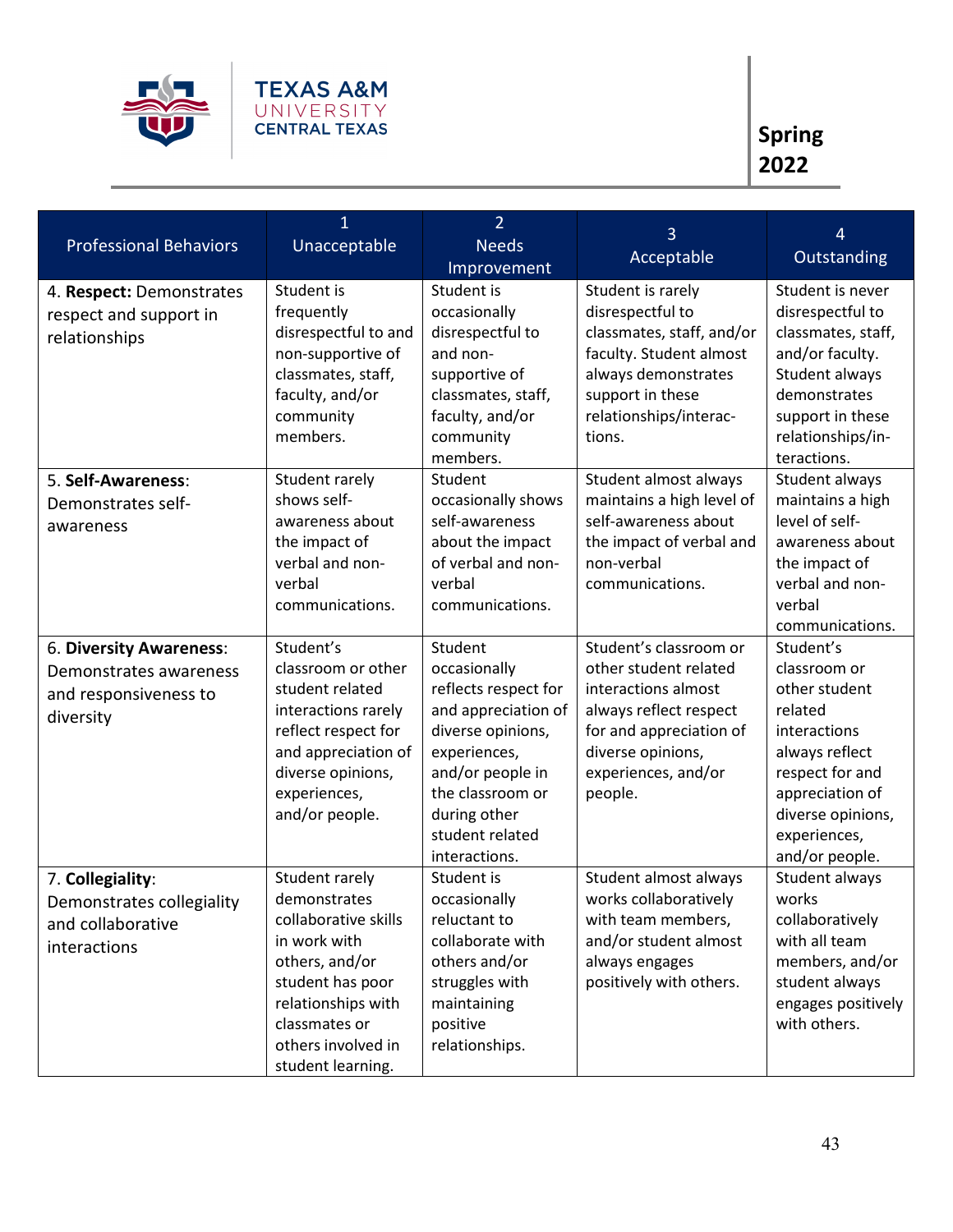

| <b>Professional Behaviors</b>                                                                      | 1<br>Unacceptable                                                                                                                                                                                                                                                                         | $\overline{2}$<br><b>Needs</b>                                                                                                                                                                                                                                                                    | 3                                                                                                                                                                                                        | 4                                                                                                                                                                                                              |
|----------------------------------------------------------------------------------------------------|-------------------------------------------------------------------------------------------------------------------------------------------------------------------------------------------------------------------------------------------------------------------------------------------|---------------------------------------------------------------------------------------------------------------------------------------------------------------------------------------------------------------------------------------------------------------------------------------------------|----------------------------------------------------------------------------------------------------------------------------------------------------------------------------------------------------------|----------------------------------------------------------------------------------------------------------------------------------------------------------------------------------------------------------------|
|                                                                                                    |                                                                                                                                                                                                                                                                                           | Improvement                                                                                                                                                                                                                                                                                       | Acceptable                                                                                                                                                                                               | Outstanding                                                                                                                                                                                                    |
| 8. Course Engagement:<br>Demonstrates appropriate<br>engagement in class<br>activities/discussions | Student rarely<br>engages in class<br>activities/discus-<br>sions and does not<br>make an effort to<br>do so following<br>feedback. Or<br>student frequently<br>monopolizes the<br>learning space,<br>limiting others'<br>engagement<br>and/or inhibiting<br>the learning<br>environment. | Student<br>occasionally<br>engages in class<br>activities/discus-<br>sions and makes<br>some effort to do<br>so following<br>feedback. Or<br>student<br>occasionally<br>monopolizes the<br>learning space,<br>limiting others'<br>engagement<br>and/or inhibiting<br>the learning<br>environment. | Student almost always<br>engages in class<br>activities/discussions<br>and rarely monopolizes<br>the learning space in a<br>way that it limits others'<br>engagement and/or the<br>learning environment. | Student always<br>engages in class<br>activities/discus-<br>sions and never<br>monopolizes the<br>learning space in a<br>way that it limits<br>others'<br>engagement<br>and/or the<br>learning<br>environment. |
| 9. Written Expression:<br>Strives for a high level of<br>written expression                        | Student's writing<br>shows significant<br>impairment in<br>content, grammar,<br>spelling, structure,<br>and/or flow.<br>Writing grades<br>are/would be a D<br>or F.                                                                                                                       | Student's writing<br>shows moderate<br>impairment in<br>content, grammar,<br>spelling, structure,<br>and/or flow.<br>Writing grades<br>are/would be a low<br>C.                                                                                                                                   | Student's writing<br>demonstrates good<br>content, grammar,<br>spelling, structure,<br>and/or flow. Writing<br>grades are/would be a<br>high C.                                                          | Student's writing<br>demonstrates<br>very good to<br>excellent content,<br>grammar,<br>spelling,<br>structure, and/or<br>flow. Writing<br>grades are/would<br>be a B or A.                                     |
| 10. Initiative & Reliability:<br>Demonstrates initiative,<br>reliability and<br>dependability      | Student rarely<br>takes initiative to<br>plan work and<br>complete it in a<br>timely manner,<br>and/or student<br>rarely gets<br>assignments done<br>and submitted on<br>time.                                                                                                            | Student only<br>occasionally takes<br>initiative to plan<br>work and complete<br>it in a timely<br>manner, resulting<br>in coming to class<br>minimally prepared<br>and occasionally<br>missing assignment<br>due dates.                                                                          | Student almost always<br>takes initiative to plan<br>work and complete it in<br>a timely manner, and/or<br>work is almost always<br>submitted on time.                                                   | Student always<br>takes initiative to<br>plan and<br>complete work in<br>a timely manner,<br>and/or work is<br>always submitted<br>on time.                                                                    |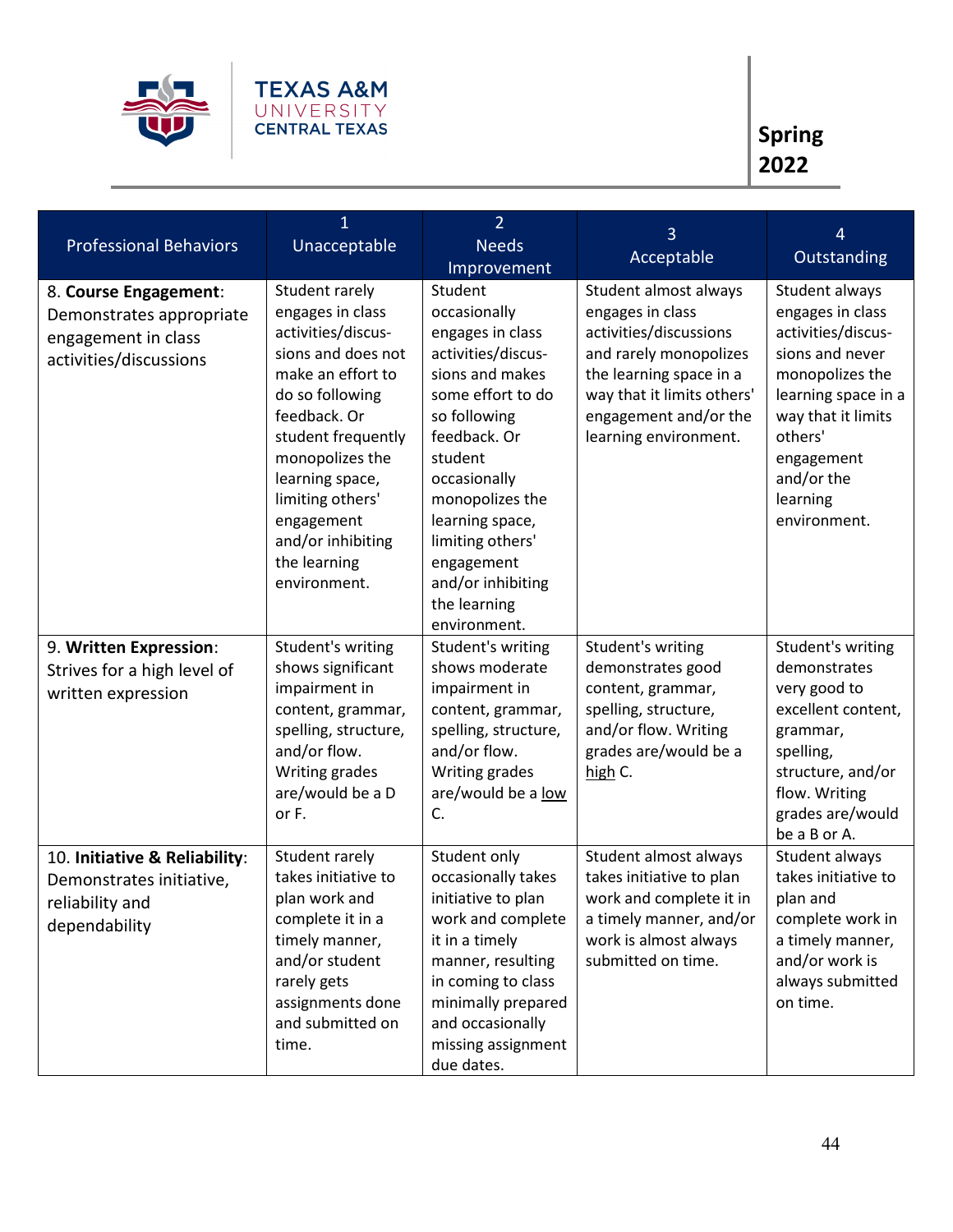

| <b>Professional Behaviors</b>                                                                                                                                                                                                                                                                 | $\overline{1}$<br>Unacceptable                                                                                                                                                   | $\overline{2}$<br><b>Needs</b><br>Improvement                                                                                                                                       | 3<br>Acceptable                                                                                                                                              | 4<br>Outstanding                                                                                                                                    |
|-----------------------------------------------------------------------------------------------------------------------------------------------------------------------------------------------------------------------------------------------------------------------------------------------|----------------------------------------------------------------------------------------------------------------------------------------------------------------------------------|-------------------------------------------------------------------------------------------------------------------------------------------------------------------------------------|--------------------------------------------------------------------------------------------------------------------------------------------------------------|-----------------------------------------------------------------------------------------------------------------------------------------------------|
| 11. Responsiveness to<br>Feedback: Demonstrates<br>evidence of motivation to<br>improve oneself.                                                                                                                                                                                              | Student has not<br>demonstrated<br>receptiveness to<br>suggestions and<br>feedback from<br>others and,<br>therefore, makes<br>no effort to adjust<br>performance<br>accordingly. | Student is usually<br>receptive to<br>suggestions and<br>feedback but does<br>not adjust<br>performance<br>accordingly.                                                             | Student is almost always<br>receptive to suggestions<br>or feedback and adjusts<br>performance<br>accordingly.                                               | Student is always<br>receptive to<br>suggestions or<br>feedback from<br>others and adjusts<br>performance<br>accordingly.                           |
| 12. Compliance with<br>Professional<br>Requirements:<br>Demonstrates compliance<br>with the professional<br>conduct policy in the BSW<br>Program, Texas A&M<br><b>University-Central Texas</b><br>Code of Conduct, Field<br>Education Manual, and, as<br>applicable, Field Agency<br>Policies | Student<br>demonstrates<br>significant<br>problems in<br>complying with<br>Program<br>requirements,<br>University<br>requirements,<br>and/or the Field<br>manual.                | Student<br>occasionally<br>demonstrates non-<br>compliance with<br>the Program<br>requirements,<br>University<br>requirements,<br>and/or the Field<br>manual.                       | Student almost always<br>demonstrates<br>compliance with the<br>Program requirements,<br>University<br>requirements, and/or<br>the Field manual.             | Student always<br>demonstrates<br>compliance with<br>the Program<br>requirements,<br>University<br>requirements,<br>and/or the Field<br>manual.     |
| 13. Compliance with the<br><b>NASW Code of Ethics:</b><br>Demonstrates compliance<br>with the Code of Ethics in<br>its entirety                                                                                                                                                               | Student is<br>consistently non-<br>compliant with one<br>or more<br>components of the<br>Code of Ethics.                                                                         | Student is only<br>moderately<br>compliant with<br>components of the<br>Code of Ethics.                                                                                             | Student is almost always<br>compliant with the Code<br>of Ethics.                                                                                            | Student<br>consistently<br>demonstrates<br>compliance with<br>the Code of<br>Ethics.                                                                |
| 14. Quality and Quantity<br>of Work: Strives for high<br>quality work that meets<br>assignment guidelines.                                                                                                                                                                                    | Student submits<br>assignments that<br>frequently lack<br>neatness, accuracy,<br>organization, and<br>thoroughness,<br>and/or the work<br>submitted is<br>incomplete.            | Student submits<br>assignments that<br>occasionally lack<br>neatness, accuracy,<br>organization, and<br>thoroughness,<br>and/or the work<br>submitted is<br>somewhat<br>incomplete. | Student rarely submits<br>assignments that lack<br>neatness, accuracy,<br>organization, and<br>thoroughness. The work<br>submitted is generally<br>complete. | Student always<br>submits<br>assignments that<br>are neat,<br>accurate,<br>organized, and<br>thorough. The<br>work submitted is<br>always complete. |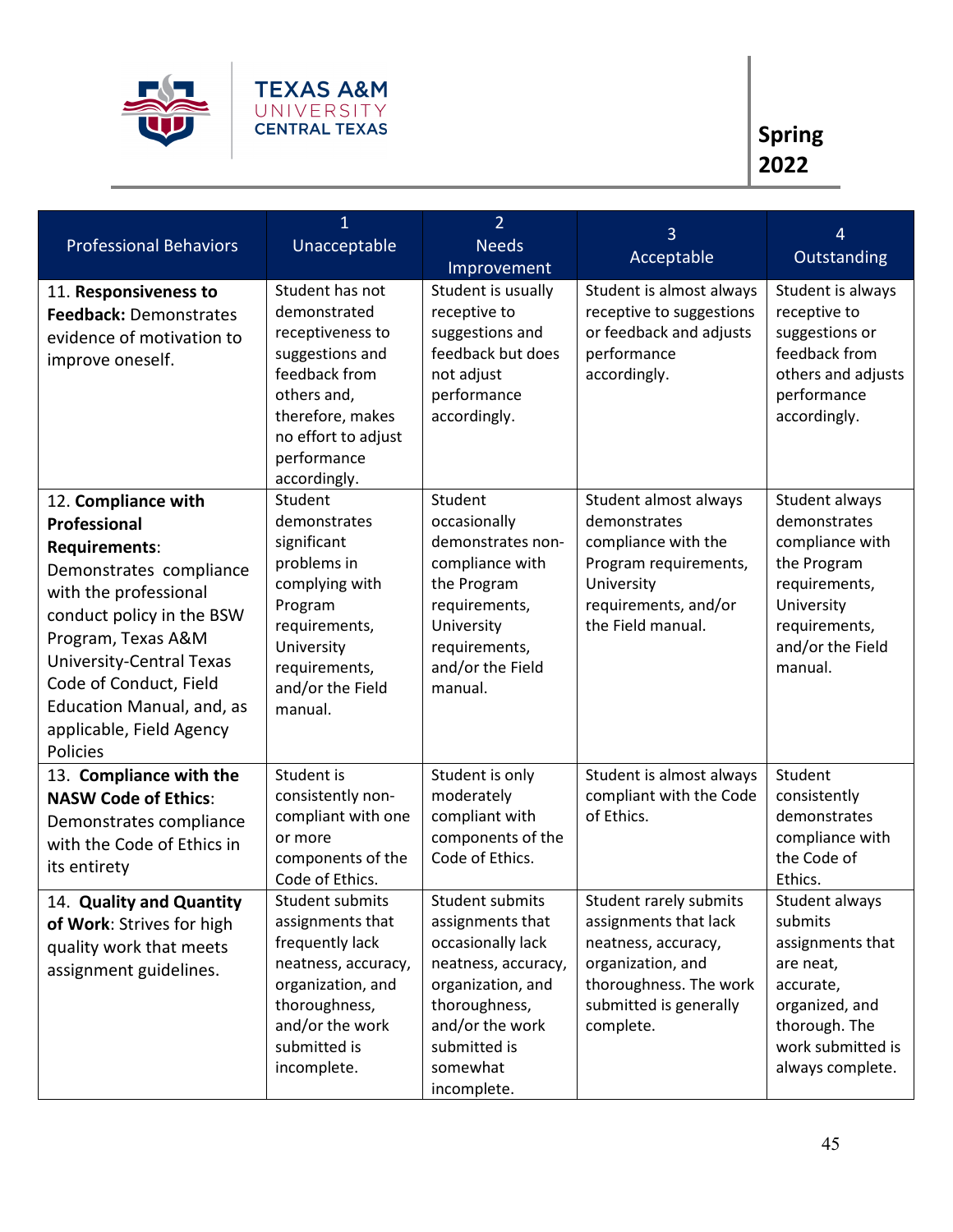

| <b>Professional Behaviors</b>                                                                                                                                      | Unacceptable                                                                                                                            | Needs<br>Improvement                                                                                                                  | 3<br>Acceptable                                                                                 | 4<br><b>Outstanding</b>                                                                                     |
|--------------------------------------------------------------------------------------------------------------------------------------------------------------------|-----------------------------------------------------------------------------------------------------------------------------------------|---------------------------------------------------------------------------------------------------------------------------------------|-------------------------------------------------------------------------------------------------|-------------------------------------------------------------------------------------------------------------|
| 15. Professional<br><b>Appearance: Displays</b><br>professional appearance<br>that does not interfere<br>with professional<br>relationships/responsibil-<br>ities. | Student's<br>professional attire<br>and presentation is<br>consistently<br>inappropriate for<br>professional and<br>classroom settings. | Student's<br>professional attire<br>and presentation is<br>frequently<br>inappropriate for<br>professional and<br>classroom settings. | Student's appearance is<br>routinely appropriate<br>for classroom and<br>professional settings. | Student's<br>appearance is<br>consistently<br>appropriate for<br>classroom and<br>professional<br>settings. |

(Adapted from the University of Vermont Department of Social Work, created 6/17/10)

\_\_\_\_\_\_\_\_\_\_\_\_\_\_\_\_\_\_\_\_\_\_\_\_\_\_\_\_\_\_\_\_\_\_\_\_\_\_\_\_\_\_\_\_\_\_\_\_\_\_\_\_\_\_\_\_\_\_\_\_\_\_\_\_\_\_\_\_\_\_\_\_\_\_\_\_\_\_

\_\_\_\_\_\_\_\_\_\_\_\_\_\_\_\_\_\_\_\_\_\_\_\_\_\_\_\_\_\_\_\_\_\_\_\_\_\_\_\_\_\_\_\_\_\_\_\_\_\_\_\_\_\_\_\_\_\_\_\_\_\_\_\_\_\_\_\_\_\_\_\_\_\_\_\_\_\_

\_\_\_\_\_\_\_\_\_\_\_\_\_\_\_\_\_\_\_\_\_\_\_\_\_\_\_\_\_\_\_\_\_\_\_\_\_\_\_\_\_\_\_\_\_\_\_\_\_\_\_\_\_\_\_\_\_\_\_\_\_\_\_\_\_\_\_\_\_\_\_\_\_\_\_\_\_\_

\_\_\_\_\_\_\_\_\_\_\_\_\_\_\_\_\_\_\_\_\_\_\_\_\_\_\_\_\_\_\_\_\_\_\_\_\_\_\_\_\_\_\_\_\_\_\_\_\_\_\_\_\_\_\_\_\_\_\_\_\_\_\_\_\_\_\_\_\_\_\_\_\_\_\_\_\_\_

*Comments (regarding ratings):* 

Professor's signature: \_\_\_\_\_\_\_\_\_\_\_\_\_\_\_\_\_\_\_\_\_\_\_\_\_\_\_\_\_\_\_\_\_\_\_\_Date: \_\_\_\_\_\_\_\_\_\_\_\_\_\_\_\_\_\_